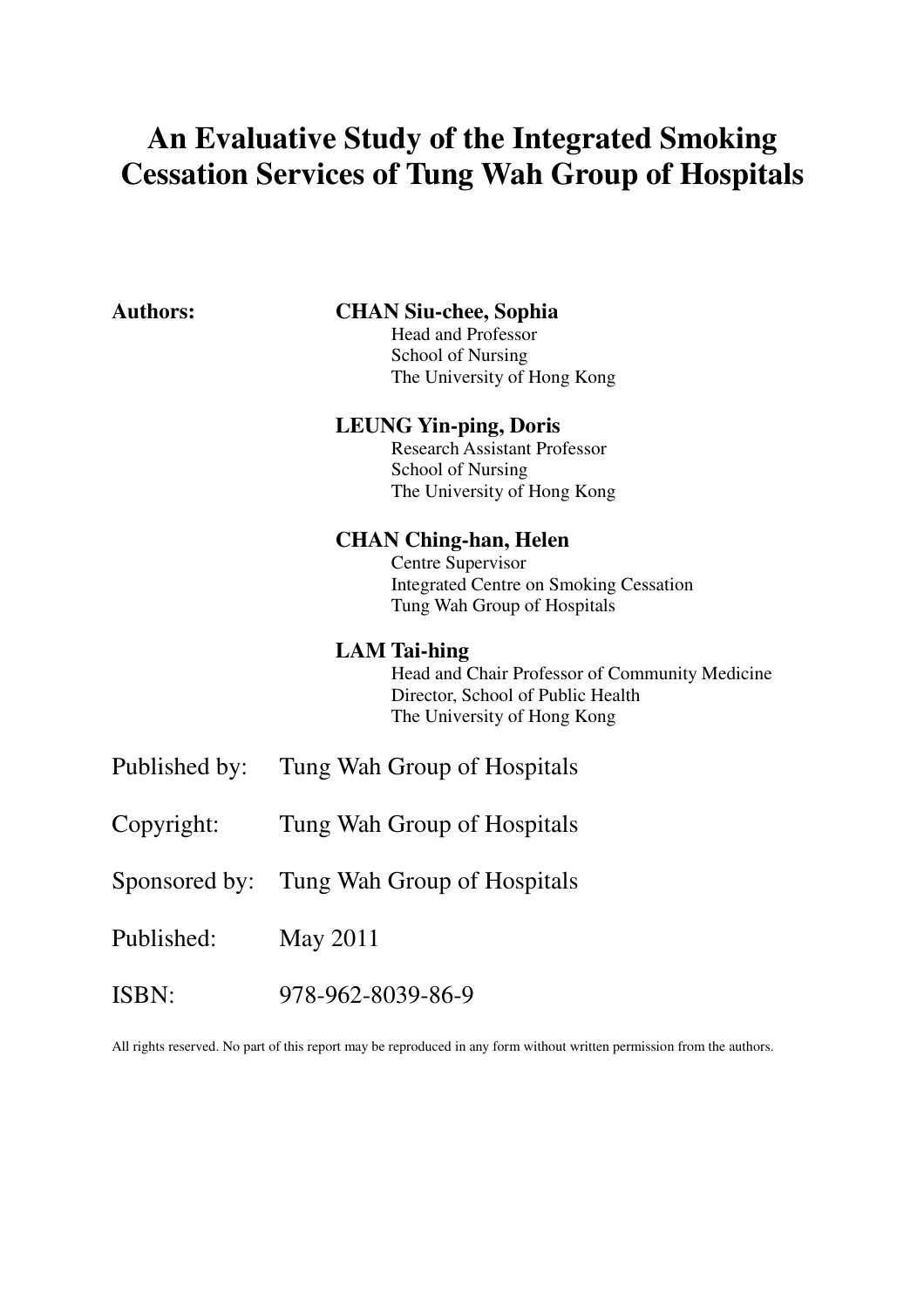#### **Collaborators on the Research Project:**

Tung Wah Group of Hospitals School of Nursing, The University of Hong Kong School of Public Health, The University of Hong Kong

#### **Research Team Members:**

CHAN Siu-chee, Sophia, PhD, MEd, MPH, RN, RSCN, FFPH, FAAN (Principal Investigator) Head and Professor School of Nursing The University of Hong Kong

LAM Tai-hing, MD, MSc Head and Chair Professor School of Public Health The University of Hong Kong

LEUNG Yin-ping, Doris, PhD, M.Phil., B.Sc. Research Assistant Professor School of Nursing The University of Hong Kong

YIU Tze-leung, Ivan, P.C.Ed., M.Soc.Sc., B.Sco.Sc., R.S.W. Community Services Secretary Tung Wah Group of Hospitals

WONG Fung-yee, Margaret, D.S.W. (Candidate), M.A.,M.Soc. Sc., B.S.W, R.S.W, Exe. Management Prog. (Harvard), Assistant Community Services Secretary (Youth & Family) Tung Wah Group of Hospitals

CHAN Ching-han, Helen, M. Soc Sc., B.S.W., R.S.W Centre Supervisor Integrated Centre on Smoking Cessation Tung Wah Group of Hospitals

#### **Clinical Consultant:**

Dr. KONG Wing-ming , Henry, BM, BS (Notts, UK), DCH (Lond), Dip. Ger. Med. RCP (Lond), DRCOG, FHKAM(Community Medicine), MRCGP(UK) Specialist in Public Health Medicine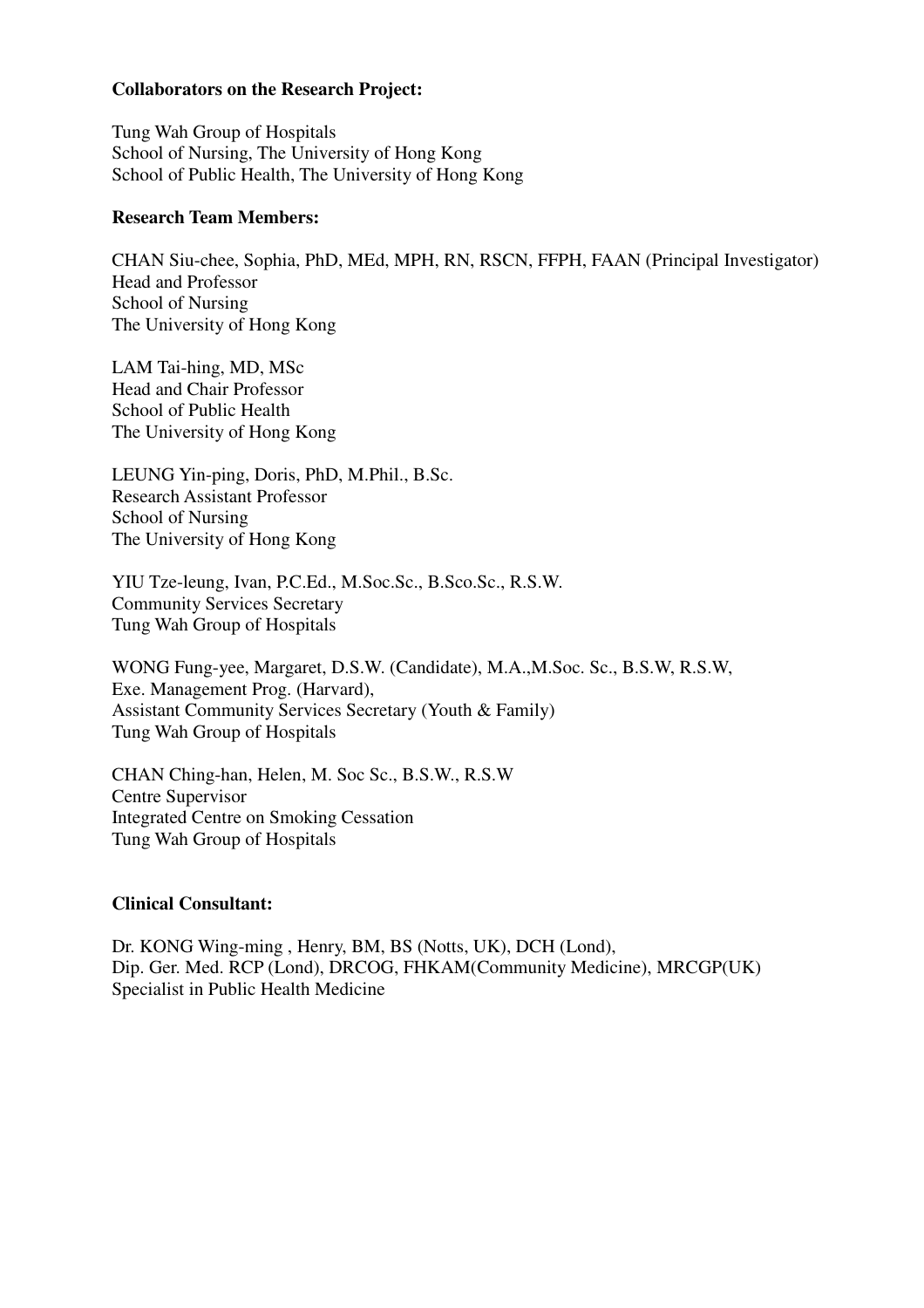# **Table of Contents**

| Acknowledgements         |                                | Page<br>$\mathbf{i}$ |
|--------------------------|--------------------------------|----------------------|
| Preface                  |                                | $\ddot{\rm{11}}$     |
| <b>Executive Summary</b> |                                | iii                  |
| Chapter 1                | Introduction                   | 1                    |
| Chapter 2                | Objectives                     | $\overline{2}$       |
| Chapter 3                | Methodology                    | $3-11$               |
| Chapter 4                | Findings                       | 12-34                |
| Chapter 5                | Discussions & limitations      | 35-38                |
| Chapter 6                | Recommendations & Implications | 39-40                |
| Chapter 7                | Deliverables                   | 41                   |
| References               |                                | 42-44                |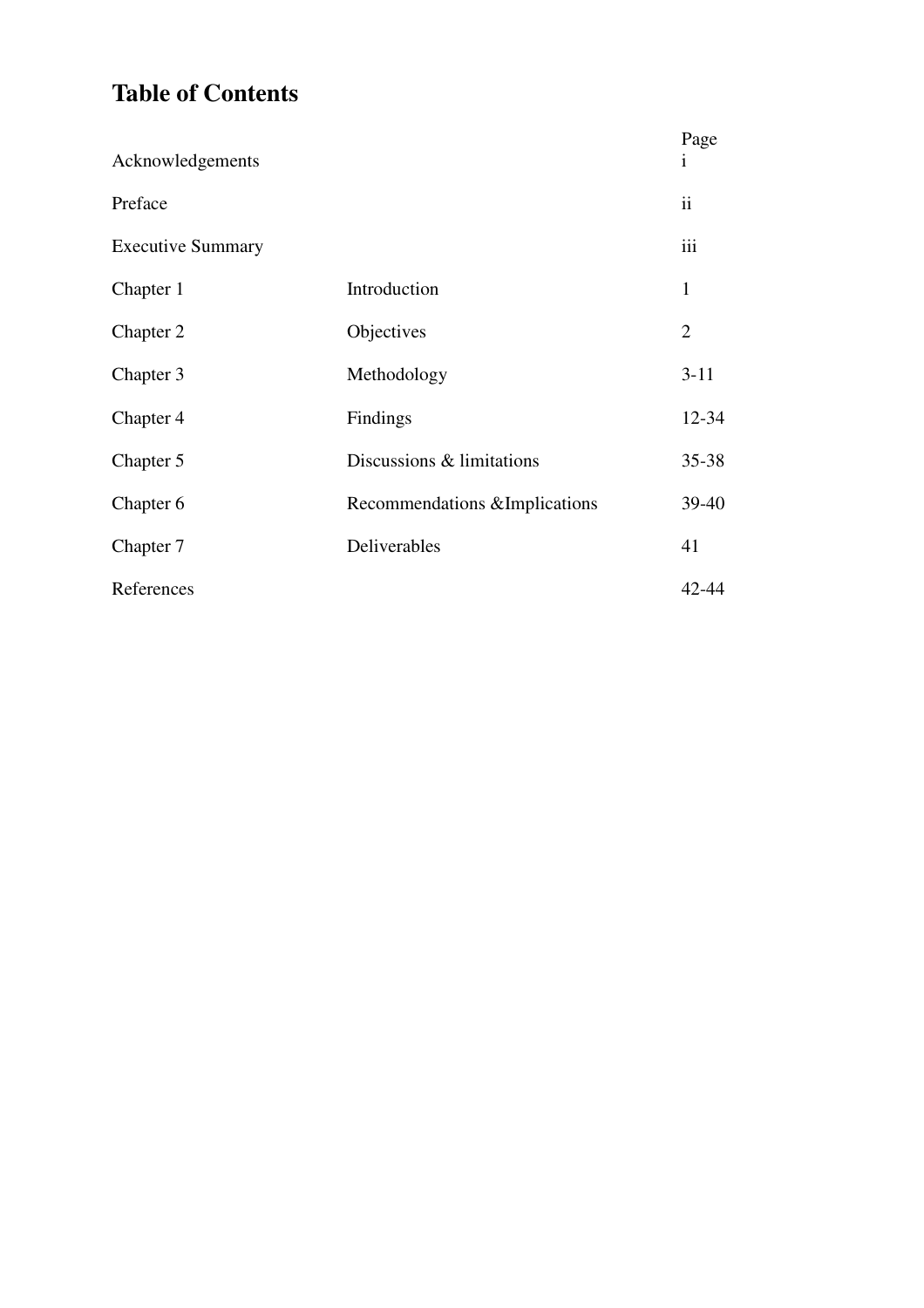## **ACKNOWLEDGEMENTS**

At the time when the TWGHs Integrated Centre on Smoking Cessation started its service on 1<sup>st</sup> January 2009, the available literature on smoking cessation, particularly regarding the Chinese population was limited. In order to ensure that TWGHs' smoking cessation services can effectively meet the needs of the smoking population in Hong Kong, the Board of Directors of TWGHs decided to fund the research "An Evaluative Study of the Integrated Smoking Cessation Services of Tung Wah Group of Hospitals" to examine and evaluate the effectiveness of our professional training and our integrated multi-disciplinary service model.

Today, with the completion of the research project, we are thankful to have the valuable contribution from 3 distinguished academics of the University of Hong Kong. Professor Sophia Chan Siu Chee, the principal investigator of this project, has demonstrated her remarkable leadership in conducting the research. Professor Lam Tai Hing has furnished us with his valuable advice and unfailing support throughout the research study. Dr. Doris Leung Yin Ping has committed substantial effort to the project. I would also like to extend special thanks to Dr. Henry Kong Wing Ming, Specialist in Public Health Medicine, for his clinical advice on this evaluative study. We are delighted to note from the research findings that our multi-disciplinary service approach was effective in assisting smokers to quit.

Lastly, on behalf of the Board of Directors, I would like to express our sincere gratitude to the respondents for taking part in this research project. Without their input, this research would not have been successfully completed.

(Chang Juo Hwa, Charles) Chairman Board of Directors Tung Wah Group of Hospitals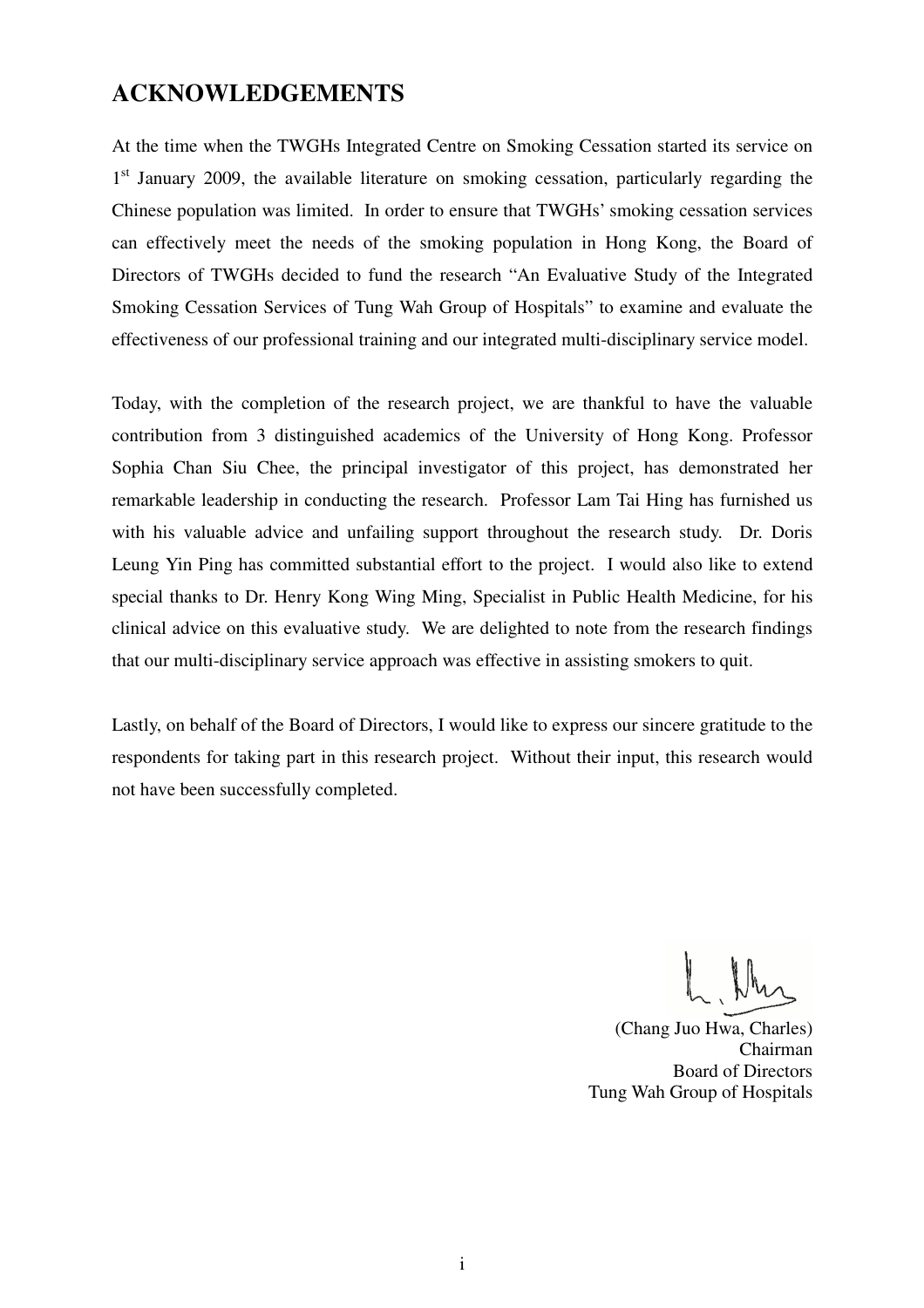## **PREFACE**

Cigarette smoking is a significant cause of morbidity and mortality worldwide, yet it is the single most preventable cause of death. Due to the millions of deaths resulted from smoking and the substantial health hazards of involuntary exposure to secondhand smoke, evidently, provision of smoking cessation services is urgently needed in order to reduce the epidemic of tobacco deaths in the coming years. Nevertheless, community-based efforts to assist smokers to quit are limited in Hong Kong.

Against this background, Tung Wah Group of Hospitals collaborated with the School of Nursing and School of Public Health, The University of Hong Kong, to carry out this project entitled "An Evaluative Study of the Integrated Smoking Cessation Services of Tung Wah Group of Hospitals" which aims to evaluate this pioneer community-based services to assist smokers to quit smoking in Hong Kong.

The primary aims of this study were to build capacity for health care professionals, especially on smoking cessation and secondhand smoking, to design and deliver a smoking cessation counselling training workshop, and to equip and train smoking cessation counsellors with the appropriate knowledge and skills in smoking cessation, and finally, to evaluate the effectiveness of services of the Integrated Centre on Smoking Cessation of the Tung Wah Group of Hospitals. This project is a breakthrough in the attempt to help smokers quit in the Chinese communities. Results from the present study not only fill an important gap in the existing literature on smoking cessation but also have substantial impact on the health of the smokers, and ultimately save millions of lives and billions of health care expenditures.

Professor Sophia SC Chan Head and Professor School of Nursing The University of Hong Kong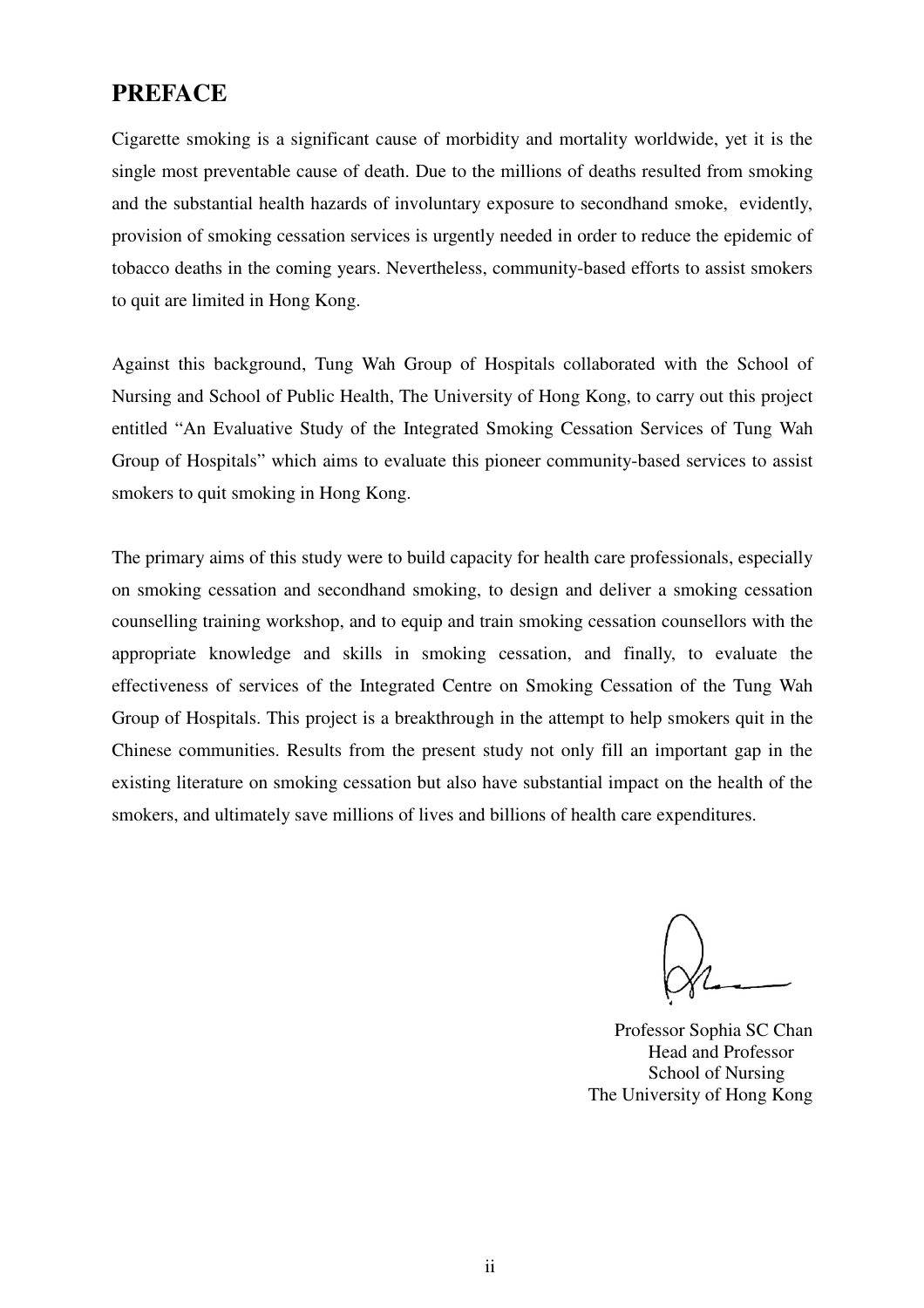# **EXECUTIVE SUMMARY**

Numerous research has shown that smoking is harmful to health and is the single most preventable cause of death in Hong Kong. According to the 2008 figures of the Census and Statistics Department, the smoking prevalence in Hong Kong is 11.8% and is accountable for the death of 5,700 people per year (Lam et al, 2010).

Coupled with the enactment of the Smoking (Public Health) Ordinance on 1 January 2007 and the increase of tobacco tax by 50% on 25 February 2009, the HKSAR has provided additional resources in promoting smoking cessation services since 2009, in addition to smoking cessation intervention provided by the Hospital Authority, Department of Health and the University of Hong Kong. In 2009, the Tung Wah Group of Hospitals (TWGHs) was commissioned by the Department of Health of the HKSAR Government to establish four Integrated Centres on Smoking Cessation (ICSC) in order to meet the increasing demand of smoking cessation services in the community. These ICSC were staffed by a multidisciplinary team (including medical officers, clinical psychologist, nurse, social workers and counsellors.) to provide individual or group counselling to current smokers. A combined therapeutic approach comprising of pharmacological therapy (including nicotine replacement therapy or non nicotine replacement therapy) and counselling was rendered to smokers free of charge.

This research is conducted in two phases. In Phase 1, a capacity building training programme in smoking cessation counselling was designed and delivered to health care professionals (HCPs) of the TWGHs. Changes in Knowledge, Attitudes and Practice (KAP) in smoking cessation intervention were assessed among the trainees with a pre- post study design. Phase 2 comprised of an evaluation of effectiveness of the services of the four Integrated Centres on Smoking Cessation staffed by the trained HCPs. We assessed the smokers' smoking history at baseline, tracked the effectiveness of the intervention at 1-4, 8-12 weeks; and provided systematic telephone follow-up at 26 weeks and 52 weeks to smokers who participated in the TWGHs Integrated Centres on Smoking Cessation.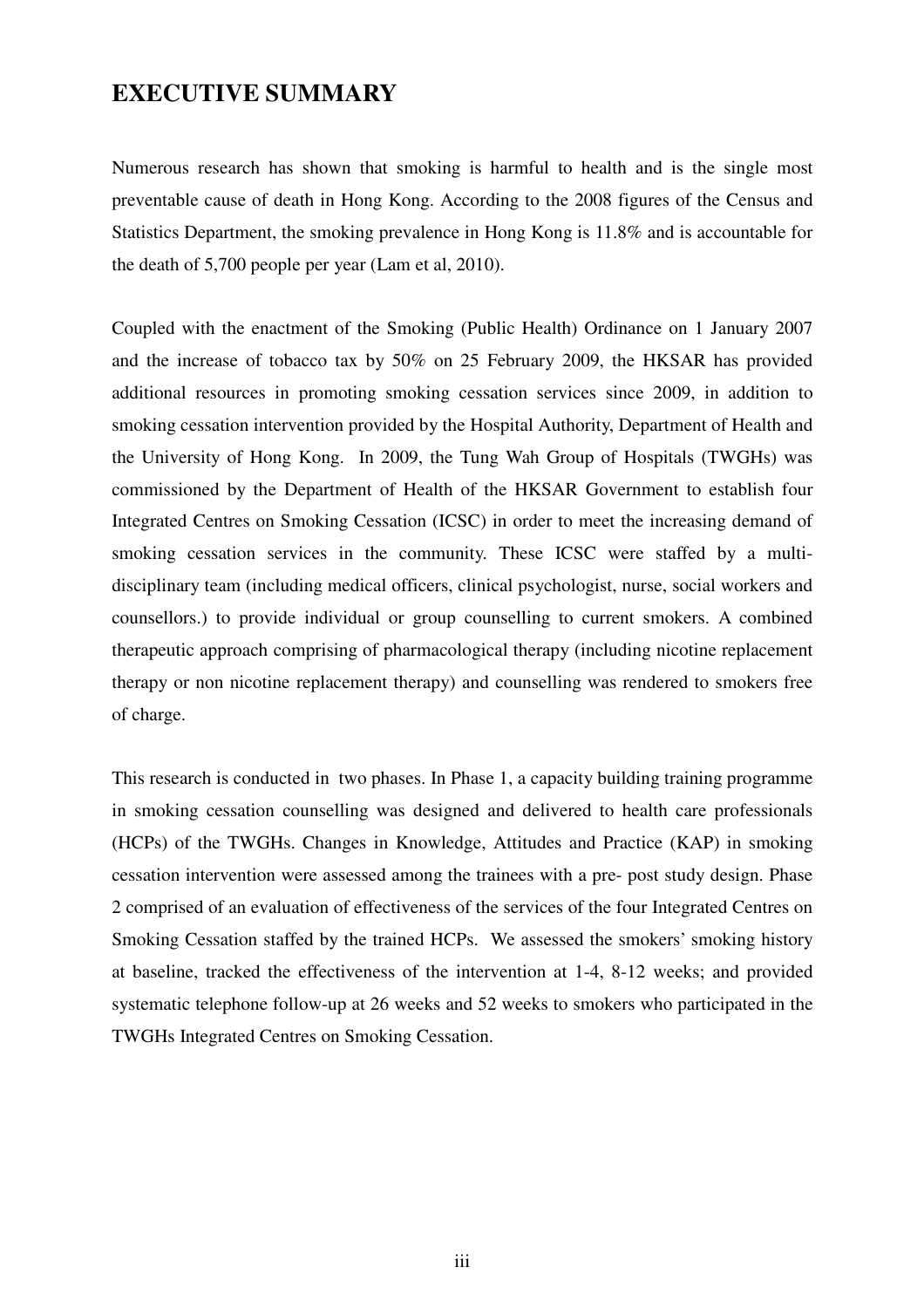#### **Major Findings:**

- (1) Our findings indicated that the trained HCPs of TWGHs showed improvement in knowledge, attitudes, and practice at 9 and 18 months after the smoking cessation training programme.
- (2) The four Integrated Centres on Smoking Cessation had recruited a total of 301 smokers from 1 August 2009 to 28 February 2010, with 270 was included in the research with 41.9% and 35.9% of the smokers reported quitting smoking at 26 weeks and 52 weeks respectively.
- (3) Among the continuing smokers, the proportion of subjects who had attempted to quit at least once varied across the 4 follow-ups time periods (21.9% at 1-4 weeks; 18.4% at 8- 12 weeks; 38.9% at 26 weeks; and 14.5% at 52 weeks), after receiving the cessation interventions.
- (4) Over half (58.6%) of the continuing smokers reported a reduction in cigarette consumption by at least half at booster intervention (1-4 weeks), and it decreased to 12.7% at the 52-weeks follow up.
- (5) Results also showed that the likelihood of successful quitting at 26 weeks decreased if the subjects were single (adjusted OR=0.23, P=0.001) or married/cohabiting (adjusted OR=0.37, P=0.014) compared to those who were separated/divorced/widowed, and felt depressed (adjusted OR=0.15, P=0.006) or very depressed (adjusted OR=0.53, P=0.020) compared to those who were not depressed. Further investigations to examine the correlations among the psychosocial variables of these sub-groups are warranted.
- (6) Quitters at 26 weeks had significant increase in their self-efficacy scores to resist smoking due to both internal and external stimuli, and perceived importance of and confidence in stop smoking after receiving the smoking cessation intervention.

This project has built capacity among a group of multi-disciplinary HCPs and the findings have demonstrated that providing smoking cessation training to HCPs has not only increased their level of KAP, but also their confidence in conducting smoking cessation counselling. The research findings also indicated that the community-based integrated cessation model with a combination of pharmacotherapy and counselling is effective in helping smokers quit smoking and improve their smoking behaviour. This multi-disciplinary model can serve as a benchmark for further development of smoking cessation services in the Chinese community.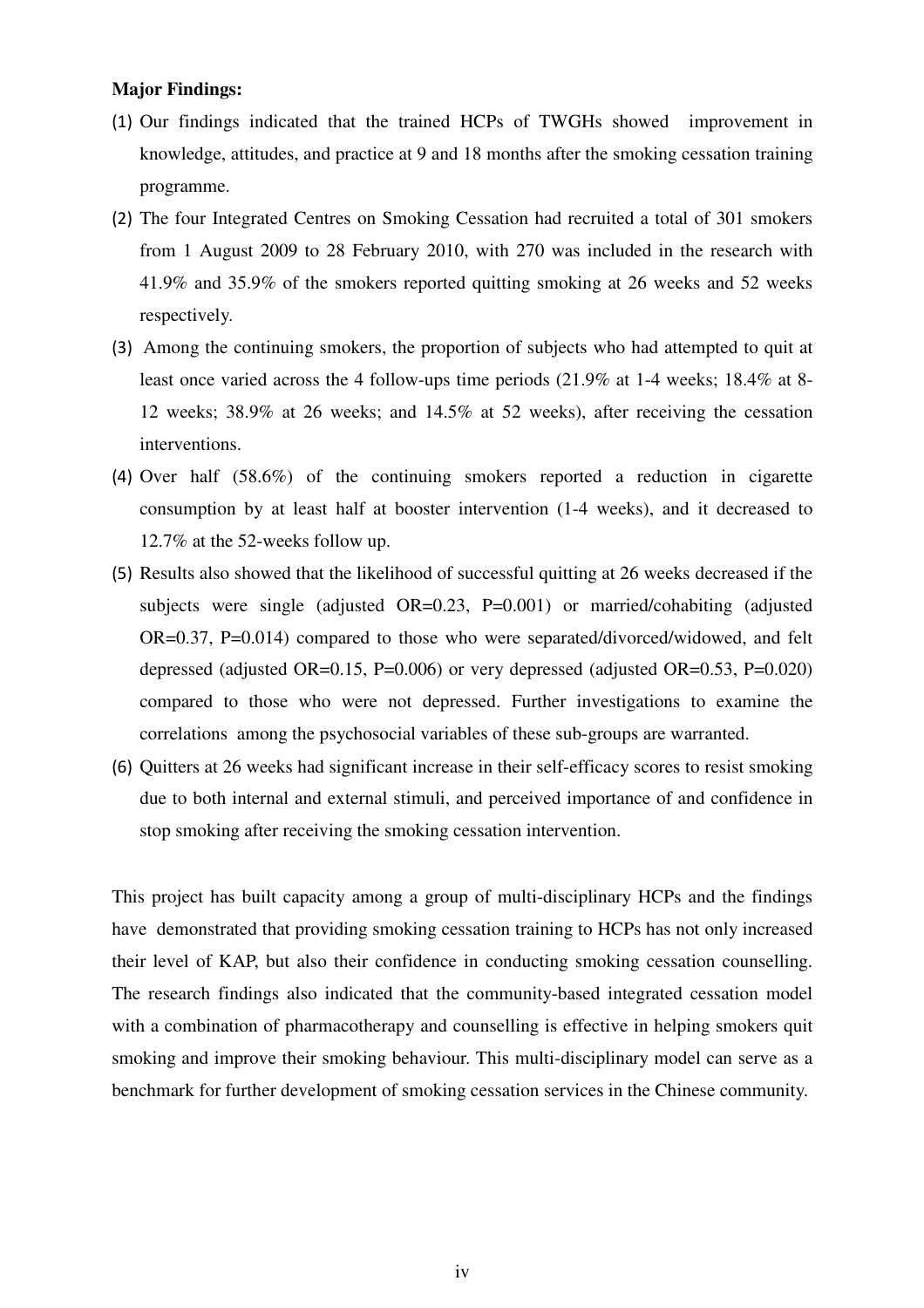### **1 INTRODUCTION**

Smoking is the single preventable cause of deaths in Hong Kong. It was estimated that smoking accounts for about one fifth of all deaths and kills about 5,700 people per year (Lam et al., 2001). The smoking prevalence was about 11.8% (20.5% in males and 3.6% in females) in 2008 (Census & Statistics Department, 2008). Smoking has been associated with serious damage to health at all ages, leading to cancers, heart diseases, stroke, chronic lung diseases, and many other health problems. It was estimated in 1998 that US\$688 million in medical cost were attributed to smoking-related diseases annually, with active smoking accounted for 77% and passive smoking 23% of the total cost (McGhee et al., 2006).

Smoking cessation services in Hong Kong were mainly provided by the Hospital Authority, Department of Health and the University of Hong Kong before 2009. Some private doctors and private hospitals also provide smoking cessation services. Prior to 2009, almost all of the smokers (97.9%) did not access smoking cessation services, even though around 60% were aware of the services (Census & Statistics Department, 2008). The Tung Wah Group of Hospitals (TWGHs) was the first non-governmental organization commissioned by HKSAR government to run a community-based smoking cessation services since 2009. With the implementation of the Smoking (Public Health) Ordinance on 1 January 2007 and the increase of tobacco tax by 50% on 25 February 2009, it is anticipating that more smokers would be motivated to quit smoking. With the increased awareness of detrimental effects of smoking and the call for smoking cessation programme in the community, there is a need to explore and evaluate existing efforts further development of effective interventions in smoking cessation.

 We adopted the stage of change theory (DiClemente et al., 1991) using motivational interviewing techniques combined with pharmacological treatment (both nicotine replacement therapy and non-nicotine replacement therapy) as this model was shown to be an effective and safe method to help clients quit smoking world-wide as well as in Hong Kong (Abdullah et al., 2004; Lam et al., 2005; Fiore et al., 2008). The present study aimed to (1) provide and evaluate relevant smoking cessation training for HCPs, and (2) evaluate the effectiveness of four Integrated Centres on Smoking Cessation in providing Chinese smokers an avenue to access smoking cessation services in the community.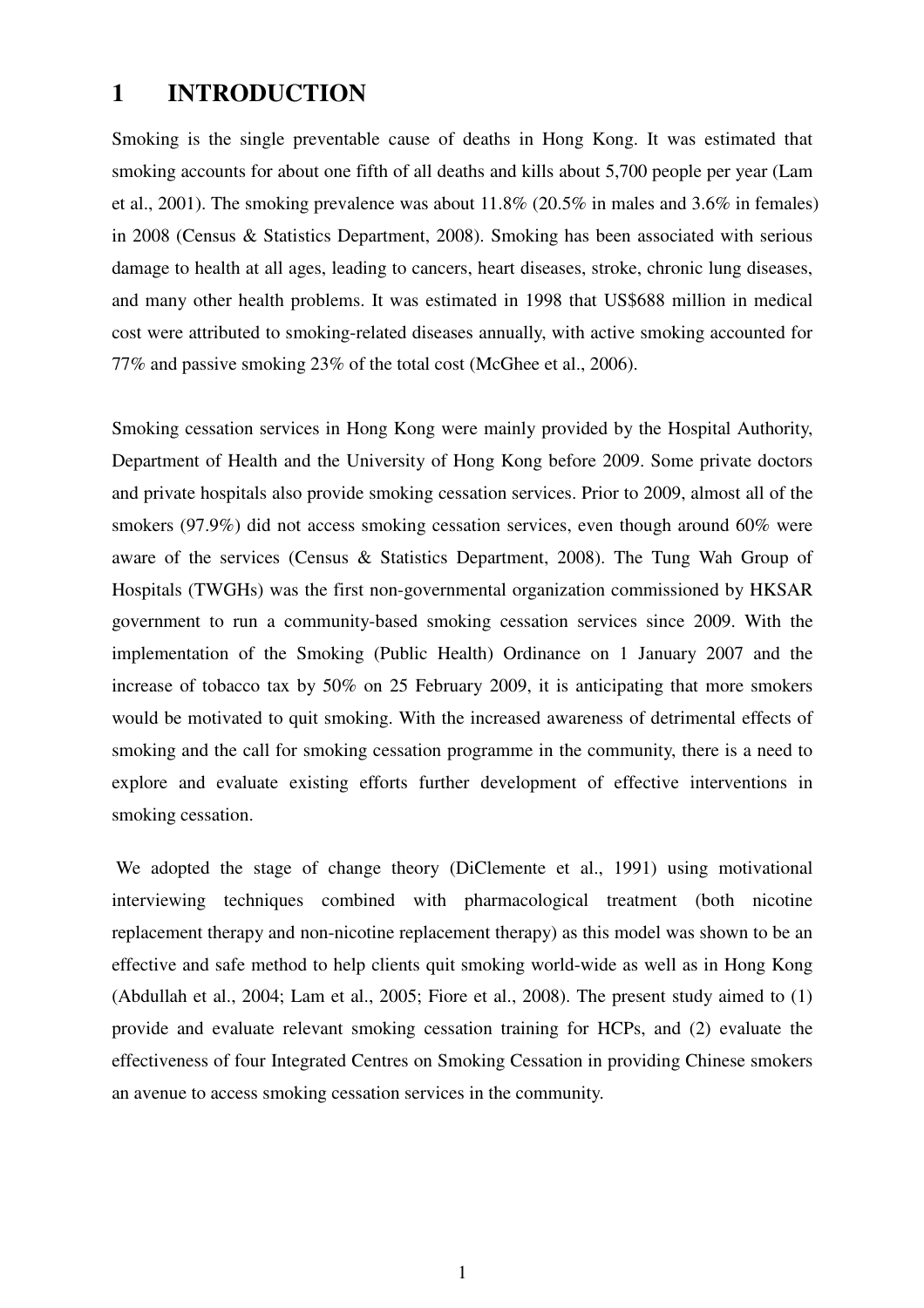# **2 OBJECTIVES**

The specific goals of the project were:

- (1)To build capacity among the health care professionals in providing support for smoking cessation and second-hand smoking;
- (2)To design and deliver a smoking cessation counselling training prgramme for smoking cessation counsellors and equip them with knowledge and skills in smoking cessation; and
- (3)To evaluate the effectiveness of the services provided in the community-based Integrated Centre on Smoking Cessation of the Tung Wah Group of Hospitals, Hong Kong.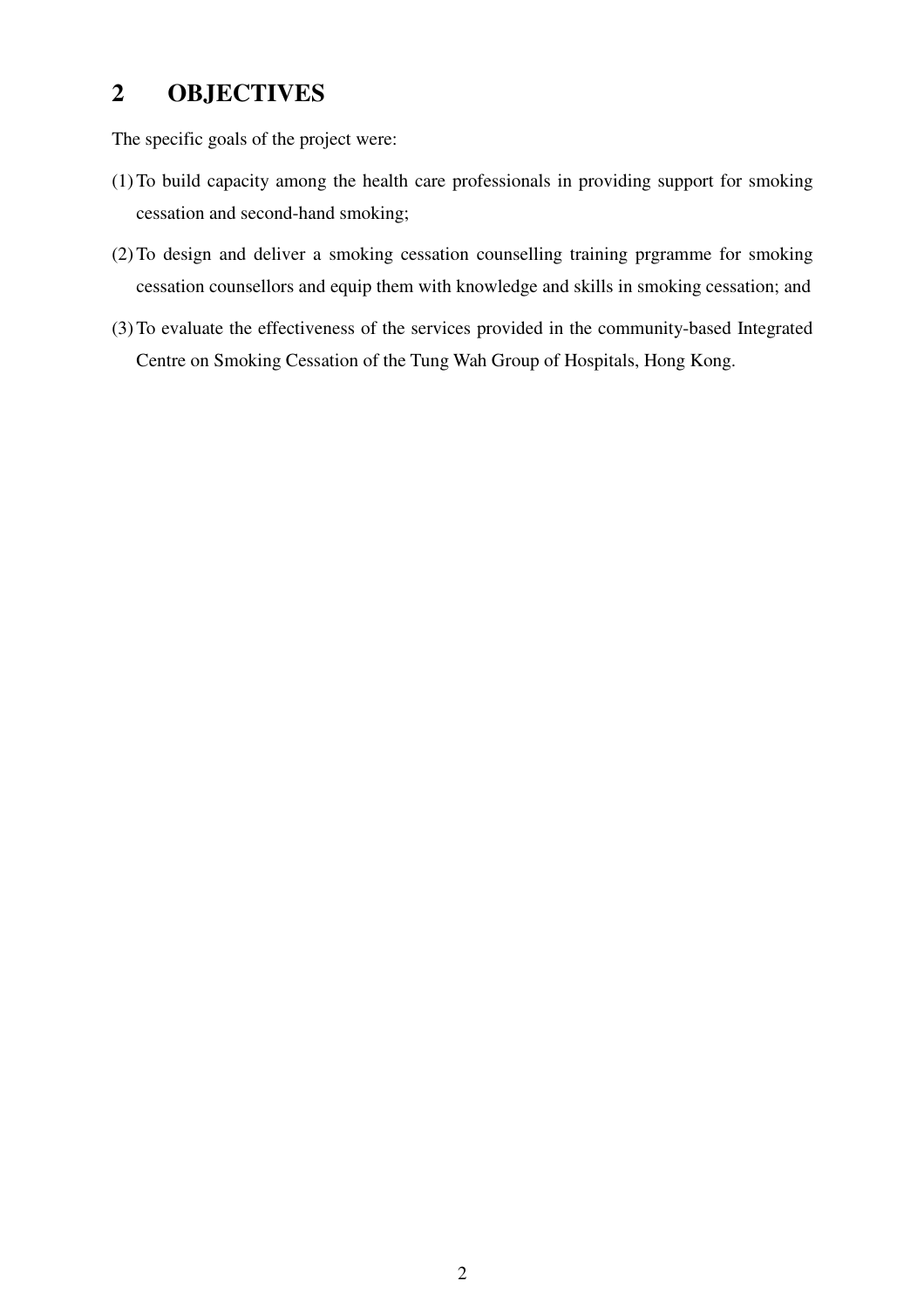## **3 METHODOLOGY**

The project had 2 phases. In Phase 1, the research team designed and implemented capacity building programmes in smoking cessation counselling for a group of health care professionals in Tung Wah Group of Hospitals, who were expected to lead the development of smoking cessation efforts to help smokers quit. In Phase 2, the effectiveness of services provided in the four Integrated Centres on Smoking Cessation was evaluated.

#### **3.1 Design and Methods**

In Phase 1, a longitudinal follow up study to examine the impact of the training programme on the participants was conducted.

In Phase 2, individualized smoking cessation interventions on changing the smoking behaviour of the smokers provided by TWGHs were evaluated. The intervention consisted of at least four sessions (initial contact, one to two booster interventions at 1-4 weeks, and one to two post-interventions at 8-12 weeks) were rendered based on the needs of individual smokers. Smokers were motivated during the intervention process through a) identifying of their strengths and barriers in the quitting process, b) providing appropriate advice on biopsycho and social issues related to smoking, and c) enhancing their self-efficacy to resist smoking. Smokers were followed up at 26 weeks and 52 weeks to assess their smoking status and other related variables.

#### **3.2 Main outcome measures**

#### **3.2.1 Phase 1**

The two outcome measures in Phase 1 were assessed through a standardized questionnaire. The outcomes included (a) the design and delivery of a training programme for 30 HCPs in TWGHs, and their success in obtaining the qualification of Smoking Cessation Counsellors (SCCs), and (b) the changes in their Knowledge, Attitudes, and Practice in smoking cessation (KAP) at baseline, at 9 months and at 18 months after the training programme.

#### **3.2.2 Phase 2**

The primary outcome measure in Phase 2 was the 7-day point prevalence quit rate of smokers at 26 weeks based on intention to treat analysis (a standard but conservative approach, assuming those who were not followed up or with missing information had not quitted or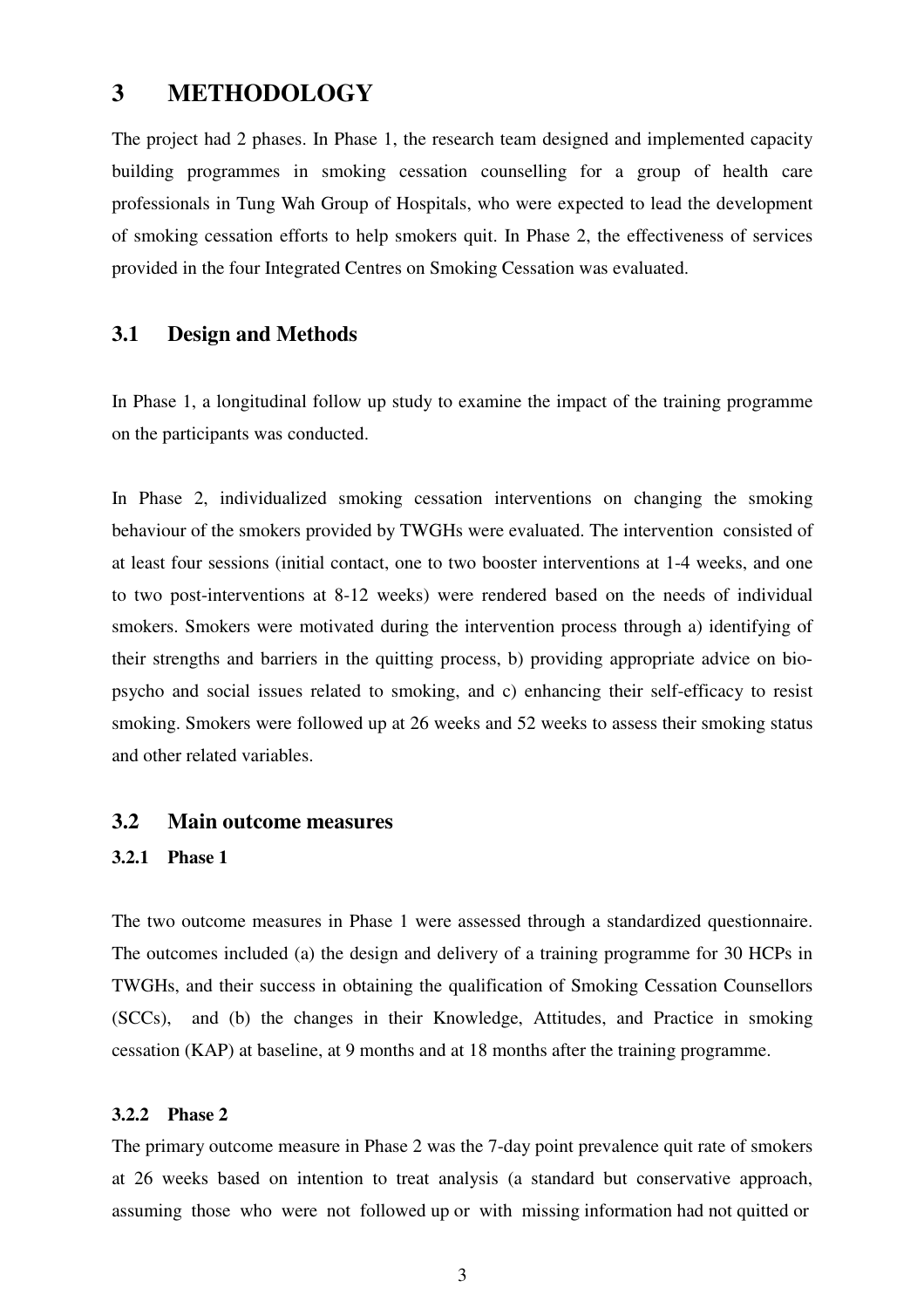reduced smoking). The secondary outcomes included (a) self-reported 7-day quit rates at post-intervention (8-12 weeks) and 52 weeks; (b) proportion who attempted to quit at 26 weeks; (c) proportion to reduce daily cigarette consumption by at least half at 26 weeks, and (d) biochemical validated quit rate at 26 weeks and 52 weeks. In addition, we also examined the changes in six psychological factors: (a) self-efficacy to refrain from smoking due to internal and external stimuli, (b) importance of successful quitting, (c) confidence in not smoking again, (d) difficulty in quitting, (e) perceived stress in the quitting process, and (f) Decisional Balance Inventory from baseline to 52 weeks, baseline predictors of successful quitting at 26 weeks, associations of psychosocial variables and smoking status at 26 weeks, as well as clients' satisfaction with the cessation service reported at 8-12 weeks.

#### **3.3 Data analysis**

In Phase 1, repeated measure ANOVAs were performed to examine the overall changes in the counsellors' knowledge, attitudes and practice of smoking cessation over time and Turkey post-hoc tests were used for pair-wise comparisons across the 3 time points.

In Phase 2, descriptive statistics of means, frequencies and percentages were used to summarize the baseline characteristics of the smokers receiving smoking cessation intervention, pharmacological therapy usages and withdrawal symptoms at the booster and post-intervention, and the primary outcome of quit rate and the three secondary outcomes of smoking related variables at 26 weeks and 52 weeks. Repeated measure ANVOAs were used to test for changes in the six psychosocial factors over the study time from baseline to 52 weeks. Bivariate and multivariate analyses were performed to identify baseline predictors of successful quitting at 26 weeks. In the bivariate analyses, the t-test was used to compare continuous variables whereas the chi-square test was used for categorical variables. Factors that were found to be associated with successful quitting at 26 weeks in the bivariate analyses with a p-value  $< 0.2$  were included in the multivariate logistic regression model. Backward elimination with Wald tests was used in the multivariate analysis to identify independent predictors of successful quitting at 26 weeks. Independent t-tests were used to compare the mean score differences in the changes in the six psychosocial variables from baseline to 26 weeks between self-reported quitters and non-quitters at 26 weeks. The level of significance was taken as 5% and all estimated effects were accompanied by 95% confidence intervals, where appropriate. All analyses were performed by SPSS version 18.0.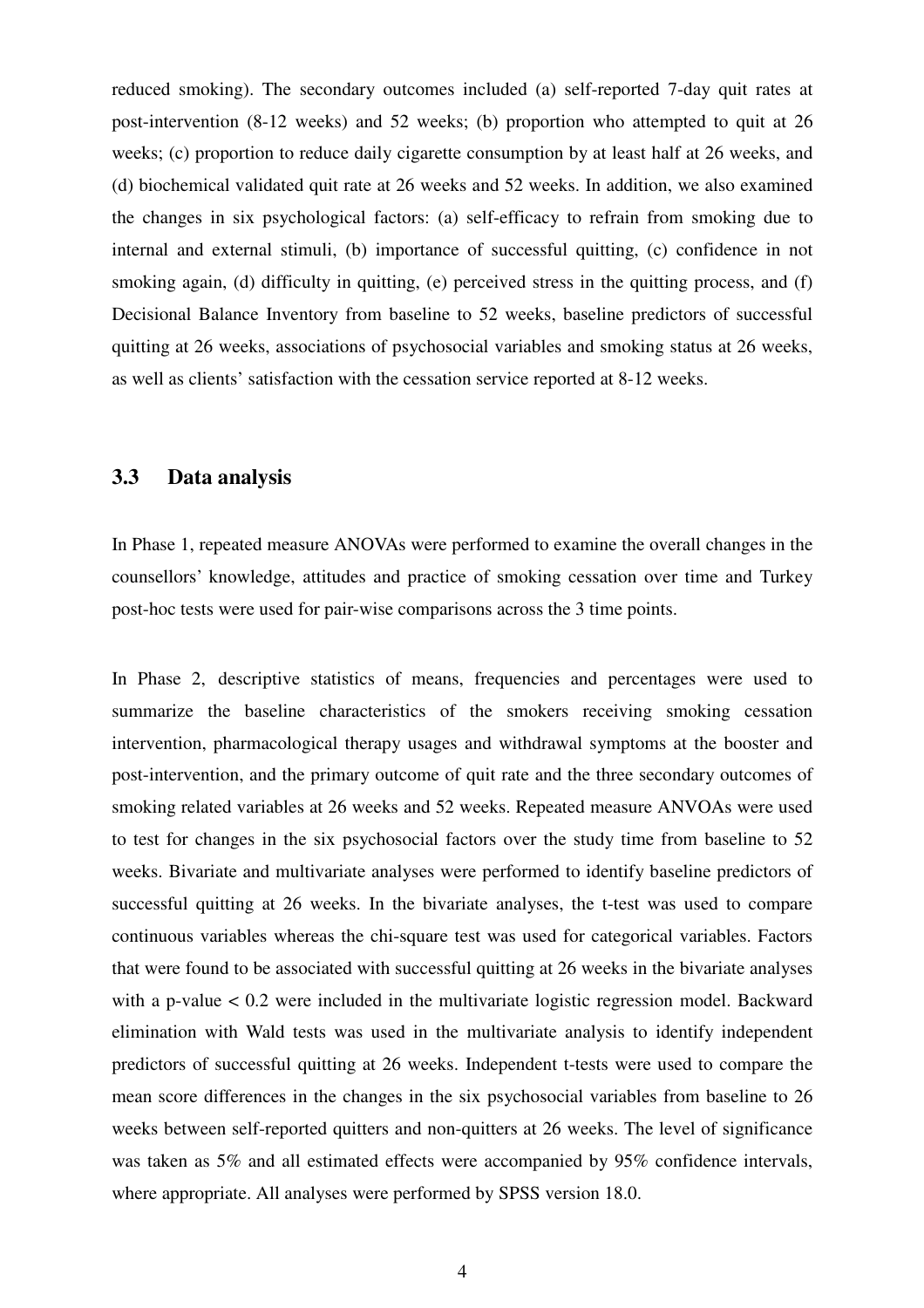#### **3.4 Ethical consideration**

Approval from the University of Hong Kong and the Hong Kong West Cluster of Hospital Authority Institutional Review Board (UW 09-320) was obtained. Written consents were gathered from participants in the two phases. In Phase 2, clients were free to withdraw from the smoking cessation programme at any time without penalty and their medical treatment, if any, would not be affected. The participants were assured that the data collected were kept confidential and the results would be reported in an aggregate format.

### **3.5 Procedures**

# **3.5.1 Phase 1: Implement and Evaluate a Smoking Cessation Training Programme**

#### *Development of the Smoking Cessation Counselling Training Programme*

The training programme was designed based on an established training programme in Hong Kong (Chan et al., 2001), adopting the principles of the US Agency for Health Care Policy and Research (AHCPR) clinical practice guidelines (Fiore et al., 2000), with culturally specific modifications for Chinese smokers. The teaching and learning strategies included lectures, small groups, video shows, and case discussions. After the training, all trainees took a written examination in multiple choice format and a practical examination in which they had to conduct a counselling session based on a case scenario with a simulated smoker. On passing both examinations, the trainees were awarded a Certificate of Achievement as qualified Smoking Cessation Counsellors (SCCs) by the University of Hong Kong.

#### *Implementation of the Smoking Cessation Training Programme*

A total of one basic and two advanced training workshops for health care professionals were conducted during the study period.

Basic Training Workshop: The two-day smoking cessation training workshop was delivered by the research team to a total of 50 health care professionals (39 social workers, 5 doctors, 1 clinical psychologist, 1 nurse and 4 programme workers) of TWGHs on 7 and 14 January, 2009. All except one participant completed the 2-day training workshop and took the written examination on 31 January 2009 and the practical examination on 2 February 2009. 30 participants passed both examinations and were awarded a Certificate of Achievement as qualified Smoking Cessation Counsellors by the School of Nursing and School of Public Health of the University of Hong Kong.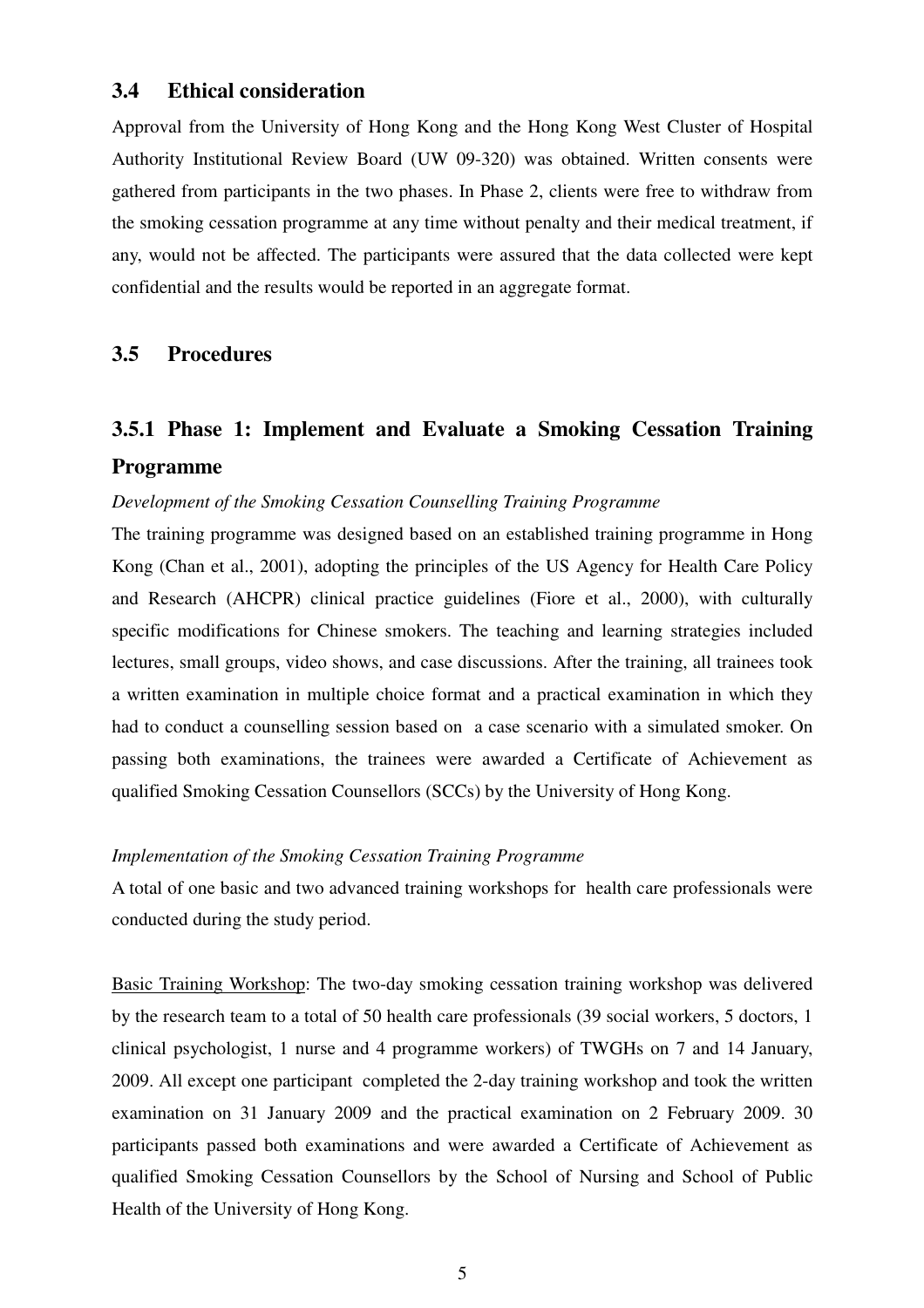#### Advanced Training I: Department of Health

A booster training workshop was delivered by medical officers and registered nurse on the local smoking epidemic, smoking cessation resources in the community, application on pharmacotherapy and motivational interview technique in smoking cessation to Smoking Cessation Counsellors (SCCs) of TWGHs Integrated Centre on Smoking Cessation on 15 January 2009.

#### Advanced Training II: Mayo Clinic

Senior staff of TWGHs Integrated Centre on Smoking Cessation (including one medical officer, one senior counsellor, one clinical psychologist and one social worker) attended a 5 day Certified Tobacco Treatment Specialist Training organized by Mayo Clinic, Rochester, United States from 24 to 28, August 2009. All of them passed the two written examinations and were accredited as Certified Tobacco Treatment Specialist by Mayo Clinic, United States.

#### *Effectiveness of the Training Workshop*

Trainees who participated in and completed the 2-day training workshop were asked to complete the KAP questionnaires at baseline, 9 months and 18 months after the training to assess their changes in knowledge, attitudes and practice of tobacco control and smoking cessation. Adopted from a previous study with nurses and social workers in Hong Kong (Johnston et al., 2004; Chan et al, 2007; Leung et al., 2009), the KAP questionnaire consists of 135 items measuring seven aspects: (1) General knowledge on smoking cessation and tobacco (13 items) and specific knowledge about smoking related diseases (18 items); (2) Learning needs of professional training (14 items); (3) Attitudes about smoking and tobacco control and perceptions of their roles in helping patients stop smoking (13 items); (4) Frequency of providing practice on smoking cessation, confidence and competence in providing such practice (19 items); (5) Competence in delivering smoking cessation intervention (14 items); (6) Facilitators (14 items) and barriers to practice (15 items); and (7) Demographic data (15 items). Among the 49 participants, 30 of them (61.2%) completed and returned the KAP questionnaire before the training workshop. 22 of the 30 participants (73.3%) completed and returned the KAP questionnaires at 9 and 18 months.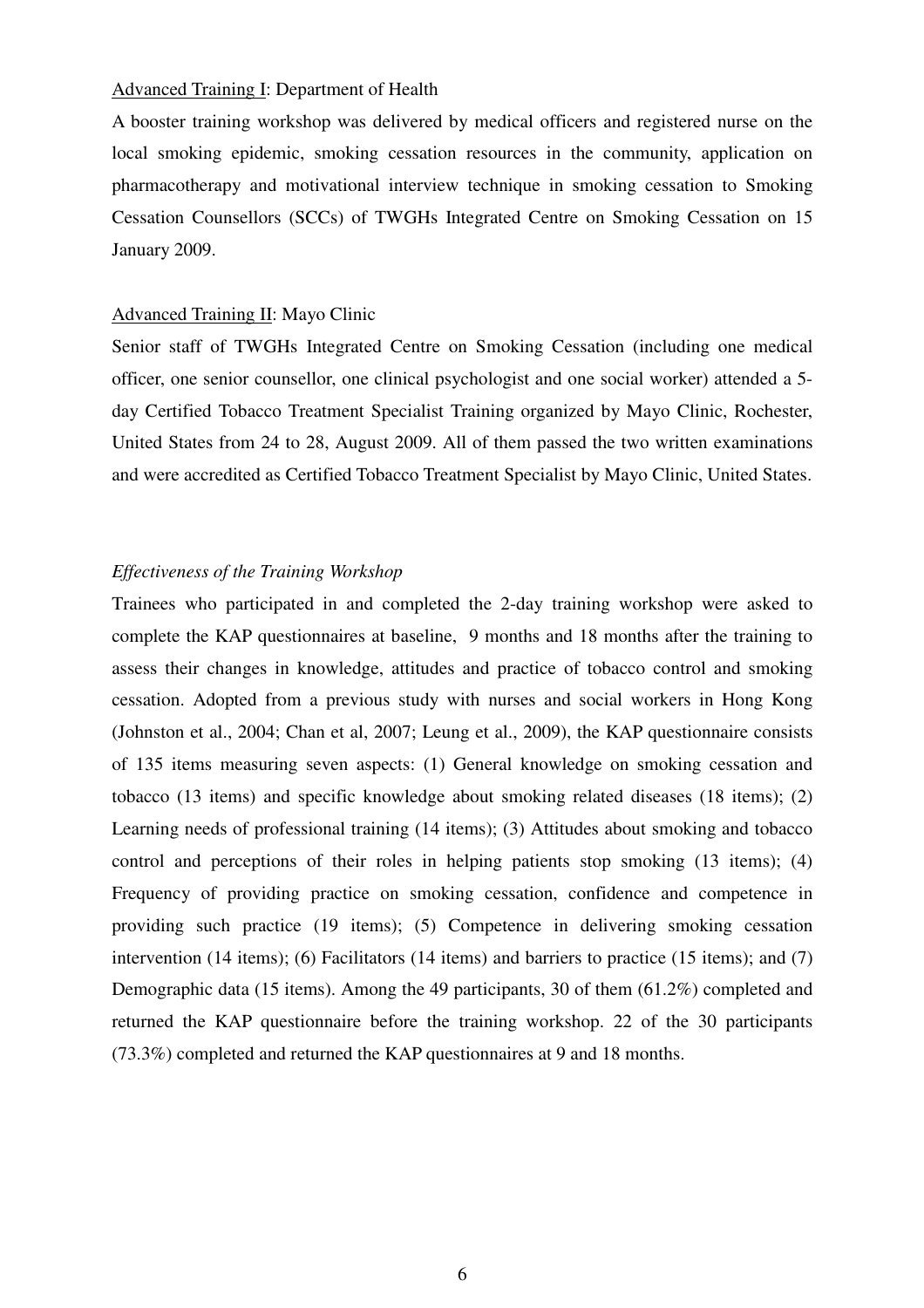#### **3.5.2 Phase 2: Integrated Centre on Smoking Cessation in Hong Kong**

*Establishment of Integrated Centre on Smoking Cessation (ICSC)* 

Four Integrated Centres on Smoking Cessation of TWGHs were set up in January 2009 to provide free individual or group smoking cessation services to smokers in the community. A total of 11 opening sessions were offered by each centre with 2 evening and 2 weekend sessions. Subjects were recruited via the hotline of Department of Health (1833- 183) and community outreaching programms by TWGHs, and by self and external referrals. The inclusion criteria for the service were : (1) current smokers who visited either one of the 4 Integrated Centres on Smoking Cessation of TWGHs; (2) Hong Kong residents aged 18 or above; (3) Cantonese speaking; (4) smoked at least one cigarette per day; and (5) stayed in Hong Kong during the intervention period (8 weeks). Current smokers who were (1) psychologically or physically unable to communicate; (2) currently enrolled in other smoking cessation programmes, (3) at the active phase of diagnosed psychiatric illness, or (4) discharged from the hospital with history of cardiovascular diseases such as stroke, ischemic heart disease within 2 weeks prior to receiving smoking cessation services were excluded.

A flowchart of the study is shown in Appendix A. After screening for eligibility, our smoking cessation counsellors assessed the clients' smoking status, abstinence history, and stages of readiness to change through a standardized questionnaire and measurement of exhaled carbon monoxide level at baseline. The standardized questionnaire assessed information on psychosocial variables including scales to measure self-efficacy to resist smoking, Decisional Balance Inventory and perceived stress which had been validated among Chinese smokers (Leung, Chan, Lau et al. 2008, Leung, Chan, Mak et al. 2008, Leung et al., 2010). Relevant and stage-matched interventions were then provided to the clients and health hazards of smoking and benefits of quitting were highlighted. Counsellors or physicians discussed the use of nicotine replacement therapy (gum/patch/inhaler) or non-nicotine replacement therapy (Bupropion/Varenicline) with the smokers and subsequently prescribed the appropriate pharmacotherapy. Within 1-4 weeks after the initial contact, smoking cessation counsellors met the smokers again (booster counselling) to assess their smoking status and provide further face-to-face cessation counselling. In case the client was not available to visit our centre, the booster counselling was delivered via telephone. Additional smoking cessation counselling sessions (either in the form of individual or group counselling) were also provided within 8 weeks after the first contact to enhance smokers' self-efficacy to refrain from smoking. After 8 to 12 weeks of the first contact, the counsellors met the clients again to assess their smoking status and understand their quitting process. For clients who reported smoking abstinence, relapse prevention intervention such as support group, sharing sessions with quitters and social activities were delivered. For those who continued to smoke,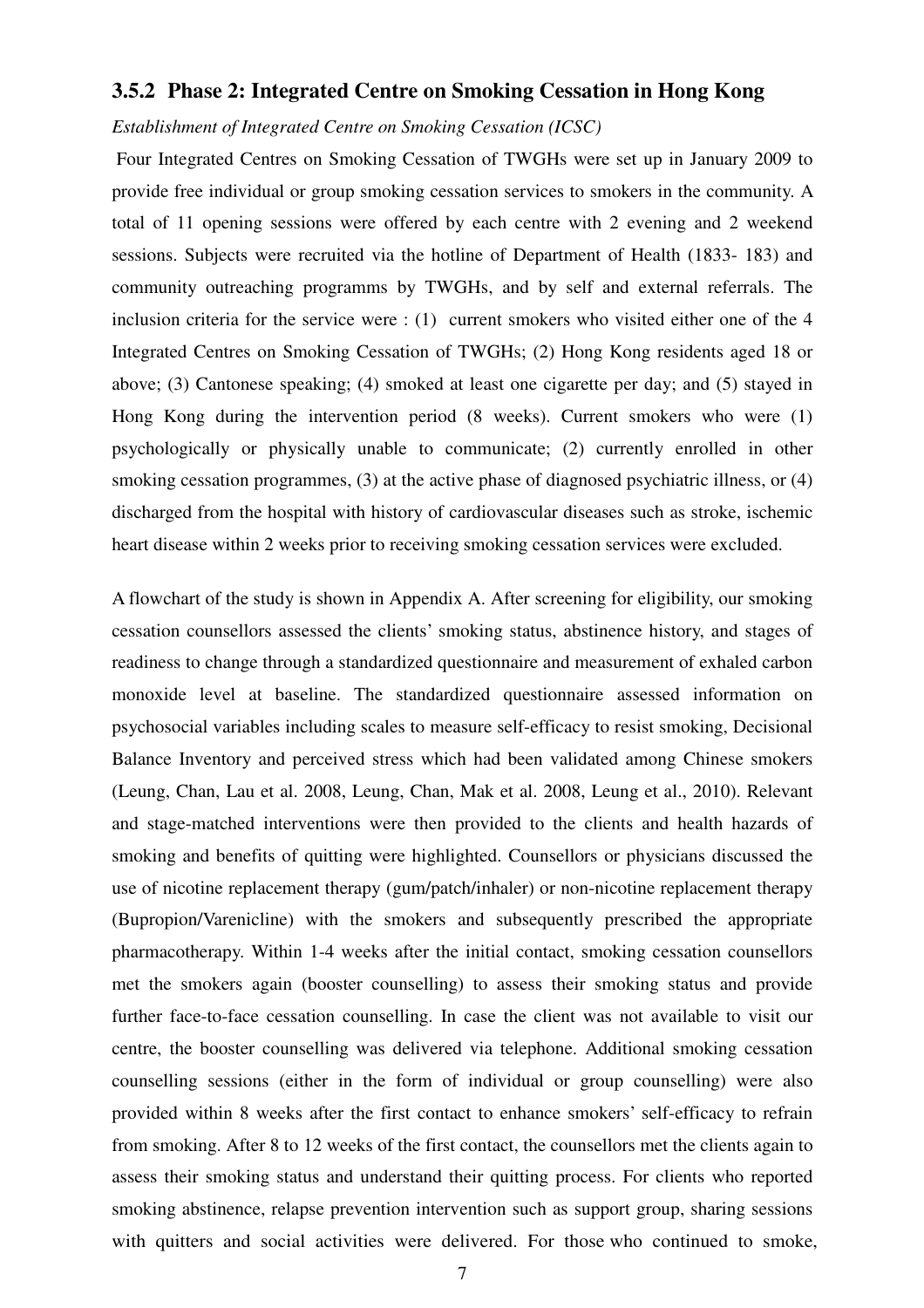further smoking cessation counselling and pharmacotherapy were provided if necessary.

Two telephone follow-up calls were made by the smoking cessation counsellors at 26 and 52 weeks respectively to assess their smoking status, quitting history and smoking-related psychosocial factors. At both 26 and 52 weeks, we invited those who had stopped smoking in the past 7 days to participate in a biochemical validation including exhaled carbon monoxide measurement and saliva cotinine test at the centers. Further social club gathering and telephone counselling were provided to the clients between 26 and 52 weeks if needed.

#### *Publicity of the Smoking Cessation Service*

A series of promotional strategies were launched since the inauguration of the ICSC (Table 1). Strategies included designing specific pamphlets and posters which were distributed to smokers; promotional letters sent to kindergartens, primary and secondary schools; a press conference held to launch the services commencement of the ICSC; referral letters sent to governmental departments, non-governmental organizations, members of district councils, private physicians, primary and secondary schools; promotional articles published in the Newsletters of TWGHs and Bulletin of Department of Health, and interviews by mass media. In addition, the service could also be accessed through a single telephone number (1833-183 press "2") provided and publicized by Department of Health. Announcement of Public Interest (API) in TV/radios released from Tobacco Control Office of Department of Health and Hong Kong Council on Smoking and Health was also arranged.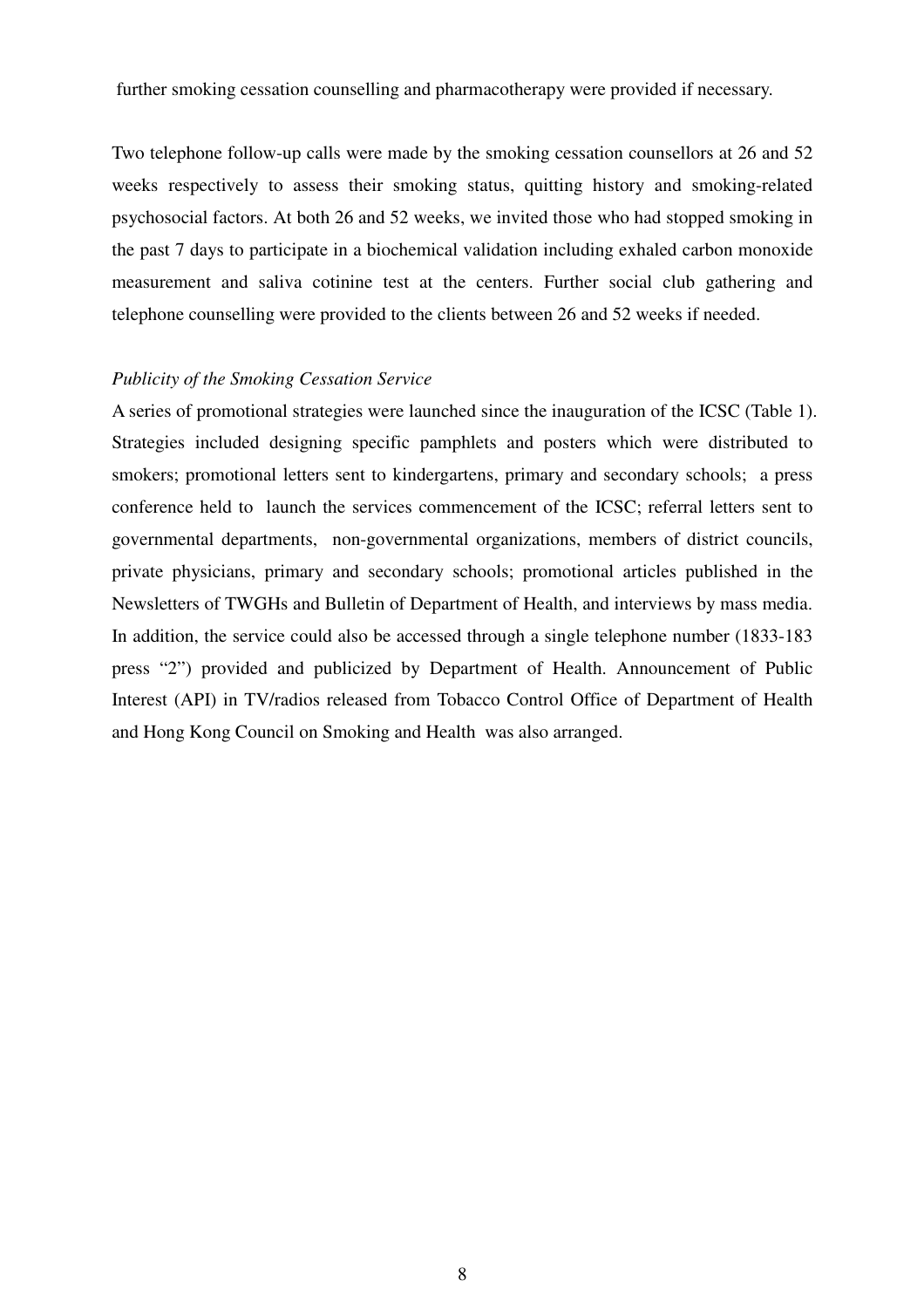| Date                   | Publicity                | Details                                                                                                                                                                                                                                                                                                                 |
|------------------------|--------------------------|-------------------------------------------------------------------------------------------------------------------------------------------------------------------------------------------------------------------------------------------------------------------------------------------------------------------------|
|                        | Strategies               |                                                                                                                                                                                                                                                                                                                         |
| Jan 09                 | Promotional letter       | Sent to 935 kindergartens, 559 primary and 465 secondary<br>schools, 299 parents-teachers associations (both primary &<br>secondary schools), 145 maternity clinics, 50 medical<br>social work services units, 981 private physicians and 347<br>dentists, non-governmental organization and government<br>departments. |
| Feb 09                 | <b>Invitation letter</b> | Sent to primary and secondary schools, non-governmental<br>organization, government departments, members of district<br>councils in Yau Tsim Mong, Tuen Mun, Shatin and Wan<br><b>Chai Districts</b>                                                                                                                    |
| 7 Feb 09               | Press Conference         | A launching ceremony of the Integrated Centre on<br><b>Smoking Cessation</b>                                                                                                                                                                                                                                            |
|                        | Promotional              | Published in Newsletters of TWGHs and Bulletin of                                                                                                                                                                                                                                                                       |
|                        | articles                 | Department of Health<br>東華通訊 2009年2月號 戒煙綜合服務開展禮<br>2009年6月號 5.31世界無煙日<br>TCO 專訊 17 期及 18 期                                                                                                                                                                                                                              |
|                        | Interviews by            | Interviews by radios and televisions                                                                                                                                                                                                                                                                                    |
|                        | mass media               | 2009年3月4日至4月17日                                                                                                                                                                                                                                                                                                         |
|                        |                          | 新城電台 集知新世代-戒煙系列(共10集)                                                                                                                                                                                                                                                                                                   |
|                        |                          | 2009年3月24日                                                                                                                                                                                                                                                                                                              |
|                        |                          | Now TV 新聞台時事全方位                                                                                                                                                                                                                                                                                                         |
|                        |                          |                                                                                                                                                                                                                                                                                                                         |
|                        |                          | 2009年8月11日<br><b>TVB Pearl News</b>                                                                                                                                                                                                                                                                                     |
| Reported by mass media |                          |                                                                                                                                                                                                                                                                                                                         |
| Date                   | Newspaper                | Topic                                                                                                                                                                                                                                                                                                                   |
| 8 Feb 09               | 太陽報                      | 東華三院免費助戒煙                                                                                                                                                                                                                                                                                                               |
|                        | 東方日報                     | 東華戒煙服務中心啓用                                                                                                                                                                                                                                                                                                              |
| 9 Feb 09               | 成報                       | 東華三院一站式綜合戒煙                                                                                                                                                                                                                                                                                                             |
|                        | 大公報                      | 家人參與戒煙更見效                                                                                                                                                                                                                                                                                                               |
| 27 Feb 09              | 經濟日報                     | 戒煙查詢升6倍「料年省2萬」                                                                                                                                                                                                                                                                                                          |
| 28 Feb 09              | 明報                       | 一嶽:不排除全港禁煙<br>大加煙稅料 10萬人戒煙<br>厝                                                                                                                                                                                                                                                                                         |
|                        | 成報                       | 戒煙熱線用量大增8倍                                                                                                                                                                                                                                                                                                              |
|                        | 星島日報                     | 周一嶽: 煙民不減或禁煙<br>「兒童煙民」逾萬青少年煙                                                                                                                                                                                                                                                                                            |
|                        |                          | 癮日增                                                                                                                                                                                                                                                                                                                     |
|                        | 文匯報                      | 本港 10 歲以下煙民逾萬 煙民不減或再加稅戒煙熱線                                                                                                                                                                                                                                                                                              |
|                        |                          | 接電話增 29倍                                                                                                                                                                                                                                                                                                                |
|                        | 新報                       | 戒煙熱線增 6.5 倍                                                                                                                                                                                                                                                                                                             |
|                        | 經濟日報                     | 逾萬小煙民 10 歲前已抽煙<br>周一嶽冀減兩成煙民否則                                                                                                                                                                                                                                                                                           |
|                        |                          | 擬再加稅                                                                                                                                                                                                                                                                                                                    |
| 29 Feb 09              | 香港商報                     | 周一嶽:加煙稅望減小煙民                                                                                                                                                                                                                                                                                                            |
| 3 Mar 09               | 經濟日報                     | 抽煙因情緒困擾女性戒煙難                                                                                                                                                                                                                                                                                                            |
| 24 Mar 09              | 蘋果日報                     | 東華三院獲資助辦戒煙服務                                                                                                                                                                                                                                                                                                            |
| 3 Jul 09               | 成報                       | 心理輔導治療心癮                                                                                                                                                                                                                                                                                                                |

|  |  | Table 1. List of Publicity of the Integrated Centre on Smoking Cessation in 2009 |  |  |
|--|--|----------------------------------------------------------------------------------|--|--|
|  |  |                                                                                  |  |  |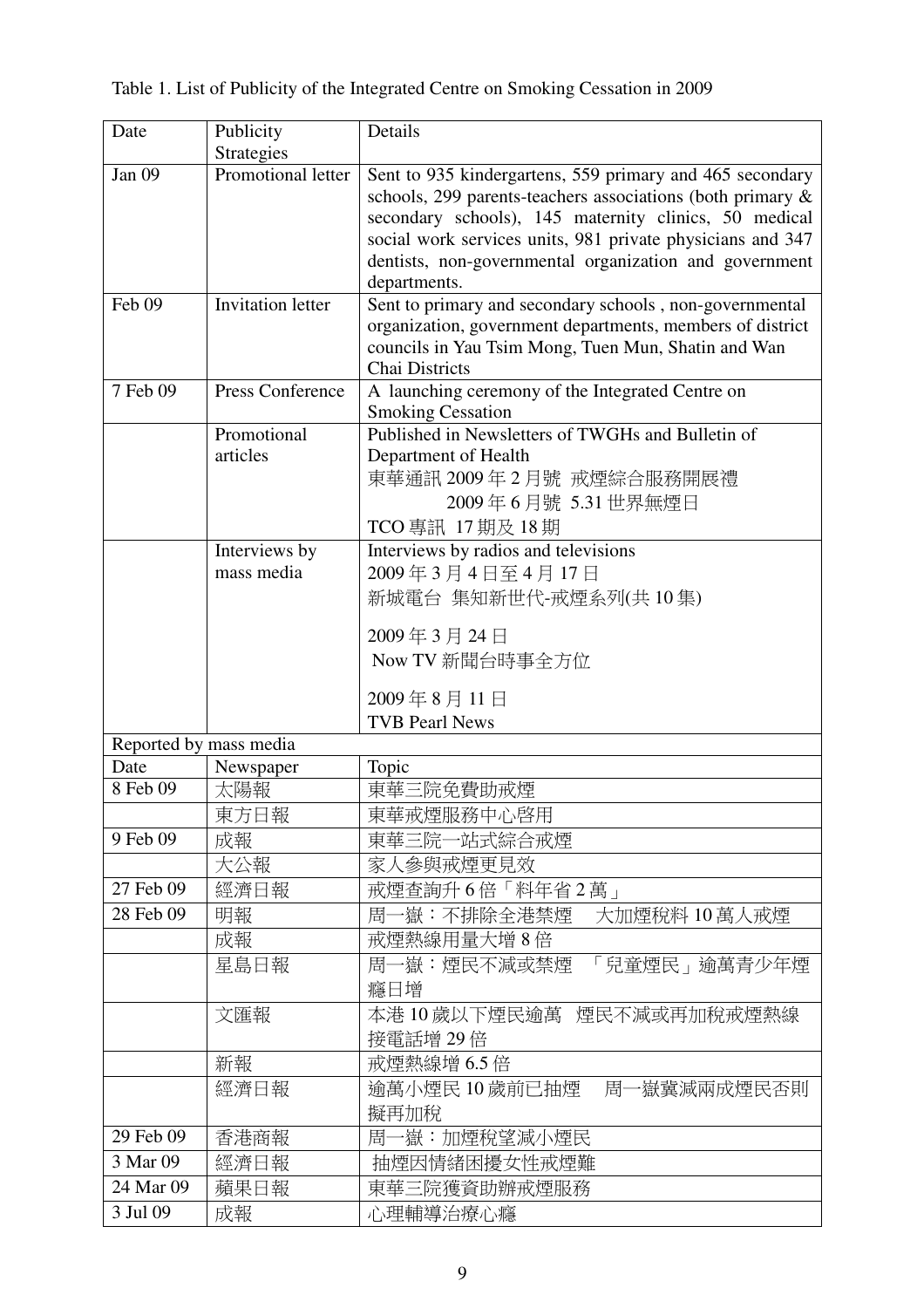#### *Quality Assurance of Counselling Sessions*

A quality assurance mechanism was established to ensure the quality of the counselling sessions provided by the smoking cessation counsellors and the operation of the ICSC. It included the utilization rate of the centre, quit-rate, counselling interventions (contents and counselling skills), rate of successful follow-up, as well as general record-keeping standard. The quality of counselling interventions was monitored by an experienced and senior smoking cessation counsellor. Counselling sessions from the counsellors were randomly selected at different times and were reviewed by the senior smoking cessation counsellor. The content and skills of the counselling interview were assessed. Feedback was provided to the counsellors to ensure counselling standards were adhered to. Monthly clinical case meetings with all smoking cessation counsellors, clinical psychologist and physicians were held to share clinical experience and discuss difficult cases.

#### *Satisfaction Survey*

A satisfaction survey was included in the post-intervention follow up questionnaire at 8-12 weeks to assess the clients' level of satisfaction about the smoking cessation services on completion of at least four intervention sessions.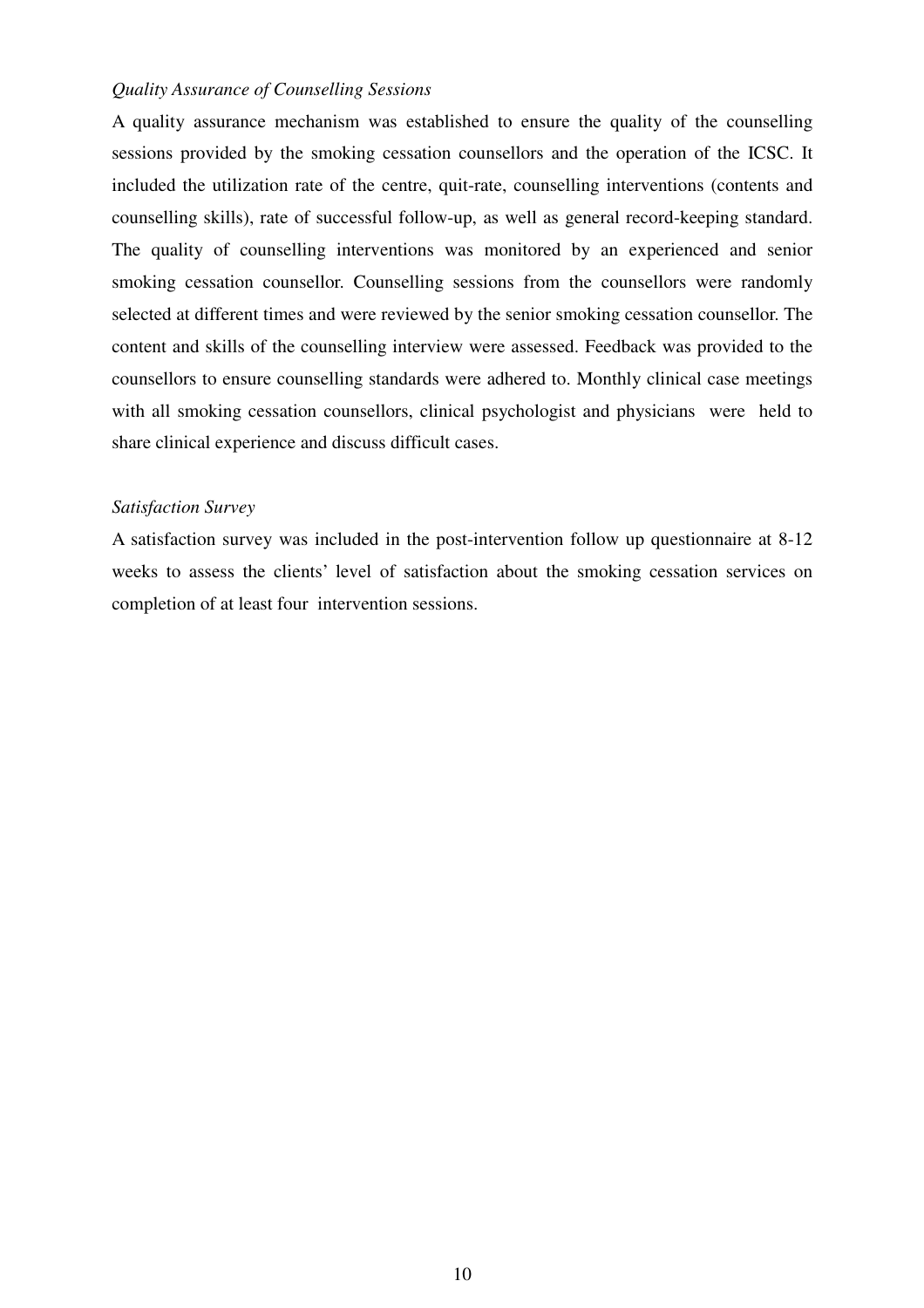#### Appendix A. Study Protocol

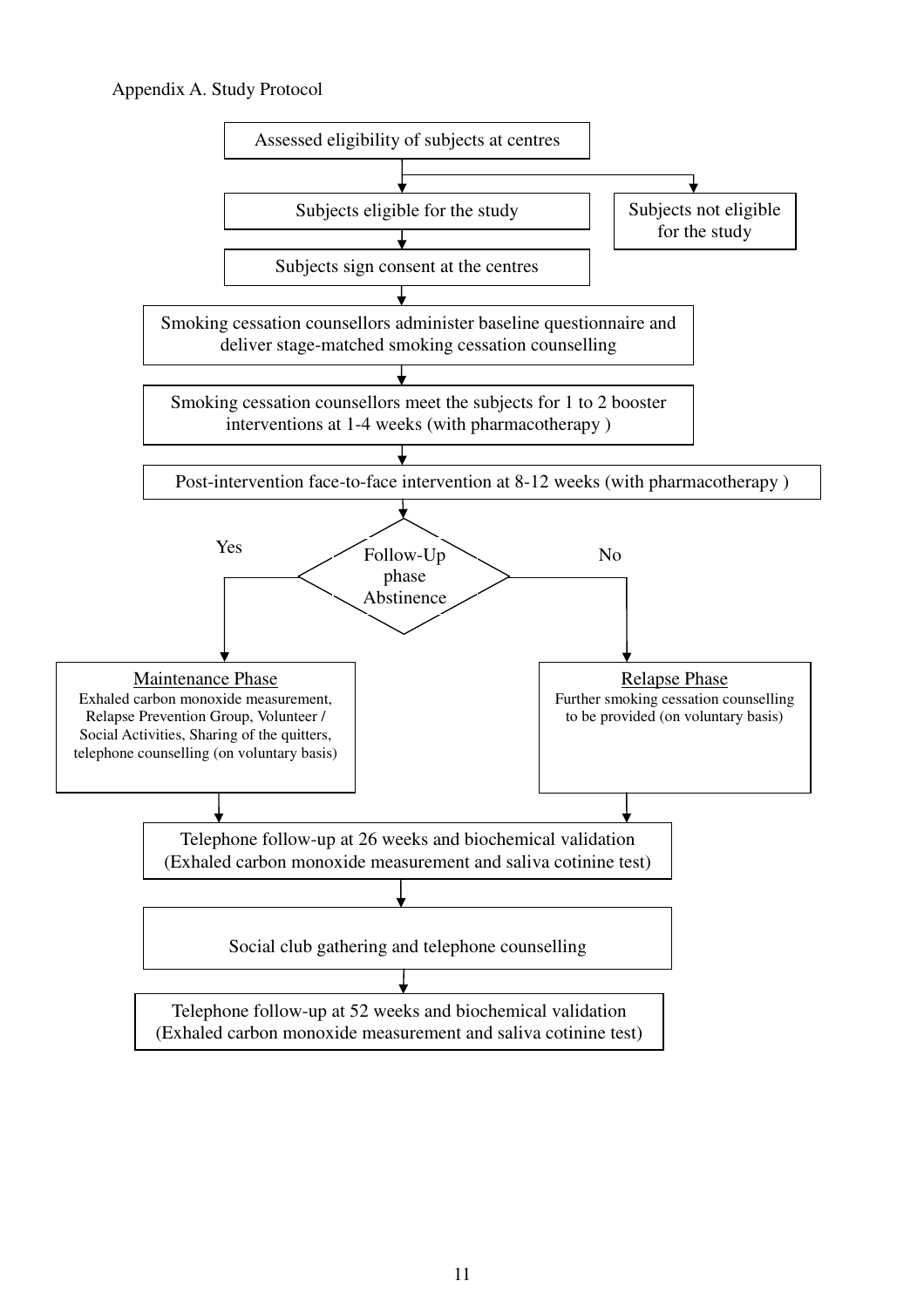# **4.1 Phase 1: Evaluation of Smoking Cessation Counselling Training Programme**

#### **4.1.1 General program evaluation**

A total of 50 health care professionals in TWGHs received the training on smoking cessation counselling. 30 of them were awarded as qualified Smoking Cessation Counsellors (SCCs). The participants completed an anonymous evaluation of the workshop immediately after the training. Overall, the participants provided positive feedback about the programme. 83.7% of the participants opined that the overall programme objective was met (with rating as 'good' or 'excellent'). The programme had successfully prepared and equipped participants with knowledge on the theories of tobacco dependency and smoking cessation, and participants have acquired competence in delivering appropriate counselling interventions. Table 2 reports results on the general programme evaluation.

|   | <b>Elements for evaluation</b>                                                              |                  | <b>Unsatisfactory</b> |                  | <b>Needs</b><br>Improvement |             | Average |             | Good   |                  | <b>Excellent</b> | Mean | SD   |
|---|---------------------------------------------------------------------------------------------|------------------|-----------------------|------------------|-----------------------------|-------------|---------|-------------|--------|------------------|------------------|------|------|
|   |                                                                                             |                  | (1)                   |                  | (2)                         |             | (3)     |             | (4)    |                  | (5)              |      |      |
|   |                                                                                             | $\mathbf n$      | $(\%)$                | $\mathbf n$      | $(\%)$                      | $\mathbf n$ | $\%$    | $\mathbf n$ | $(\%)$ | $\mathbf n$      | $(\%)$           |      |      |
| 1 | Programme<br>Organization                                                                   | $\boldsymbol{0}$ | (0.0)                 | $\boldsymbol{0}$ | (0.0)                       | 11          | (22.4)  | 34          | (69.4) | $\overline{4}$   | (8.2)            | 3.86 | 0.54 |
| 2 | Variety of session<br>topics offered                                                        | $\boldsymbol{0}$ | (0.0)                 | $\mathbf{1}$     | (2.0)                       | 6           | (12.2)  | 38          | (77.6) | $\overline{4}$   | (8.2)            | 3.92 | 0.53 |
| 3 | The audiovisuals<br>used                                                                    | $\mathbf{0}$     | (0.0)                 | $\mathbf{1}$     | (2.0)                       | 11          | (22.4)  | 36          | (73.5) | $\mathbf{1}$     | (2.0)            | 3.76 | 0.52 |
| 4 | Total course content                                                                        | $\boldsymbol{0}$ | (0.0)                 | $\mathbf{0}$     | (0.0)                       | 8           | (16.3)  | 36          | (73.5) | 5                | (10.5)           | 3.94 | 0.52 |
| 5 | Adequate opportunity<br>for discussion,<br>comments, questions<br>and answer<br>interchange | $\boldsymbol{0}$ | (0.0)                 | 3                | (6.1)                       | 24          | (49.0)  | 20          | (40.8) | $\mathbf{1}$     | (2.0)            | 3.40 | 0.64 |
| 6 | Appropriate course<br>length                                                                | $\boldsymbol{0}$ | (0.0)                 | 2                | (4.1)                       | 21          | (42.9)  | 25          | (51.0) | $\mathbf{1}$     | (2.0)            | 3.51 | 0.62 |
|   | <b>Overall rating</b>                                                                       | $\boldsymbol{0}$ | (0.0)                 | $\boldsymbol{0}$ | (0.0)                       | 8           | (16.3)  | 39          | (79.6) | $\boldsymbol{2}$ | (4.1)            | 3.88 | 0.44 |

|  |  | Table 2. General programme evaluation of the training workshop |  |
|--|--|----------------------------------------------------------------|--|
|--|--|----------------------------------------------------------------|--|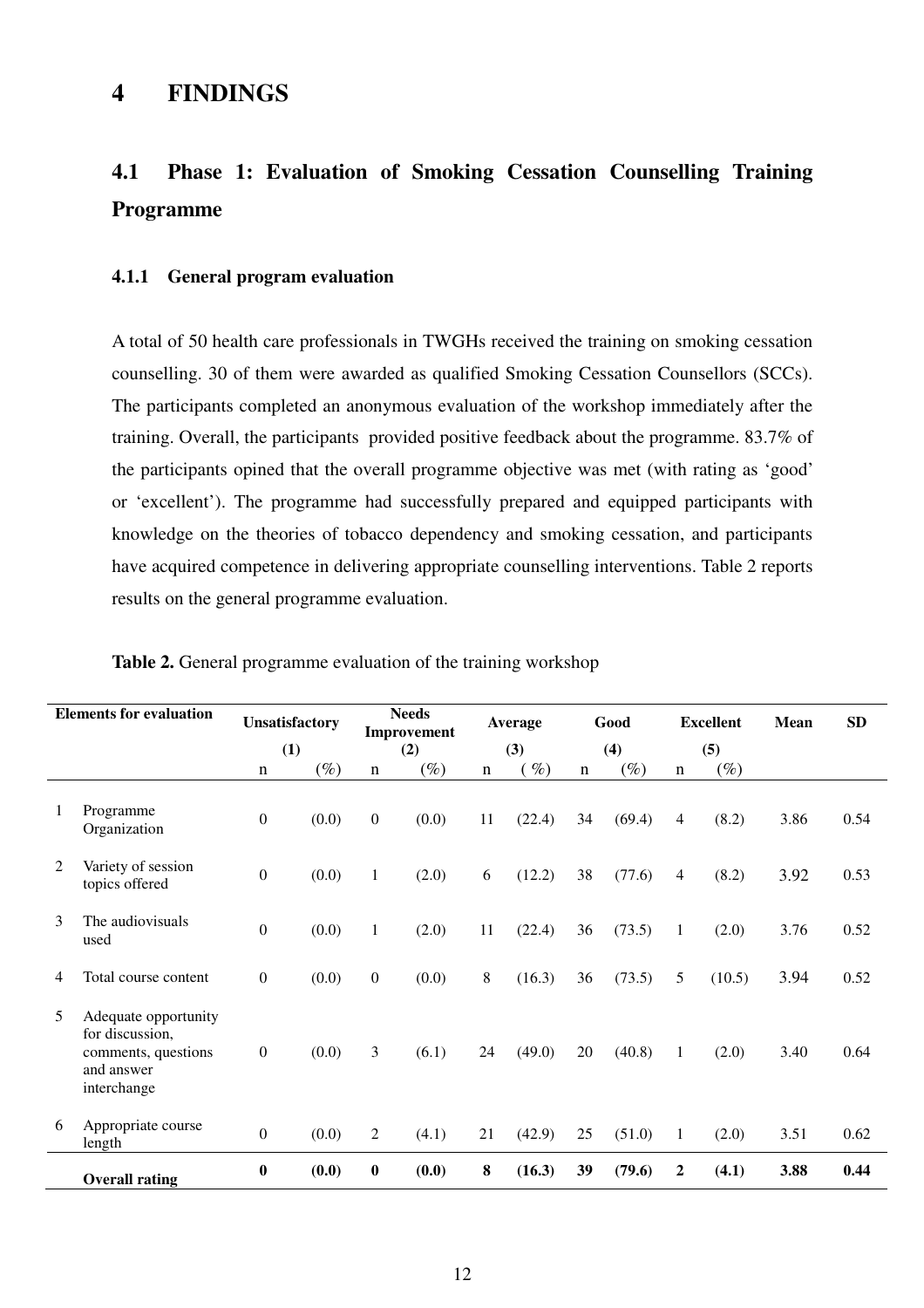#### **4.1.2 Pre, 9 and 18 months post training KAP survey**

One pre- and two post-training KAP surveys at 9 and 18 months were conducted to assess the effectiveness of the training programme. 30 participants in the training programme completed the pre-training KAP questionnaire. 22 qualified Smoking Cessation Counsellors (SCCs) completed the questionnaires at both 9 and 18 months in November 2009 and August 2010 respectively. Results showed significant increase in the mean scores of (1) knowledge relating to smoking cessation and the impact of smoking on health, (2) attitudes towards tobacco promotion and smoking cessation counselling, and (3) practice in the 5As smoking cessation strategies at 9 months. The 18 months mean scores for knowledge, attitudes, and practice of 5As dropped slightly when compared to the 9-month follow-up, but were still significantly higher than the baseline scores (Table 3). These results were encouraging that the KAP of the 22 trained health care professionals had improved overtime after the SCC training, and a critical mass who formed in delivering smoking cessation intervention in TWGHs.

|                            |       | Baseline (1)<br>9 months $(2)$ |       |           | 18 months $(3)$ |           | P-value<br>(Overall)<br>F test) | P-value (Turkey<br>Post-hoc tests) |
|----------------------------|-------|--------------------------------|-------|-----------|-----------------|-----------|---------------------------------|------------------------------------|
|                            | Mean  | <b>SD</b>                      | Mean  | <b>SD</b> | Mean            | <b>SD</b> |                                 |                                    |
| <b>General Knowledge:</b>  | 9.32  | 1.94                           | 11.05 | 1.17      | 10.05           | 1.25      | $p = 0.001$                     | $1 \text{ vs } 2, 0.001$           |
| Mean No. of correct        |       |                                |       |           |                 |           |                                 | 1 vs 3, 0.23                       |
| response to general        |       |                                |       |           |                 |           |                                 | 2 vs 3, $< 0.001$                  |
| knowledge (out of 13)      |       |                                |       |           |                 |           |                                 |                                    |
| <b>Specific Knowledge:</b> | 11.91 | 3.41                           | 14.23 | 1.15      | 14.09           | 1.02      | $p=0.002$                       | $1 \text{ vs } 2, 0.006$           |
| Mean No. of correct        |       |                                |       |           |                 |           |                                 | $1 \text{ vs } 3, 0.010$           |
| response to specific       |       |                                |       |           |                 |           |                                 | 2 vs 3, 0.56                       |
| knowledge (out of 18)      |       |                                |       |           |                 |           |                                 |                                    |
| <b>Attitudes towards</b>   | 1.83  | 0.34                           | 1.59  | 0.29      | 1.57            | 0.33      | $p=0.001$                       | $1 \text{ vs } 2, 0.004$           |
| tobacco control and        |       |                                |       |           |                 |           |                                 | $1 \text{ vs } 3, 0.004$           |
| smoking cessation $1^*$    |       |                                |       |           |                 |           |                                 | 2 vs 3, 1.00                       |

**Table 3.** Comparison of mean scores in Knowledge, Attitudes and Practice of Smoking Cessation Counsellors at baseline, 9-month and 18-month follow ups (n=22)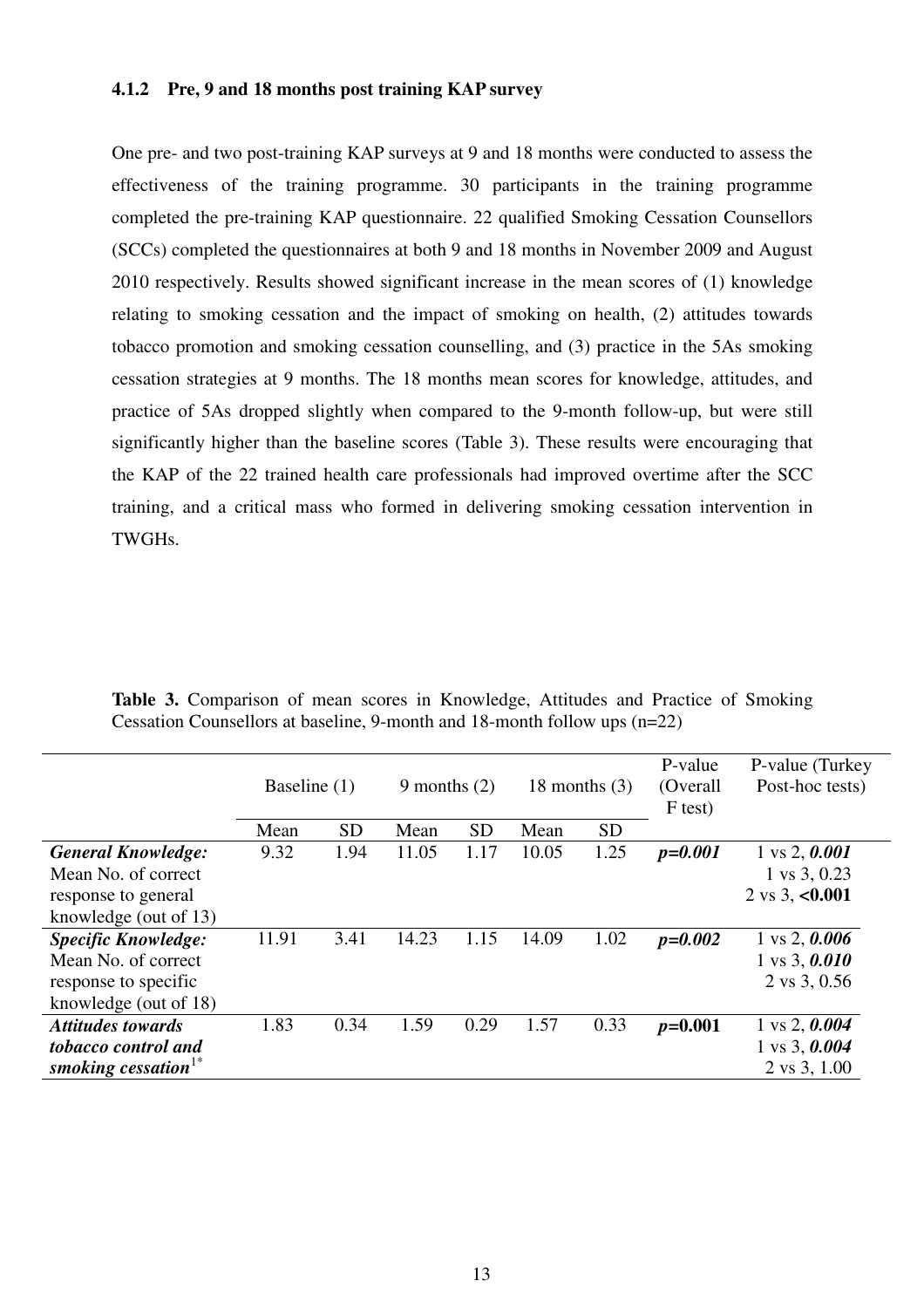| Table 3 (con't)                                                   |      |      |      |      |      |      |             |                                                      |
|-------------------------------------------------------------------|------|------|------|------|------|------|-------------|------------------------------------------------------|
| <b>Practice of smoking</b><br>cessation counselling <sup>2*</sup> |      |      |      |      |      |      |             |                                                      |
| Ask $(1-4)^*$                                                     | 3.57 | 0.66 | 2.31 | 0.91 | 2.36 | 0.92 | p<0.001     | $1 \text{ vs } 2, 0.001$                             |
|                                                                   |      |      |      |      |      |      |             | $1 \text{ vs } 3, 0.001$                             |
|                                                                   |      |      |      |      |      |      |             | 2 vs 3, 0.99                                         |
| Advice $(1-4)$ <sup>*</sup>                                       | 3.25 | 0.86 | 2.06 | 0.73 | 2.11 | 0.76 | p<0.001     | $1 \text{ vs } 2, 0.001$                             |
|                                                                   |      |      |      |      |      |      |             | $1 \text{ vs } 3, 0.001$                             |
|                                                                   |      |      |      |      |      |      |             | 2 vs 3, 0.99                                         |
| Assess $(1-4)$ <sup>*</sup>                                       | 3.33 | 0.81 | 2.40 | 0.94 | 2.45 | 0.95 | $p = 0.004$ | $1 \text{ vs } 2, 0.011$<br>$1 \text{ vs } 3, 0.014$ |
|                                                                   |      |      |      |      |      |      |             | $2 \text{ vs } 3, 0.99$                              |
| Assist $(1-4)$ <sup>*</sup>                                       | 3.66 | 0.54 | 2.75 | 0.68 | 2.76 | 0.72 | $p = 0.003$ | $1 \text{ vs } 2, 0.002$                             |
|                                                                   |      |      |      |      |      |      |             | 1 vs 3, $0.002$                                      |
|                                                                   |      |      |      |      |      |      |             | $2 \text{ vs } 3, 1.00$                              |
| Arrange $(1-4)$ *                                                 | 3.79 | 0.48 | 2.63 | 1.04 | 2.56 | 1.01 | p<0.001     | $1 \text{ vs } 2, 0.002$                             |
|                                                                   |      |      |      |      |      |      |             | $1 \text{ vs } 3, 0.001$                             |
|                                                                   |      |      |      |      |      |      |             | 2 vs 3, 1.00                                         |
| <b>Overall Practice: 5A*</b>                                      | 3.52 | 0.59 | 2.43 | 0.79 | 2.45 | 0.82 | p<0.001     | $1 \text{ vs } 2, 0.001$                             |
|                                                                   |      |      |      |      |      |      |             | $1 \text{ vs } 3, 0.001$                             |
|                                                                   |      |      |      |      |      |      |             | 2 vs 3, 1.00                                         |
| Competence <sup>3*</sup> $(1-4)$                                  |      | 0.62 | 1.96 | 0.36 |      |      |             |                                                      |
| $(n=17)$                                                          | 2.45 |      |      |      | 1.98 | 0.38 | $p=0.002$   | $1 \text{ vs } 2, 0.008$                             |
|                                                                   |      |      |      |      |      |      |             | 1 vs 3, $0.007$<br>2 vs 3, 1.00                      |
|                                                                   |      |      |      |      |      |      |             |                                                      |

Note <sup>1</sup>: 1 = Strongly agree, 2 = Agree, 3 = Disagree, 4 = Strongly disagree

Note<sup>2</sup>: 1 = Frequently, 2 = Occasionally, 3 = Seldom, 4 = Never

Note <sup>3</sup>: 1 = Very able, 2 = Able, 3 = Not able, 4 = Very not able

\*: The lower the score the better the results due to the scoring of the scale

### **4.2 Phase 2: Evaluation of the Integrated Centre on Smoking Cessation**

#### **4.2.1 Subject recruitment to the Integrated Centre on Smoking Cessation**

From 1 August 2009 to 28 February 2010, a total of 301 smokers were recruited from the four Integrated Centres on Smoking Cessation of TWGHs to receive our smoking cessation interventions. 31 of them were excluded from the current analysis because either they had completed the old version of research questionnaire or did not complete the questionnaire at baseline. Data from 270 smokers were thus included in the current analysis.

#### *Retention Rate*

Out of 270 clients who completed baseline counselling, 88% (238/270) were contacted and received the booster telephone counselling between 1 - 4 weeks and 77% (208/270) received the post-intervention counselling between 8 - 12 weeks. The follow up response rates at 26 and 52 weeks were 79% (214/270) and 70% (190/270) respectively (Table 4). The main reasons for unsuccessful contacts were (1) unable to reach the clients by telephone and (2) the clients refused to participate during follow up.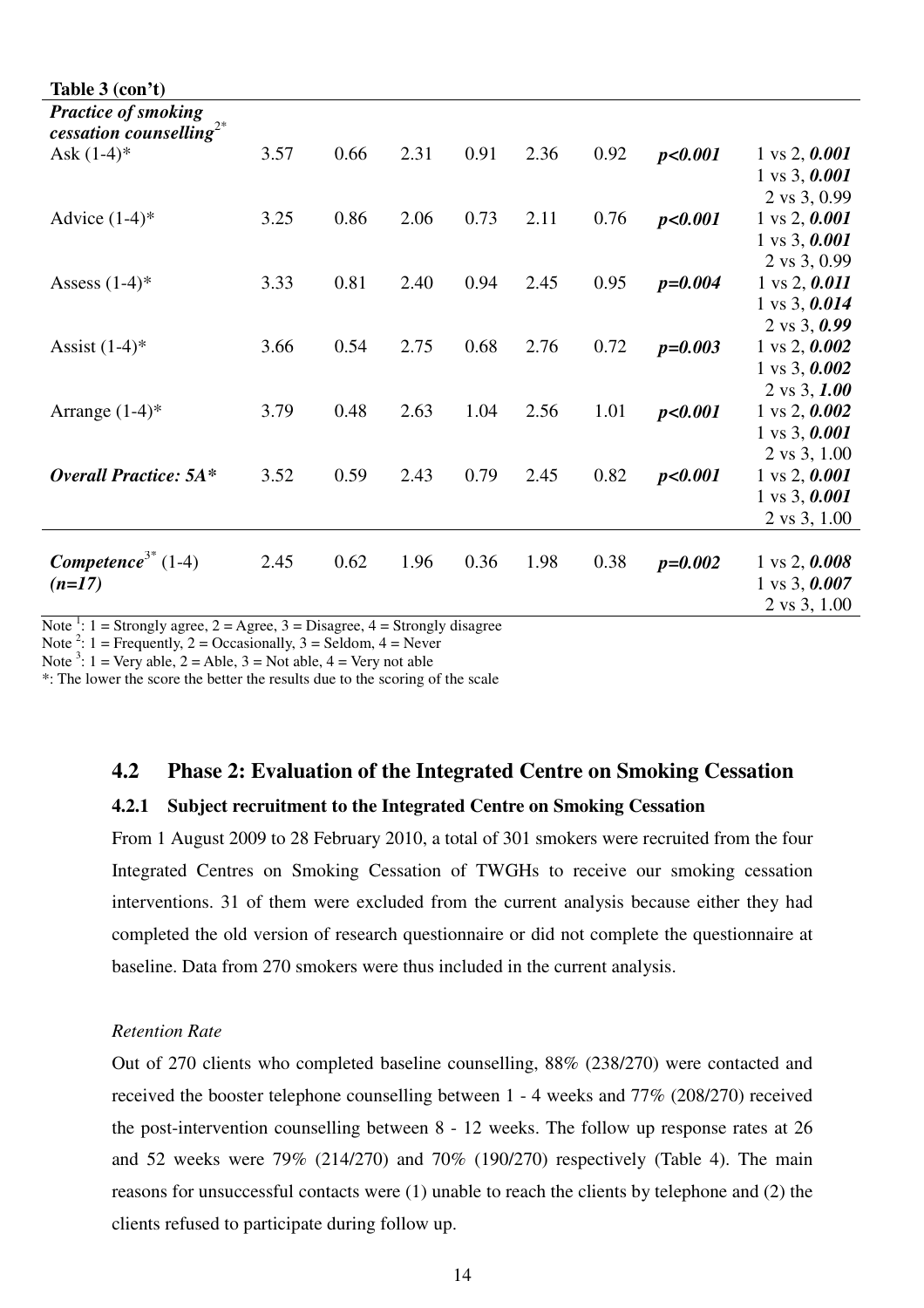#### **Table 4.** Retention rate of the study

|                                |                                                  |                                                 | Follow up                              |                       |                       |
|--------------------------------|--------------------------------------------------|-------------------------------------------------|----------------------------------------|-----------------------|-----------------------|
|                                | <b>Baseline</b><br>$(1$ Aug $09 -$<br>28 Feb 10) | <b>Booster</b><br>Intervention<br>$(1-4$ weeks) | Post<br>Intervention<br>$(8-12$ weeks) | 26-weeks<br>follow up | 52-weeks<br>follow up |
| Number of<br>eligible cases    | 270                                              | 270                                             | 270                                    | 270                   | 270                   |
| No. of successful<br>follow up | n.a.                                             | 238                                             | 208                                    | 214                   | 190                   |
| Retention $(\%)$               | n.a.                                             | 88.1                                            | 77.0                                   | 79.3                  | 70.4                  |

# **4.2.2 Baseline characteristics of smokers who attended the four Integrated Centres on Smoking Cessation (n=270)**

#### *Baseline demographics*

Among the 270 clients, 73.7% were male, with a mean age of 42 years. 62.6% of them were married or cohabiting, and 57.4% of the subjects had completed Form 4 education, 16.3% with tertiary education level or above, 64.8% of them had a job currently (Table 5). Most of the subjects reported to have poor or very poor health (71.1%), felt tense or very tense (70.4%) or felt depressed or very depressed (68.2%).

| <b>Table 5.</b> Baseline demographic characteristics of the subjects $(N=270)$ |  |  |  |  |  |
|--------------------------------------------------------------------------------|--|--|--|--|--|
|--------------------------------------------------------------------------------|--|--|--|--|--|

|                               | $N(\%)$    |
|-------------------------------|------------|
| Age in years                  |            |
| 15 to 19                      | 3(1.1)     |
| 20 to 29                      | 45(16.7)   |
| 30 to 39                      | 87 (32.2)  |
| 40 to 49                      | 59 (21.9)  |
| 50 to 59                      | 43 (15.9)  |
| $\geq 60$                     | 33(12.2)   |
| Gender                        |            |
| -Male                         | 199 (73.7) |
| -Female                       | 71(26.3)   |
| Marital status                |            |
| -Single                       | 68 (25.2)  |
| -Married / Cohabited          | 169(62.6)  |
| -Separated / Divorced / Widow | 33(12.2)   |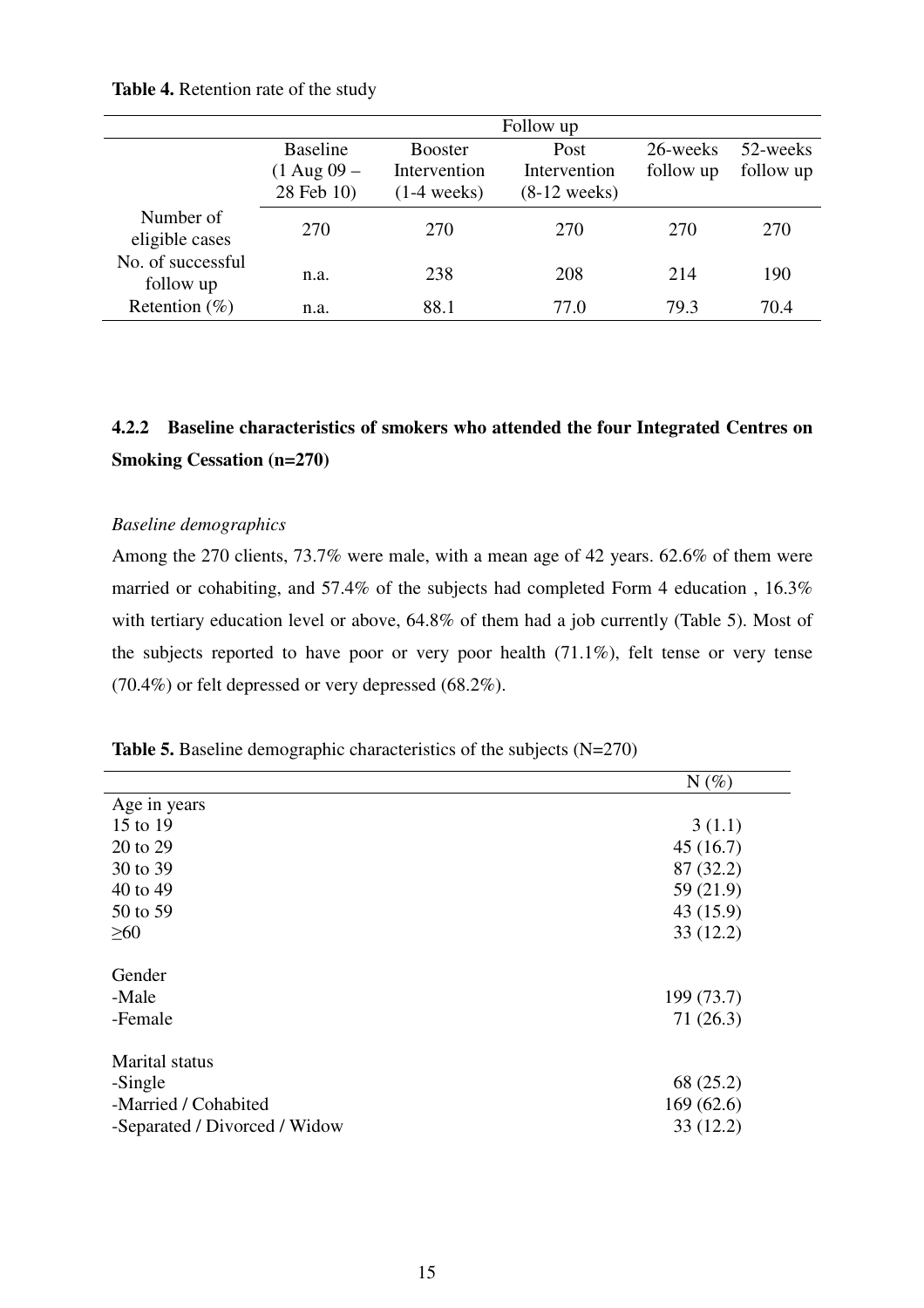|                                                | $N(\%)$    |
|------------------------------------------------|------------|
| Education                                      |            |
| -Primary school or below                       | 35(13.0)   |
| -Form 1 to Form 3                              | 80 (29.6)  |
| -Form 4 to Form 7                              | 111(41.1)  |
| -Post secondary or tertiary                    | 44(16.3)   |
| <b>Employment status</b>                       |            |
| -Not in workforce                              | 44 (16.3)  |
| -Full-time Student                             | 6(2.2)     |
| -Employed                                      | 175 (64.8) |
| -Unemployed / Retired                          | 45(16.7)   |
| Monthly household income (HKD) (Missing $=1$ ) |            |
| -Under 10,000                                  | 84 (31.1)  |
| $-10,000 - 19,999$                             | 102(37.8)  |
| $-20,000 - 29,999$                             | 43 (15.9)  |
| $-30,000$ or above                             | 40(14.8)   |
| Living district                                |            |
| -Hong Kong Island                              | 38(14.1)   |
| -Kowloon                                       | 80 (29.6)  |
| -New Territories and outlying islands          | 147 (54.4) |
| Perceived health <sup>1</sup>                  |            |
| -Very poor                                     | 23(8.5)    |
| -Poor                                          | 169(62.6)  |
| -Good                                          | 70(25.9)   |
|                                                |            |
| Felt tense <sup>1</sup>                        |            |
| -Very tense                                    | 28 (10.4)  |
| -Tense                                         | 162(60.0)  |
| -Not tense                                     | 80 (29.6)  |
| Felt depressed <sup>1</sup>                    |            |
| -Very depressed                                | 18(6.7)    |
| -Depressed                                     | 166(61.5)  |
| -Not depressed                                 | 86 (31.9)  |
|                                                |            |

*1 Self-reported variable* 

#### *Smoking profile*

On average, the clients had a smoking history of 23.2 years (SD=13.1) and over half of them (52.6%) smoked 11-20 cigarettes per day. The Fagerström score showed that over half (54.4%) of the subjects had high dependency to nicotine. The four situations that smokers reported they were most tempted to smoke included: 1) after meal (78.5%); 2) boring or to kill time  $(73.0\%)$ , 3) at home  $(70.4\%)$  and 4) after wake up  $(66.3\%)$ . Around half of the clients did not have a drinking habit (47.8%). For those who drank, most subjects claimed to smoke more after drinking (34.8%) (Table 6).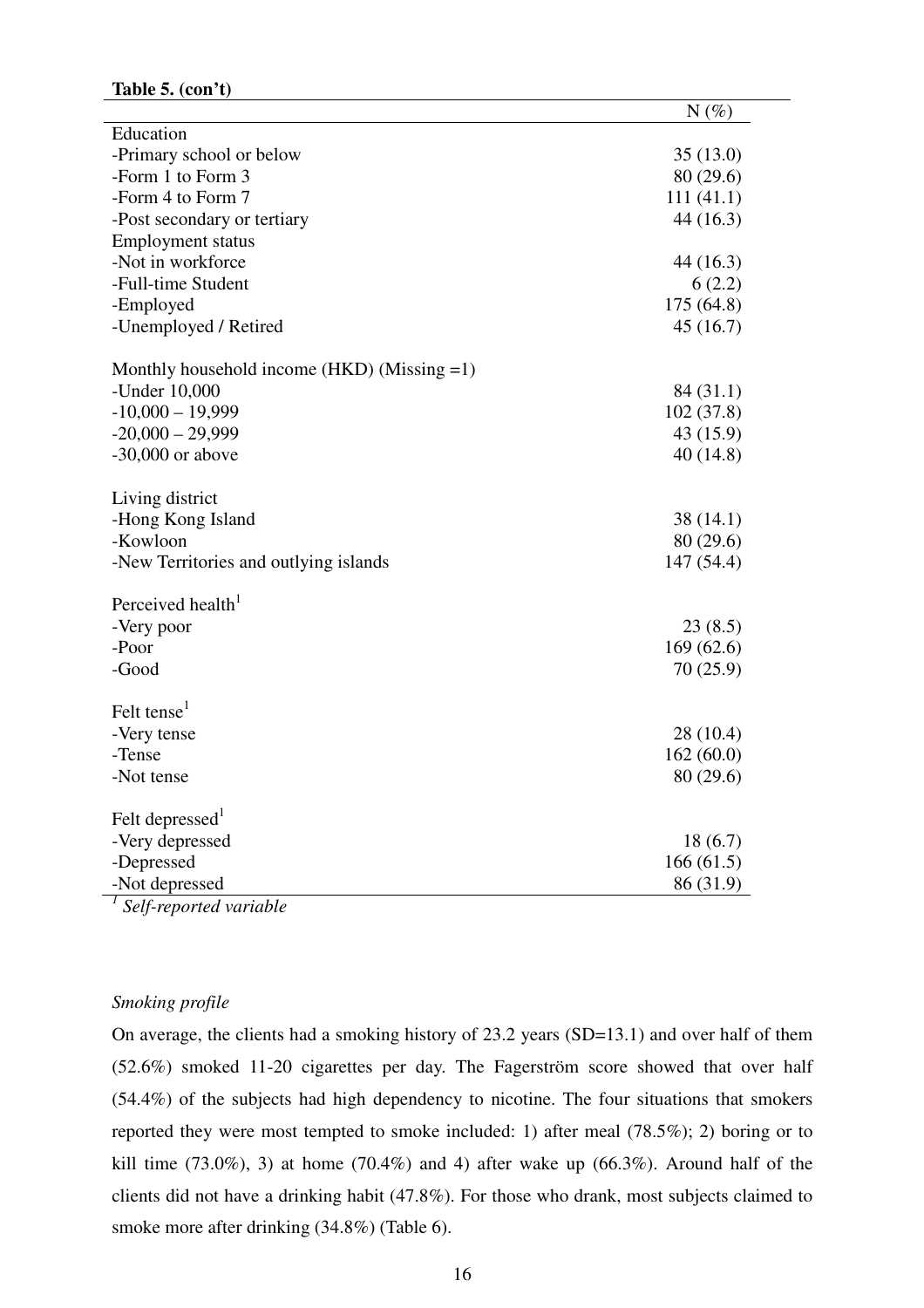|                                         | Mean (SD)  |
|-----------------------------------------|------------|
| Years of smoking                        | 23.2(13.2) |
|                                         |            |
|                                         | $N(\%)$    |
| Daily cigarette consumption             |            |
| -Less than 10                           | 51 (18.9)  |
| $-11 - 20$                              | 142(52.6)  |
| $-21 - 30$                              | 55 (20.4)  |
| -More than 30                           | 22(8.1)    |
| Fagerström Test for Nicotine Dependence |            |
| $-Low$ (Score 0-3)                      | 54 (20.0)  |
| -Medium (Score 4-5)                     | 69(25.6)   |
| -High (Score $6-10$ )                   | 147(54.4)  |
|                                         |            |
| Situations that smoked most             |            |
| -After meal                             | 212 (78.5) |
| -Boring/kill time                       | 197(73.0)  |
| -At home                                | 190 (70.4) |
| -After wake up                          | 179(66.3)  |
| -Feel tense                             | 165(61.1)  |
| -Feeling relax                          | 154(56.7)  |
| -Smokers around                         | 151(55.9)  |
| -When toilet                            | 133 (49.3) |
| -With Friends                           | 129(47.8)  |
| -At workplace                           | 115(42.6)  |
| -Drinking alcohol                       | 112(41.5)  |
| -Want to concentrate                    | 98 (36.3)  |
| -Children not around                    | 47 (18.2)  |
| -Bathing                                | 13(4.8)    |
|                                         |            |
| Drinking habit                          |            |
| -Not drink                              | 129 (47.8) |
| -Less than once a month                 | 54 (20.0)  |
| $-1-3$ per month                        | 34 (12.6)  |
| $-4-6$ per month                        | 18(6.7)    |
| $-1-3$ per week                         | 18(6.7)    |
| Every day                               | 16(5.9)    |
| Smoke more after drinking               |            |
| -More                                   | 94 (34.8)  |
| - Less                                  | 6(2.2)     |
| -No difference                          | 41 (15.2)  |
| -Not applicable                         | 129 (47.8) |

# **Table 6.** Baseline smoking profiles and drinking habit of the subjects (N=270)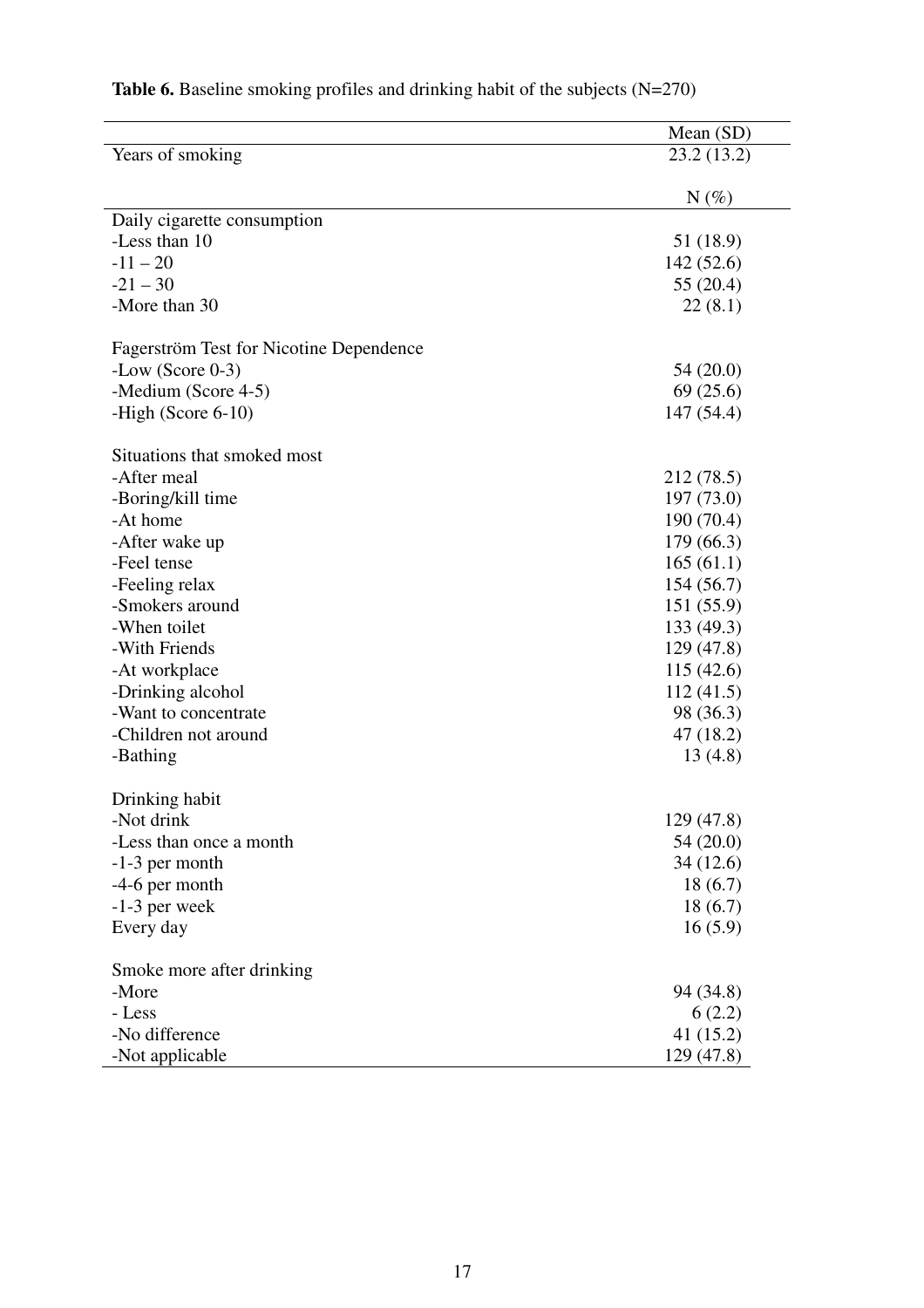#### *Health Information*

Over half (56.3%) of the subjects consulted doctors in the past 6 months; in which 38.2% of them visited doctors for three times or more and around two-thirds (68.4%) of them were advised by health care professionals to quit smoking. Most of the clients reported not to have chronic illness (75.6%) or mental illness (87.0%). The two popular ways of knowing about smoking cessation services of TWGHs Integrated Centre on Smoking Cessation were through the media (33.3%) and government hospitals or clinics (27.4%) (Table 7).

|                                                                                                        | $N(\%)$    |
|--------------------------------------------------------------------------------------------------------|------------|
| See a doctor in the past 6 months                                                                      |            |
| -Yes                                                                                                   | 152(56.3)  |
| $-N0$                                                                                                  | 118 (43.7) |
| Number of visits $(N=152)$                                                                             |            |
| - Once                                                                                                 | 55 (36.2)  |
| - Twice                                                                                                | 39(25.7)   |
| - Three times                                                                                          | 24(15.8)   |
| - More than three times                                                                                | 34(22.4)   |
| Smoking cessation advice given $(N=152)$                                                               |            |
| -No smoking cessation advice                                                                           | 48 (31.6)  |
| -Advised by healthcare professionals                                                                   | 104 (68.4) |
| Reported having chronic illness $(N=270)$                                                              |            |
| -Yes                                                                                                   | 66 (24.4)  |
| $-N0$                                                                                                  | 204 (75.6) |
| Reported having mental illness $(N=270)$                                                               |            |
| -Yes                                                                                                   | 35(13.0)   |
| $-N0$                                                                                                  | 235 (87.0) |
| Means of knowing smoking cessation services of TWGHs<br>Integrated Centre on Smoking Cessation (N=270) |            |
| -Media (website, radio, newspaper)                                                                     | 90(33.3)   |
| -Government hospital/clinics                                                                           | 74 (27.4)  |
| -Friends                                                                                               | 37(13.7)   |
| -Other sources (leaflets, posters)                                                                     | 37(13.7)   |
| -Relatives                                                                                             | 24(8.9)    |
| -NGO                                                                                                   | 12(4.4)    |

Table 7. Baseline health related information of the subjects in the past six months (N=270)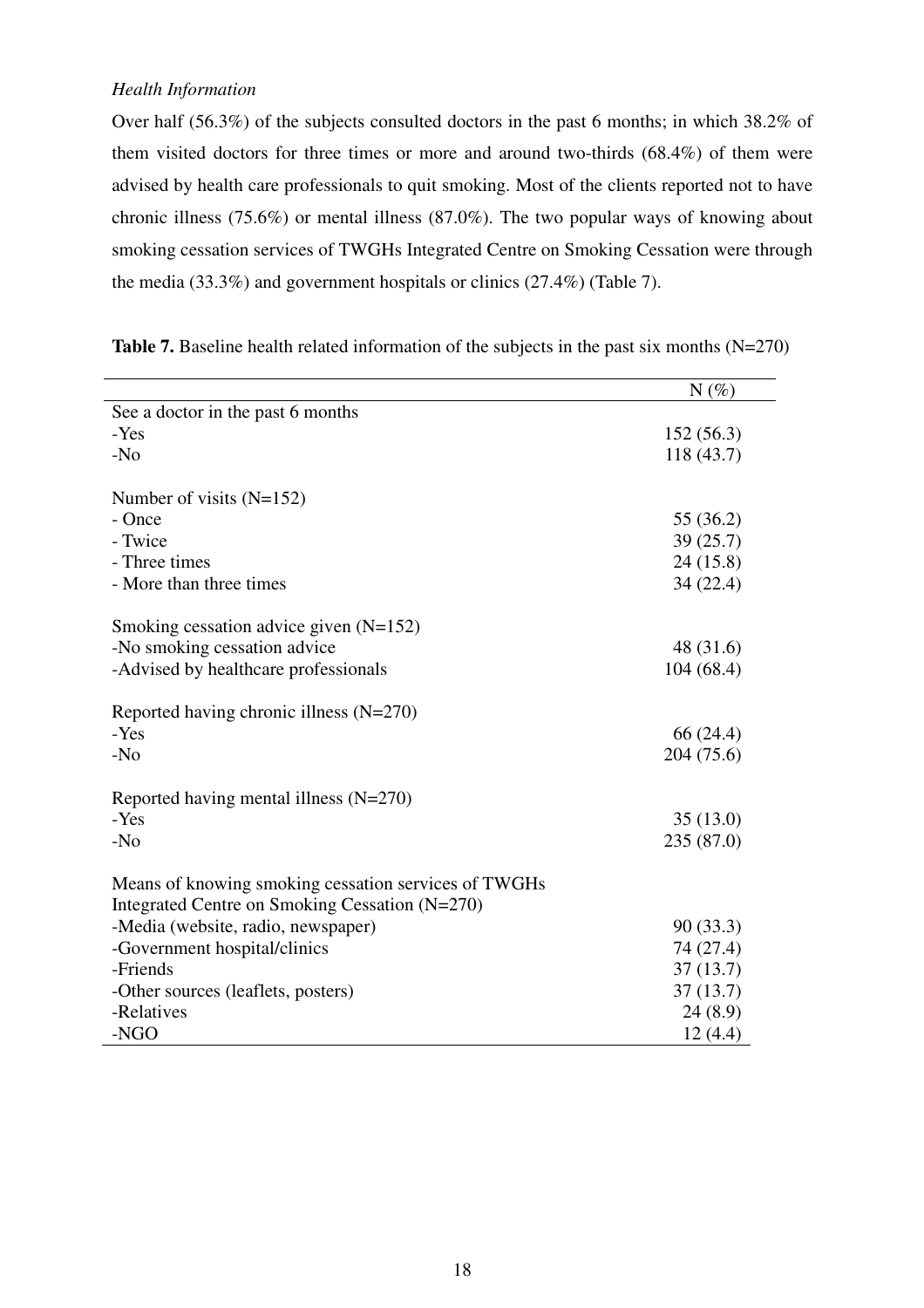### *Quitting history*

Most (74.8%) of the subjects had tried to quit smoking for more than 24 hours in the past. Over 60% of them had tried more than once, 5% of them even attempted to quit more than 6 times. Around a third of them attempted to quit within the past 6 months and 68.3% did not maintain abstinence more than a month. Furthermore, the most popular way to quit smoking was by using their own will (61.4%), followed by using NRT (30.7%). The three reasons cited for relapse were: desire of smoking (44.6%), smokers around (43.1%) and boredom (28.7%) (Table 8).

|  |  |  | <b>Table 8.</b> History of quitting smoking and intention to quit at baseline $(N=270)$ |  |
|--|--|--|-----------------------------------------------------------------------------------------|--|
|  |  |  |                                                                                         |  |

|                                                                     | $N(\%)$    |
|---------------------------------------------------------------------|------------|
| Tried to reduce the daily cigarette consumption in the past 30 days | 160(59.3)  |
| Tried to quit smoking before (at least 24 hours)                    | 202 (74.8) |
| Number of quit attempts $(N=202)$                                   |            |
| -Tried once                                                         | 76 (37.6)  |
| -2 to 5 times                                                       | 115 (56.9) |
| $-6$ to 10 times                                                    | 8(4.0)     |
| -More than 10 times                                                 | 3(1.5)     |
| Time of last quit attempts $(N=202)$                                |            |
| -Within 1 month                                                     | 26(12.9)   |
| -1 month to 6 months                                                | 41(20.3)   |
| -7 months to 12 months                                              | 16(7.9)    |
| -More than 12 months                                                | 119(59.0)  |
| Period that can go without smoking $(N=202)$                        |            |
| -Less than 1 day                                                    | 33(16.3)   |
| -1 day to 30 days                                                   | 105(52.0)  |
| -1 months to 6 months                                               | 38 (18.8)  |
| -6 months to 12 months                                              | 10(5.0)    |
| -More than 12 months                                                | 16(7.9)    |
| Methods of quitting used in the last attempt $(N=202)$              |            |
| -Own will                                                           | 124(61.4)  |
| -NRT                                                                | 62(30.7)   |
| -Self-help material                                                 | 15(7.4)    |
| -Group counselling                                                  | 13(7.4)    |
| -Individual counselling                                             | 5(2.5)     |
| -Non-NRT                                                            | 5(2.5)     |
| -Chinese medicine                                                   | 2(1.0)     |
| -Ear acupuncture                                                    | 1(0.5)     |
| -Hypnosis                                                           | 0(0.0)     |
| Three most cited reasons for relapse $(N=202)$                      |            |
| -Desire to smoke                                                    | 88 (44.6)  |
| -Smokers around                                                     | 87(43.1)   |
| -Boredom                                                            | 58 (28.7)  |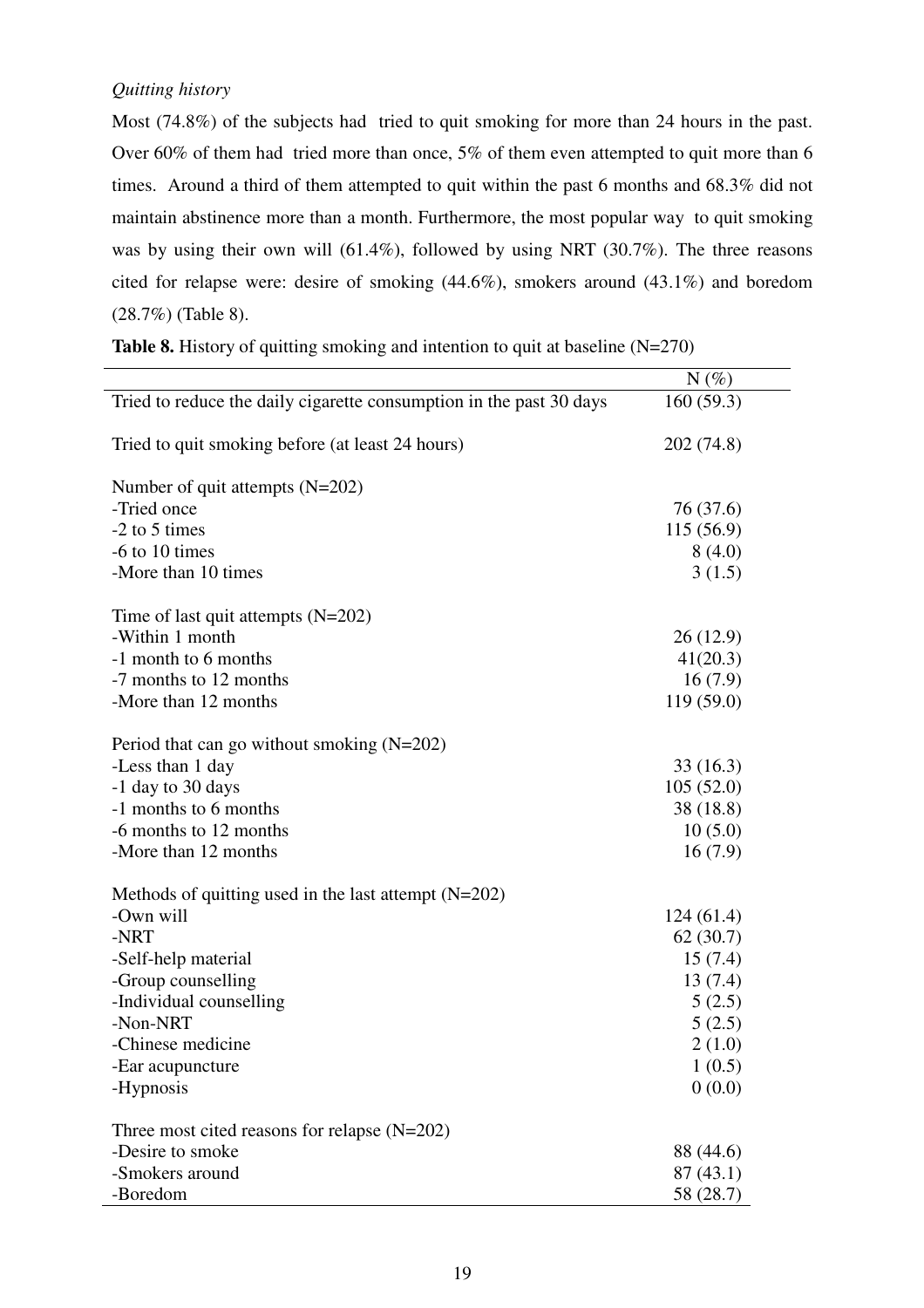#### *Intention to quit*

51.1% of the clients were in the preparation stage and 39.3% in the action stage. Majority of the subjects wanted to quit because they wanted a healthy life (80.5%), followed by saving money (43.4%) and people around hate them smoking (31.4%) (Table 9).

| <b>Intention to quit smoking</b>                    | $N(\%)$   |
|-----------------------------------------------------|-----------|
| Stage of readiness to quit smoking $(N=270)$        |           |
| -Action stage                                       | 106(39.3) |
|                                                     | 138(51.1) |
| -Preparation stage                                  | 3(1.1)    |
| -Contemplation stage                                | 23(8.5)   |
| -Pre-contemplation stage                            |           |
|                                                     |           |
| Reasons of quitting smoking $(N=159)$               |           |
| -Want to have a healthy life                        | 128(80.5) |
| -Save money                                         | 69 (43.4) |
| -People around hate s/he smoking                    | 50(31.4)  |
| -Improve the appearance and the smell of cigarettes | 43 (27.0) |
| -Understand smoking causes disease                  | 41 (25.8) |
| -Prove that s/he is capable to quit smoking         | 37(23.3)  |
| -Want to have a sense of control of life            | 35(22.0)  |
| -Someone requested s/he to quit                     | 30(18.9)  |
| -Avoid conflicts with family                        | 21(13.2)  |
| -Avoid causing inconvenience at school/work place   | 15(9.4)   |
| -Discriminated by others                            | 11(6.9)   |
| -Join sport programs                                | 10(6.3)   |
| -Want to improve appetite or increase weight        | 7(4.4)    |

**Table 9.** Intention to quit and reasons of quitting at baseline (N=270)

<sup>1</sup> Multiple selections were allowed

#### *Psychosocial factors related to smoking*

Results of levels of six psychosocial factors related to smoking of the clients at baseline are presented in Table 10. In a scale of 0 (not confident at all) to 100 (most confident), the mean score of confidence to quit smoking was 67.0 (SD=21.4). The participants perceived that quitting smoking was very important (mean=86.1,  $SD=15.4$  in a scale of 0-100) and they encountered moderate to severe difficulty in quitting smoking (mean=77.0, SD=20.2, in a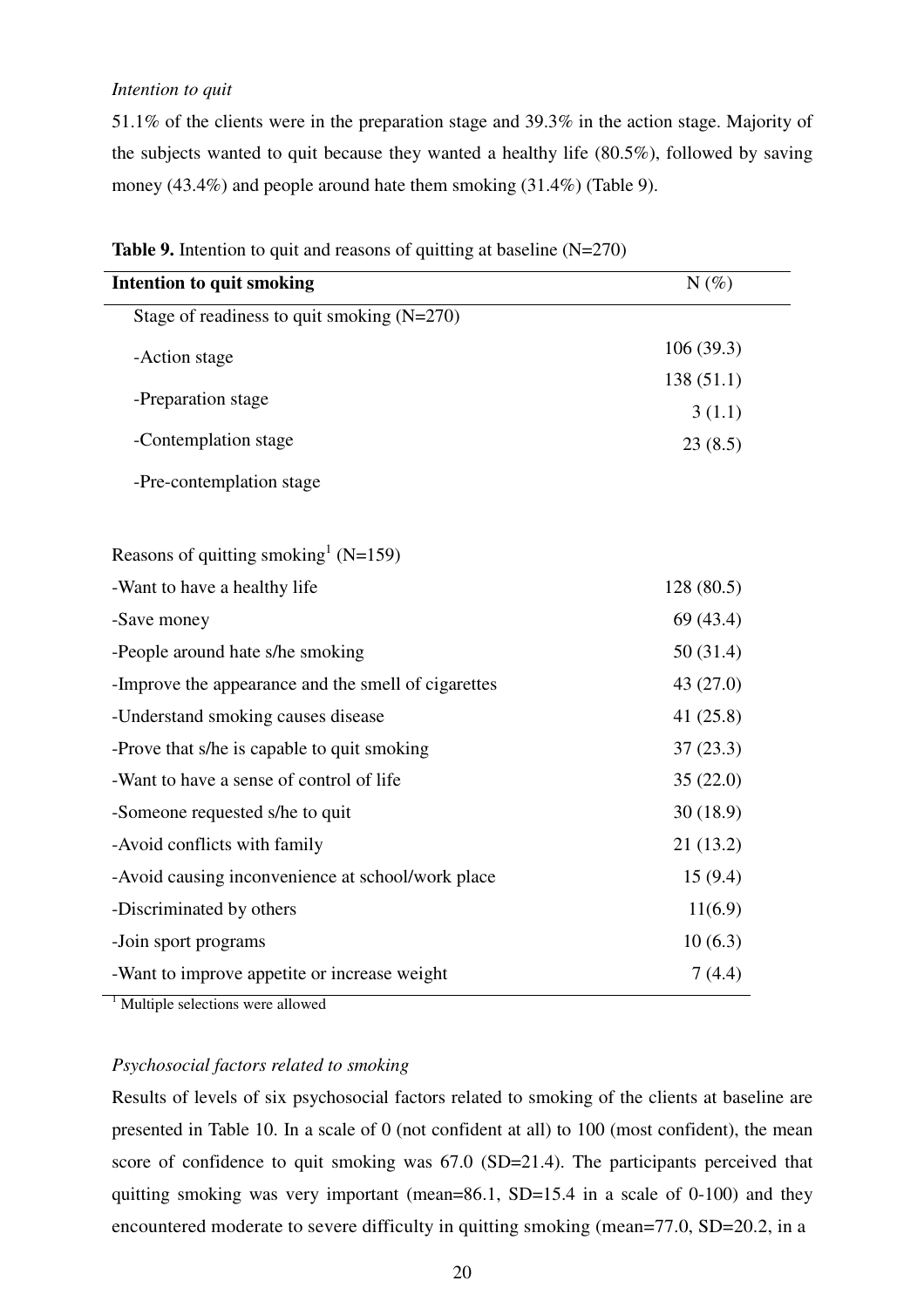scale of 0-100). The three most frequently reported difficult situations in quitting smoking were: 1) dealing with withdrawal symptoms (59.6%); 2) smokers around (43.4%) and 3) getting pressure from work, personal relationship and financial (43.0%). Many subjects expressed that their spouse (55.9%) and their children (33.7%) would support them if they quit smoking.

Self-efficacy in resisting smoking was measured by the Chinese version of the Smoking Selfefficacy Questionnaire which consists of 2 subscales, internal stimuli and external stimuli, on a 5-point Likert scale (1 = 'definitely not sure, to  $5 =$  'definitely sure'). The internal stimuli subscale includes intrapersonal and physiological factors while the external stimuli subscale includes social factors. The mean scores were 2.53 for the internal stimuli subscale and 2.82 for the external stimuli subscale at baseline, which indicated that our smokers who attended the clinic had low self efficacy to refrain from smoking at the beginning.

Decisional balance regarding smoking was measured by the 6-item version of Decisional Balance Inventory which consists of 2 subscales, each of 3 items, with pros and cons of smoking using a 5-point Likert scale  $(1 - \text{`definitely not important' to } 5 - \text{`definitely}]$ important'). Overall speaking, the subjects were ambivalent on smoking as they reported moderate mean levels of pros and cons of smoking, around the middle point 3, at baseline. The 4-item version of the Perceived Stress Scale (PSS) was used to measure perceived stress with a 5-point Likert scale. The overall PSS score ranges from 0 to 16 with higher scores indicating more perceived stress. The subjects reported they had a low level of perceived stress with a mean score of  $6.1$  (SD = 2.9).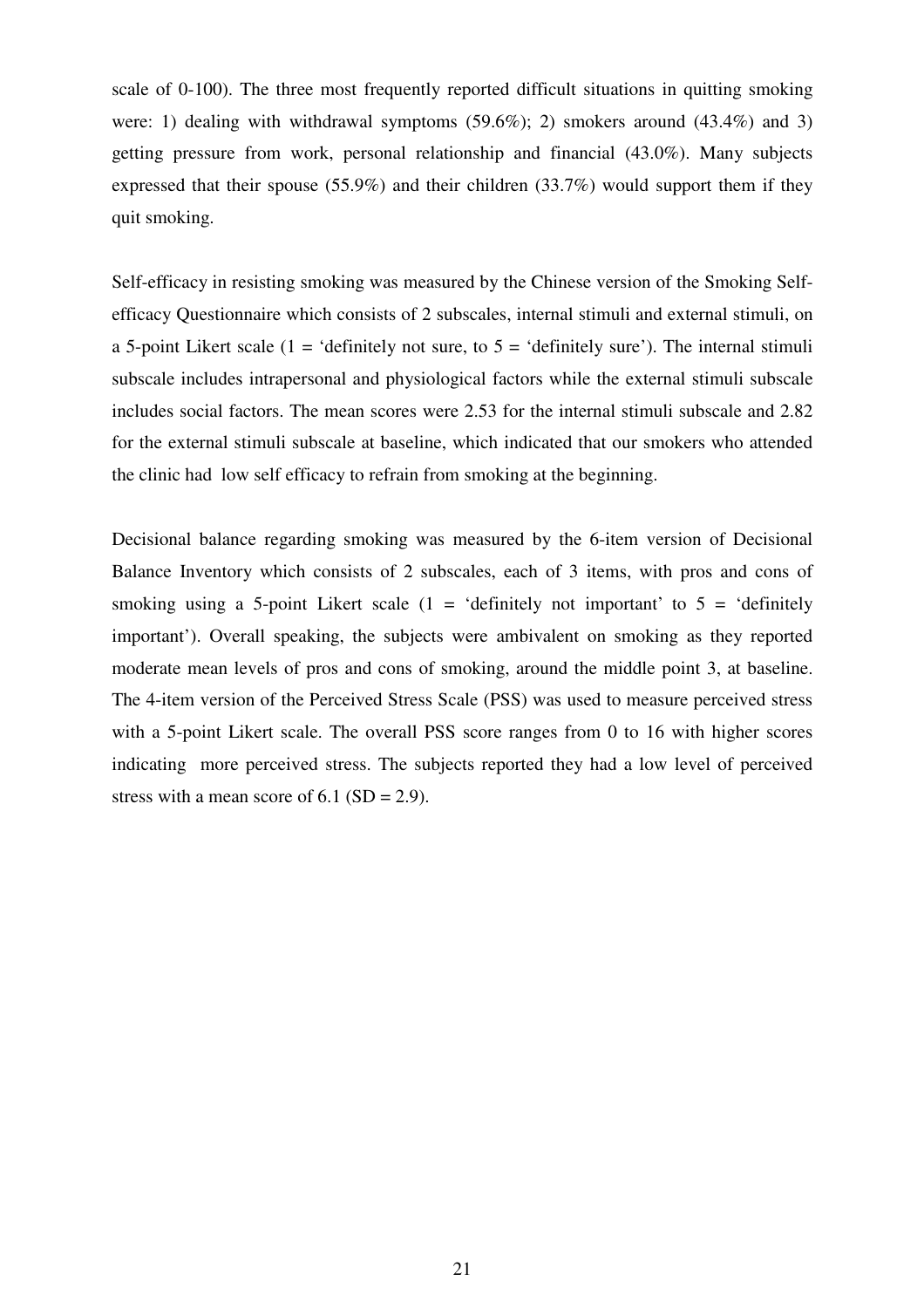| <b>Importance of quitting smoking</b><br>86.1 (15.4)<br>$(0 = 'least important' to 100 = 'most important')$<br>77.0(20.2)<br>Perceived difficulty of quitting smoking<br>$(0 = 'not difficult at all' to 100 = 'most difficult')$<br>67.0(21.4)<br><b>Confidence in quitting smoking</b><br>$(0 = 'not confident at all' to 100 = 'with most confidence')$<br>`Most difficult situation that will face in quitting smoking<br>-Withdrawal symptoms<br>161(59.6)<br>-Smokers around<br>117(43.3)<br>116(43.0)<br>-Pressure from work, personal relationship and financial<br>97 (35.9)<br>-Boredom<br>-Sad and despair<br>93 (34.4)<br>-Argue with others<br>68 (25.2)<br>-Drink alcohol/coffee<br>56(20.7)<br>-Invite to smoke by others<br>46(17.0)<br>44 (16.3)<br>-Can't concentrate<br>43 (15.9)<br>-Time pressure<br>-Hard to fall asleep<br>41(15.2)<br>-Gain weight<br>8(3.0)<br>-Increase appetite<br>4(1.5)<br><b>Perceived Support</b><br>-Spouse<br>151(55.9)<br>-Children<br>91 (33.7)<br>-Friends<br>71(26.3)<br>-Parents<br>64(23.7)<br>-Counsellor<br>46(17.0)<br>29(10.7)<br>-Health care professional<br>-Siblings<br>27(10.0)<br>26(9.6)<br>-Colleagues<br>-Relatives<br>19(7.0)<br>-None<br>16(5.9)<br>-Teachers<br>1(0.4)<br>Self-efficacy to resist smoking in difficult situation<br>-Internal stimuli<br>2.53(1.02)<br>-External stimuli<br>2.82(0.88) | Mean (SD) |
|-------------------------------------------------------------------------------------------------------------------------------------------------------------------------------------------------------------------------------------------------------------------------------------------------------------------------------------------------------------------------------------------------------------------------------------------------------------------------------------------------------------------------------------------------------------------------------------------------------------------------------------------------------------------------------------------------------------------------------------------------------------------------------------------------------------------------------------------------------------------------------------------------------------------------------------------------------------------------------------------------------------------------------------------------------------------------------------------------------------------------------------------------------------------------------------------------------------------------------------------------------------------------------------------------------------------------------------------------------------------------------|-----------|
|                                                                                                                                                                                                                                                                                                                                                                                                                                                                                                                                                                                                                                                                                                                                                                                                                                                                                                                                                                                                                                                                                                                                                                                                                                                                                                                                                                               |           |
|                                                                                                                                                                                                                                                                                                                                                                                                                                                                                                                                                                                                                                                                                                                                                                                                                                                                                                                                                                                                                                                                                                                                                                                                                                                                                                                                                                               |           |
|                                                                                                                                                                                                                                                                                                                                                                                                                                                                                                                                                                                                                                                                                                                                                                                                                                                                                                                                                                                                                                                                                                                                                                                                                                                                                                                                                                               |           |
|                                                                                                                                                                                                                                                                                                                                                                                                                                                                                                                                                                                                                                                                                                                                                                                                                                                                                                                                                                                                                                                                                                                                                                                                                                                                                                                                                                               |           |
|                                                                                                                                                                                                                                                                                                                                                                                                                                                                                                                                                                                                                                                                                                                                                                                                                                                                                                                                                                                                                                                                                                                                                                                                                                                                                                                                                                               |           |
|                                                                                                                                                                                                                                                                                                                                                                                                                                                                                                                                                                                                                                                                                                                                                                                                                                                                                                                                                                                                                                                                                                                                                                                                                                                                                                                                                                               |           |
|                                                                                                                                                                                                                                                                                                                                                                                                                                                                                                                                                                                                                                                                                                                                                                                                                                                                                                                                                                                                                                                                                                                                                                                                                                                                                                                                                                               |           |
|                                                                                                                                                                                                                                                                                                                                                                                                                                                                                                                                                                                                                                                                                                                                                                                                                                                                                                                                                                                                                                                                                                                                                                                                                                                                                                                                                                               |           |
|                                                                                                                                                                                                                                                                                                                                                                                                                                                                                                                                                                                                                                                                                                                                                                                                                                                                                                                                                                                                                                                                                                                                                                                                                                                                                                                                                                               |           |
|                                                                                                                                                                                                                                                                                                                                                                                                                                                                                                                                                                                                                                                                                                                                                                                                                                                                                                                                                                                                                                                                                                                                                                                                                                                                                                                                                                               |           |
|                                                                                                                                                                                                                                                                                                                                                                                                                                                                                                                                                                                                                                                                                                                                                                                                                                                                                                                                                                                                                                                                                                                                                                                                                                                                                                                                                                               |           |
|                                                                                                                                                                                                                                                                                                                                                                                                                                                                                                                                                                                                                                                                                                                                                                                                                                                                                                                                                                                                                                                                                                                                                                                                                                                                                                                                                                               |           |
|                                                                                                                                                                                                                                                                                                                                                                                                                                                                                                                                                                                                                                                                                                                                                                                                                                                                                                                                                                                                                                                                                                                                                                                                                                                                                                                                                                               |           |
|                                                                                                                                                                                                                                                                                                                                                                                                                                                                                                                                                                                                                                                                                                                                                                                                                                                                                                                                                                                                                                                                                                                                                                                                                                                                                                                                                                               |           |
|                                                                                                                                                                                                                                                                                                                                                                                                                                                                                                                                                                                                                                                                                                                                                                                                                                                                                                                                                                                                                                                                                                                                                                                                                                                                                                                                                                               |           |
|                                                                                                                                                                                                                                                                                                                                                                                                                                                                                                                                                                                                                                                                                                                                                                                                                                                                                                                                                                                                                                                                                                                                                                                                                                                                                                                                                                               |           |
|                                                                                                                                                                                                                                                                                                                                                                                                                                                                                                                                                                                                                                                                                                                                                                                                                                                                                                                                                                                                                                                                                                                                                                                                                                                                                                                                                                               |           |
|                                                                                                                                                                                                                                                                                                                                                                                                                                                                                                                                                                                                                                                                                                                                                                                                                                                                                                                                                                                                                                                                                                                                                                                                                                                                                                                                                                               |           |
|                                                                                                                                                                                                                                                                                                                                                                                                                                                                                                                                                                                                                                                                                                                                                                                                                                                                                                                                                                                                                                                                                                                                                                                                                                                                                                                                                                               |           |
|                                                                                                                                                                                                                                                                                                                                                                                                                                                                                                                                                                                                                                                                                                                                                                                                                                                                                                                                                                                                                                                                                                                                                                                                                                                                                                                                                                               |           |
|                                                                                                                                                                                                                                                                                                                                                                                                                                                                                                                                                                                                                                                                                                                                                                                                                                                                                                                                                                                                                                                                                                                                                                                                                                                                                                                                                                               |           |
|                                                                                                                                                                                                                                                                                                                                                                                                                                                                                                                                                                                                                                                                                                                                                                                                                                                                                                                                                                                                                                                                                                                                                                                                                                                                                                                                                                               |           |
|                                                                                                                                                                                                                                                                                                                                                                                                                                                                                                                                                                                                                                                                                                                                                                                                                                                                                                                                                                                                                                                                                                                                                                                                                                                                                                                                                                               |           |
|                                                                                                                                                                                                                                                                                                                                                                                                                                                                                                                                                                                                                                                                                                                                                                                                                                                                                                                                                                                                                                                                                                                                                                                                                                                                                                                                                                               |           |
|                                                                                                                                                                                                                                                                                                                                                                                                                                                                                                                                                                                                                                                                                                                                                                                                                                                                                                                                                                                                                                                                                                                                                                                                                                                                                                                                                                               |           |
|                                                                                                                                                                                                                                                                                                                                                                                                                                                                                                                                                                                                                                                                                                                                                                                                                                                                                                                                                                                                                                                                                                                                                                                                                                                                                                                                                                               |           |
|                                                                                                                                                                                                                                                                                                                                                                                                                                                                                                                                                                                                                                                                                                                                                                                                                                                                                                                                                                                                                                                                                                                                                                                                                                                                                                                                                                               |           |
|                                                                                                                                                                                                                                                                                                                                                                                                                                                                                                                                                                                                                                                                                                                                                                                                                                                                                                                                                                                                                                                                                                                                                                                                                                                                                                                                                                               |           |
|                                                                                                                                                                                                                                                                                                                                                                                                                                                                                                                                                                                                                                                                                                                                                                                                                                                                                                                                                                                                                                                                                                                                                                                                                                                                                                                                                                               |           |
|                                                                                                                                                                                                                                                                                                                                                                                                                                                                                                                                                                                                                                                                                                                                                                                                                                                                                                                                                                                                                                                                                                                                                                                                                                                                                                                                                                               |           |
|                                                                                                                                                                                                                                                                                                                                                                                                                                                                                                                                                                                                                                                                                                                                                                                                                                                                                                                                                                                                                                                                                                                                                                                                                                                                                                                                                                               |           |
|                                                                                                                                                                                                                                                                                                                                                                                                                                                                                                                                                                                                                                                                                                                                                                                                                                                                                                                                                                                                                                                                                                                                                                                                                                                                                                                                                                               |           |
|                                                                                                                                                                                                                                                                                                                                                                                                                                                                                                                                                                                                                                                                                                                                                                                                                                                                                                                                                                                                                                                                                                                                                                                                                                                                                                                                                                               |           |
|                                                                                                                                                                                                                                                                                                                                                                                                                                                                                                                                                                                                                                                                                                                                                                                                                                                                                                                                                                                                                                                                                                                                                                                                                                                                                                                                                                               |           |
|                                                                                                                                                                                                                                                                                                                                                                                                                                                                                                                                                                                                                                                                                                                                                                                                                                                                                                                                                                                                                                                                                                                                                                                                                                                                                                                                                                               |           |
|                                                                                                                                                                                                                                                                                                                                                                                                                                                                                                                                                                                                                                                                                                                                                                                                                                                                                                                                                                                                                                                                                                                                                                                                                                                                                                                                                                               |           |
|                                                                                                                                                                                                                                                                                                                                                                                                                                                                                                                                                                                                                                                                                                                                                                                                                                                                                                                                                                                                                                                                                                                                                                                                                                                                                                                                                                               |           |
|                                                                                                                                                                                                                                                                                                                                                                                                                                                                                                                                                                                                                                                                                                                                                                                                                                                                                                                                                                                                                                                                                                                                                                                                                                                                                                                                                                               |           |
| <b>Decisional Balance Inventory</b> <sup>2</sup>                                                                                                                                                                                                                                                                                                                                                                                                                                                                                                                                                                                                                                                                                                                                                                                                                                                                                                                                                                                                                                                                                                                                                                                                                                                                                                                              |           |
| -pros of smoking<br>3.05(1.03)                                                                                                                                                                                                                                                                                                                                                                                                                                                                                                                                                                                                                                                                                                                                                                                                                                                                                                                                                                                                                                                                                                                                                                                                                                                                                                                                                |           |
| -cons of smoking<br>3.25(0.97)                                                                                                                                                                                                                                                                                                                                                                                                                                                                                                                                                                                                                                                                                                                                                                                                                                                                                                                                                                                                                                                                                                                                                                                                                                                                                                                                                |           |
|                                                                                                                                                                                                                                                                                                                                                                                                                                                                                                                                                                                                                                                                                                                                                                                                                                                                                                                                                                                                                                                                                                                                                                                                                                                                                                                                                                               |           |
| <b>Perceived Stress Scale</b><br>6.07(2.93)                                                                                                                                                                                                                                                                                                                                                                                                                                                                                                                                                                                                                                                                                                                                                                                                                                                                                                                                                                                                                                                                                                                                                                                                                                                                                                                                   |           |
| Ranging from $1 = 'definitely not sure' to 5 = 'definitely sure'$                                                                                                                                                                                                                                                                                                                                                                                                                                                                                                                                                                                                                                                                                                                                                                                                                                                                                                                                                                                                                                                                                                                                                                                                                                                                                                             |           |
| Ranging from $1 = 'definitely not important' to 5 = 'definitely important'$<br>Ranging from 0 to 16, higher score indicates more perceived stress                                                                                                                                                                                                                                                                                                                                                                                                                                                                                                                                                                                                                                                                                                                                                                                                                                                                                                                                                                                                                                                                                                                                                                                                                             |           |

**Table 10.** Six psychosocial factors related to smoking at baseline (N=270)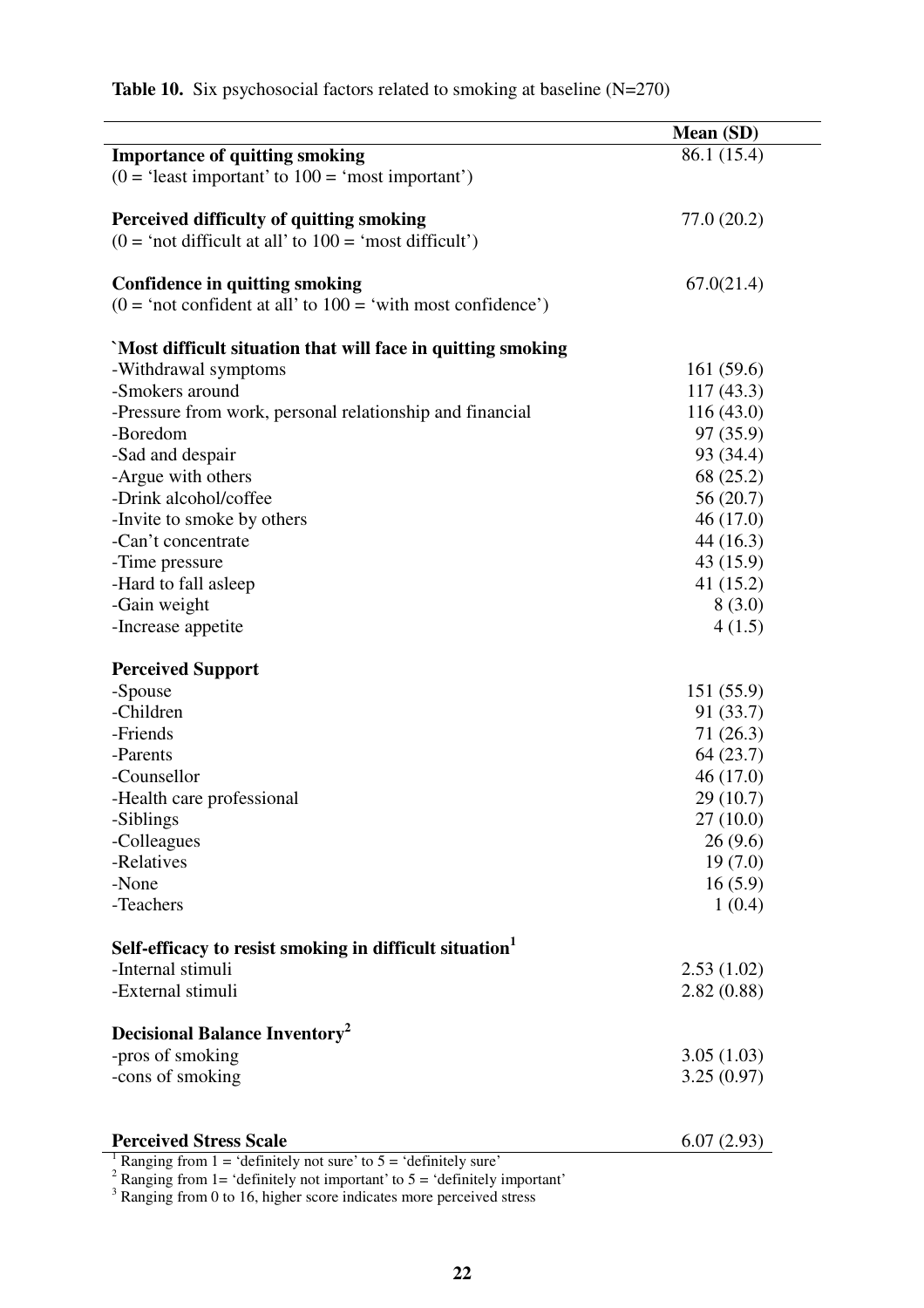#### **4.2.3 Booster and Post-interventions**

#### *Pharmacological therapy usages*

Regarding clients' pharmacological therapy usage profile, the compliance rate of clients using nicotine replacement therapy (in the form of gum/patch/inhaler or combined NRT therapy) were 98.1% at booster intervention and 96.6% at post-intervention; while the compliance rate of clients who chose to use non-nicotine replacement therapy (Bupropion/Varenicline) were 88.2% at boost intervention and 71.5% at post-intervention. Among those NRT users, most of them believed that the NRT was useful/very useful at both booster (81.7%) and post-intervention (88.6%). The major reason for non-compliance was they believed they could quit without using NRT. There were only a few clients who chose to use non-NRT and the compliance rates were 100% at the booster intervention but dropped to around 50% at the post-intervention (Table 11).

**Table 11**. Nicotine Replacement Therapy (gum/patch/inhaler) and non nicotine replacement therapy (Bupropion/Varenicline) usage at booster and post-interventions

|                                                | <b>Booster Intervention</b><br>$(N=238)$ | <b>Post Intervention</b><br>$(N=208)$ |
|------------------------------------------------|------------------------------------------|---------------------------------------|
|                                                | $N(\%)$                                  | $N(\%)$                               |
| <b>NRT Usage in the past week</b>              | $(missing=28)$                           | $(missing=62)$                        |
| -NRT only                                      | 206(98.1)                                | 141 (96.6)                            |
| -Non-NRT only                                  | 2(1.0)                                   | 3(2.1)                                |
| -Both NRT and non-NRT                          | 2(1.0)                                   | 2(1.4)                                |
| Compliance                                     | n/N                                      | n/N                                   |
| -NRT only                                      | 180/204 (88.2)                           | 123/172(71.5)                         |
| -Non-NRT only                                  | 5/5(100)                                 | 4/6(66.7)                             |
| -Both NRT and non-NRT                          | 3/3(100)                                 | 1/2(50.0)                             |
| <b>Reasons of Non-compliance</b>               | $N=24$                                   | $N=49$                                |
| <b>NRT</b> user                                |                                          |                                       |
| -Do not want to quit                           | 2(8.3)                                   | 3(6.1)                                |
| -Want to quit, but do not want to use NRT      | 22(91.7)                                 | 46 (93.9)                             |
| <b>Non-NRT</b> user                            | $N=0$                                    | $N=2$                                 |
| -Do not want to quit                           |                                          | 0(0)                                  |
| -Want to quit, but do not want to use non-NRT  |                                          | 2(100)                                |
| Perceived Helpfulness of NRT (Among NRT users) | $N=180$                                  | $N = 123$                             |
| -Completely useless                            | 2(1.1)                                   | 2(1.6)                                |
| -A bit useful                                  | 27(15.0)                                 | 12(9.8)                               |
| -Useful                                        | 86 (47.8)                                | 40(32.5)                              |
| -Very useful                                   | 61(33.9)                                 | 69(56.1)                              |
| -Not sure                                      | 4(2.2)                                   | 0(0)                                  |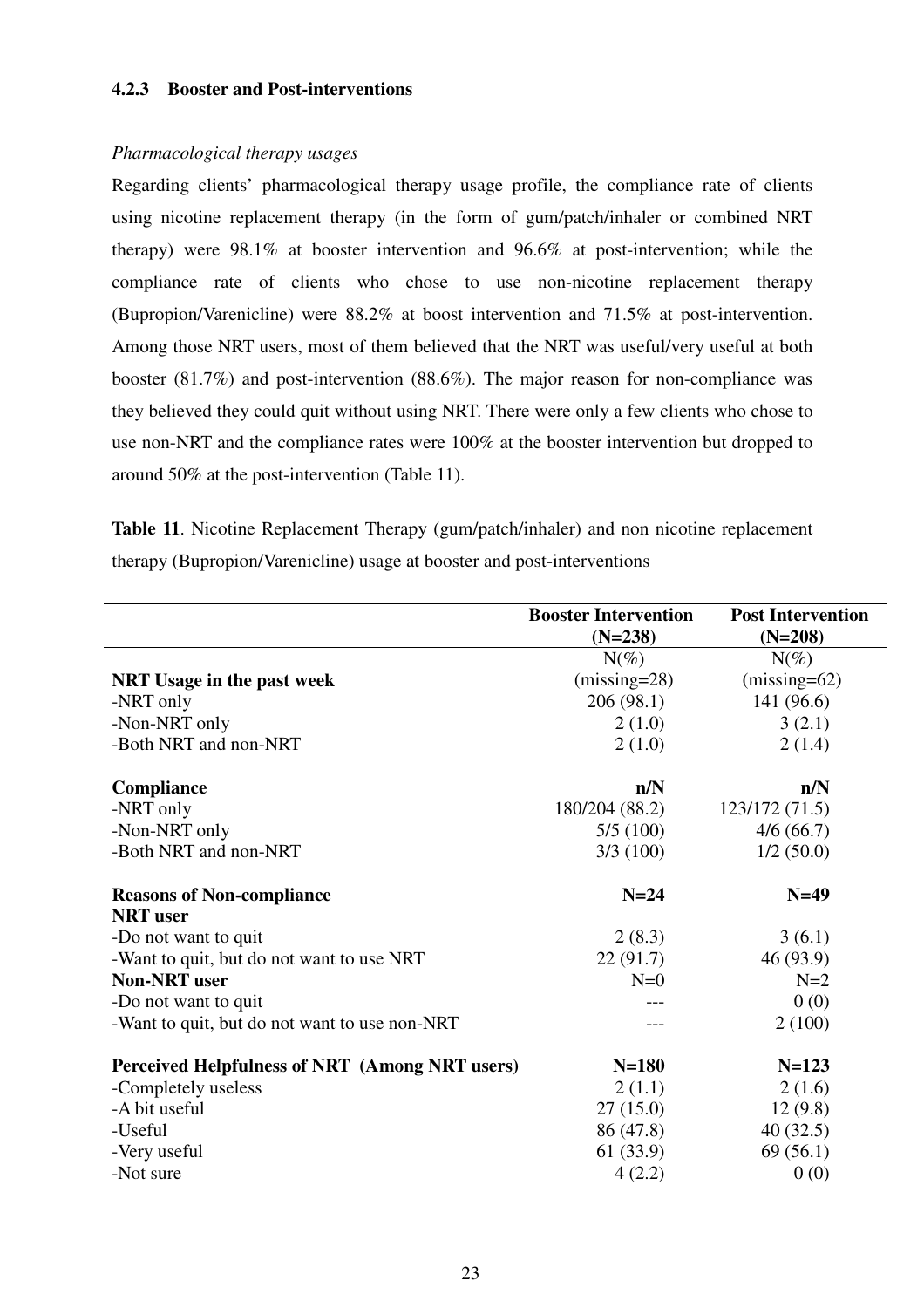|                                         | <b>Booster Intervention</b> | <b>Post Intervention</b> |
|-----------------------------------------|-----------------------------|--------------------------|
|                                         | $(N=238)$                   | $(N=208)$                |
| <b>Perceived Helpfulness of Non-NRT</b> |                             |                          |
| (Among Non-NRT users)                   | $N=0$                       | $N=4$                    |
| -Completely useless                     |                             | 0(0)                     |
| -A bit useful                           |                             | 0(0)                     |
| -Useful                                 |                             | 1(25.0)                  |
| -Very useful                            |                             | 3(75.0)                  |
| -Not sure                               |                             | 0(0)                     |

#### *Withdrawal symptoms*

Results on withdrawal symptoms of smoking cessation were similar at both the booster and post-interventions. Among the nine withdrawal symptoms of smoking cessation, 'desire to smoke' was the most frequently reported by the clients as 'serious/very serious', followed by 'increase appetite'. The proportions of clients who reported being 'depressed' and having problems with 'increase appetite', and 'gain weight' increased while proportions of the other six withdrawal symptoms dropped from the booster intervention to the post-intervention (Table 12).

|                             | Never     | Mild      | Moderate  | Serious  | Very Serious |
|-----------------------------|-----------|-----------|-----------|----------|--------------|
|                             | $N(\%)$   | $N(\%)$   | $N(\%)$   | $N(\%)$  | $N(\%)$      |
| <b>Booster intervention</b> |           |           |           |          |              |
| Desire to smoke             | 14(6.7)   | 80(29.6)  | 73(35.1)  | 35(16.8) | 6(2.9)       |
| Agitation                   | 94 (45.2) | 52(25.0)  | 41(19.7)  | 19(9.1)  | 2(0.7)       |
| Anxiety                     | 112(53.8) | 47(22.6)  | 37(17.8)  | 12(5.8)  | 0(0)         |
| Can't concentrate           | 94 (45.2) | 59 (28.4) | 43(20.7)  | 11(5.3)  | 1(0.5)       |
| Irritated                   | 100(48.1) | 53(25.5)  | 40(19.2)  | 14(6.7)  | 1(0.5)       |
| Depressed                   | 147(70.7) | 36(17.3)  | 19(9.1)   | 6(2.9)   | 0(0)         |
| Increase appetite           | 98 (47.1) | 54(26.0)  | 34 (12.6) | 21(7.8)  | 1(0.5)       |
| Gain weight                 | 134(64.4) | 53(25.5)  | 13(6.3)   | 7(3.4)   | 1(0.5)       |
| Hard to sleep               | 139(66.8) | 38 (18.3) | 19(9.1)   | 8(3.8)   | 4(1.9)       |

**Table 12**. Withdrawal symptoms reported by subjects at booster and post-interventions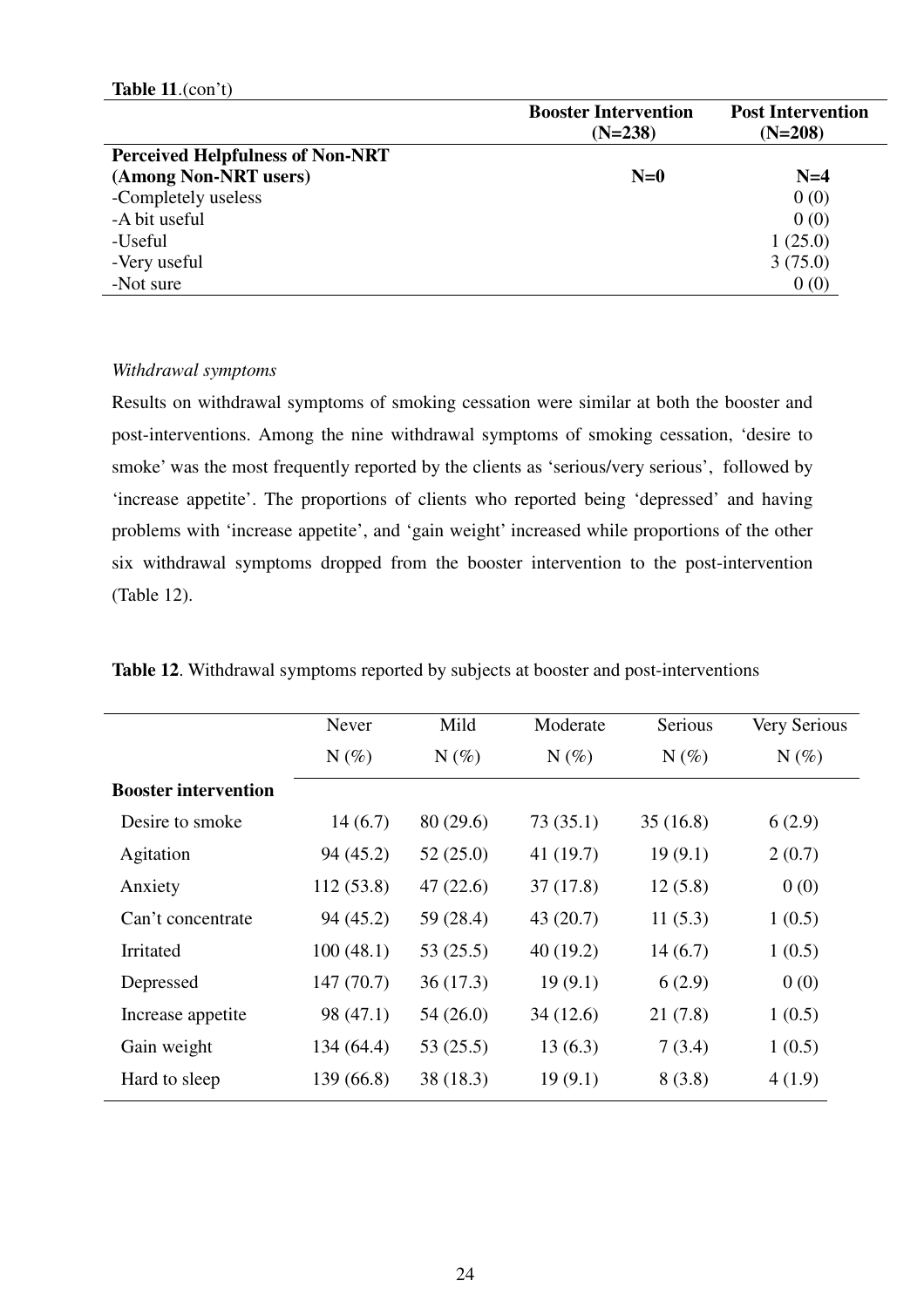#### **Table 12**.(con't)

|                          | Never      | Mild      | Moderate | Serious  | Very Serious |
|--------------------------|------------|-----------|----------|----------|--------------|
|                          | $N(\%)$    | $N(\%)$   | $N(\%)$  | $N(\%)$  | $N(\%)$      |
| <b>Post-intervention</b> |            |           |          |          |              |
| Desire to smoke          | 23(11.6)   | 83 (41.7) | 56(28.1) | 31(15.6) | 6(15.6)      |
| Agitation                | 103(51.8)  | 48(24.1)  | 29(14.6) | 14(7.0)  | 5(2.5)       |
| Anxiety                  | 126(63.3)  | 37(18.6)  | 21(10.6) | 12(6.0)  | 3(1.5)       |
| Can't concentrate        | 125(62.8)  | 35(17.6)  | 28(14.1) | 11(5.5)  | 0(0)         |
| Irritated                | 129(64.8)  | 28(14.1)  | 29(14.6) | 13(6.5)  | 0(0)         |
| Depressed                | 152(56.3)  | 20(10.1)  | 17(8.5)  | 10(5.0)  | 0(0)         |
| Increase appetite        | 72(36.2)   | 62(31.2)  | 44(22.1) | 17(8.5)  | 4(2.0)       |
| Gain weight              | 89 (44.7)  | 73 (36.7) | 25(12.6) | 9(4.5)   | 3(1.5)       |
| Hard to sleep            | 143 (71.9) | 31(15.6)  | 19(9.5)  | 6(3.0)   | 0(0)         |

### **4.3 Outcomes of the Integrated Smoking Cessation Services**

#### **4.3.1 Tobacco abstinence rates**

Using intention-to-treat analysis (assuming those with missing follow up had failed to quit), the self-reported 7-day point prevalence quit rates (primary outcome) increased from 52.6%  $(142/270)$  at the booster intervention to 57.8%  $(156/270)$  at the post-intervention, then reduced to 41.9% (113/270) at 26 weeks and 35.9% (97/270) at 52 weeks. At 26-weeks and 52-weeks follow-ups, all clients who reported to have tobacco abstinence in the 7 days immediately preceding the follow-up were invited to have a biochemical validation including exhaled carbon monoxide (CO) measurement, and salivary cotinine test. The participation rates for biochemical validation were modest, 53.1% (60/113) at 26 weeks and 42.3% (41/97) at 52 weeks respectively. 54 out of the 113 self-report quitters at 26 weeks and 40 out of the 97 self-reported quitters at 52 weeks passed the validation tests. The biochemically validated quit rates were 20.0% (54/270) at 26 weeks and 14.8% (40/270) at 52 weeks. The main reason for not participating in the biochemical validation tests was the client did not have time to participate.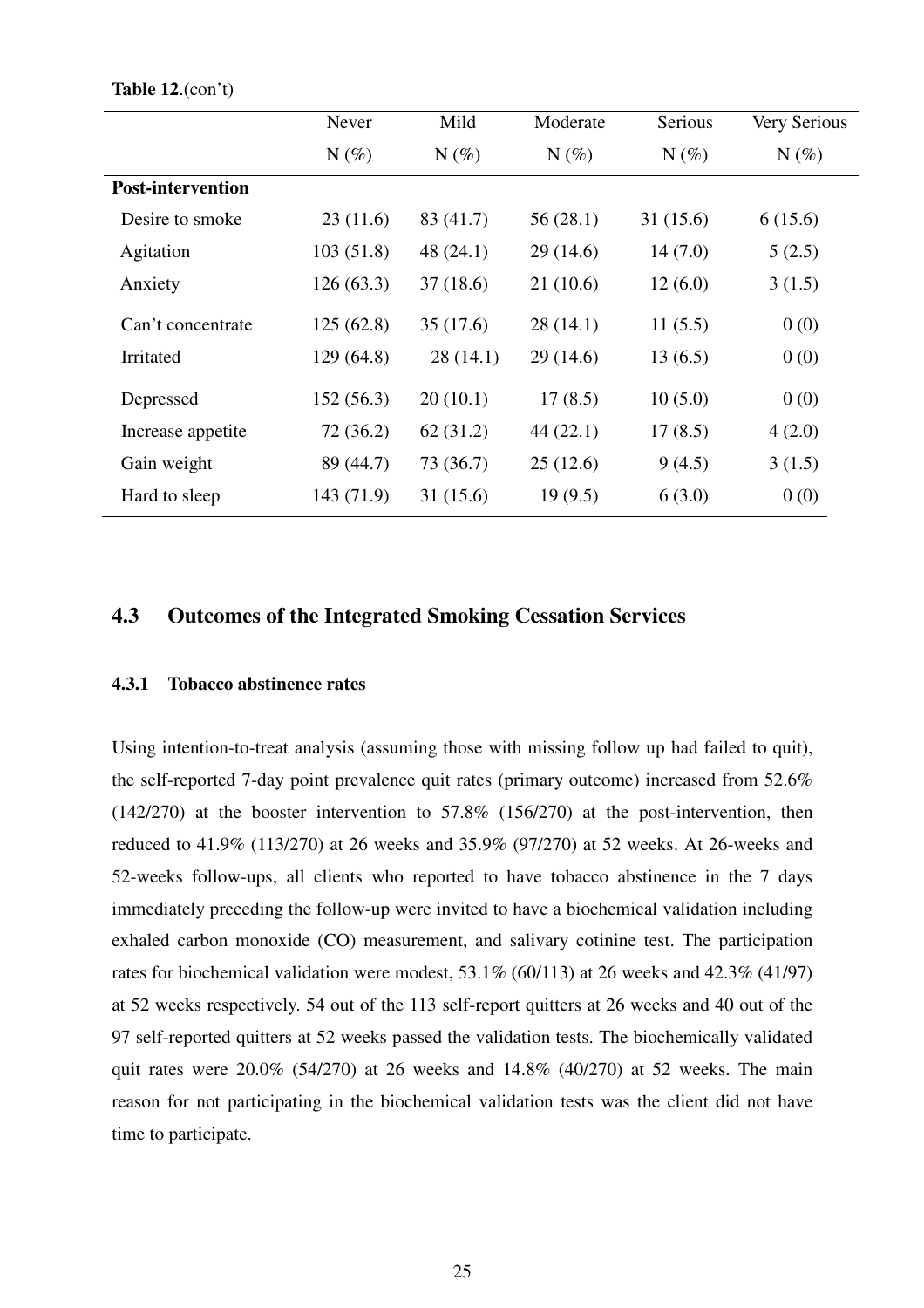# **4.3.2 Quit Attempts and Reduction in Cigarette Consumption among Continuing Smokers**

Among the continuing smokers at the 4 follow-up sessions, the proportions of subjects who had attempted at least once to quit varied across the follow ups: decreased from 21.9% at booster intervention to 18.4% at post-intervention, then jumped up to 38.9% at 26 weeks and lowered back to 14.5% at 52 weeks after receiving the cessation counselling. The proportion of continuing smokers who reported a reduction in cigarette consumption by at least half compared to baseline, on the other hand, dropped from 58.6% at booster intervention to 12.7% at 52-weeks follow up (Table 13).

|  |  | <b>Table 13.</b> Quit rate by intention-to-treat analysis |
|--|--|-----------------------------------------------------------|
|--|--|-----------------------------------------------------------|

|                                           | <b>Booster</b><br>Intervention<br>$N(\%)$ | Post<br>Intervention<br>$N(\%)$ | 26-weeks<br>$N(\%)$ | $52-$<br>weeks<br>$N(\%)$ |
|-------------------------------------------|-------------------------------------------|---------------------------------|---------------------|---------------------------|
| Among all clients $(n=270)$               |                                           |                                 |                     |                           |
| 7-day point prevalence quit rate          | 142(52.6)                                 | 156(57.8)                       | 113(41.9)           | 97 (35.9)                 |
| Biochemical validated quit rate           | n.a.                                      | n.a.                            | 54(20.0)            | 40(14.8)                  |
| <b>Among continuing smokers</b>           | $n=128$                                   | $n=114$                         | $n=157$             | $n=173$                   |
| Had quit attempt(s) <sup>1</sup>          | 28(21.9)                                  | 21 (18.4)                       | 61 (38.9)           | 25(14.5)                  |
| Reduced cigarette consumption $\geq 50\%$ | 75(58.6)                                  | 32(28.1)                        | 44(28.0)            | 22(12.7)                  |

<sup>1</sup> Had quit attempts in the past week for booster and post-interventions and had quit attempts within the past 4 months for 26- and 52-week follow ups.

#### **4.3.3 Change in stage of readiness to quit**

Table 14 shows the changes in stage of readiness to quit in boost and post interventions and follow-ups at 26 weeks and 52 weeks from baseline. By assuming no change in their stage of readiness to quit from baseline for those who were lost contact in the follow up, the proportion of subjects who had moved up in the stage was as high as 60.4% at booster intervention, then dropped slightly to 58.9% at post intervention, 44.8% at 26 weeks and 37.0% at 52 weeks while the proportion who had no change in the stage remained quite stable around 30% except at 40.7% at 52 weeks.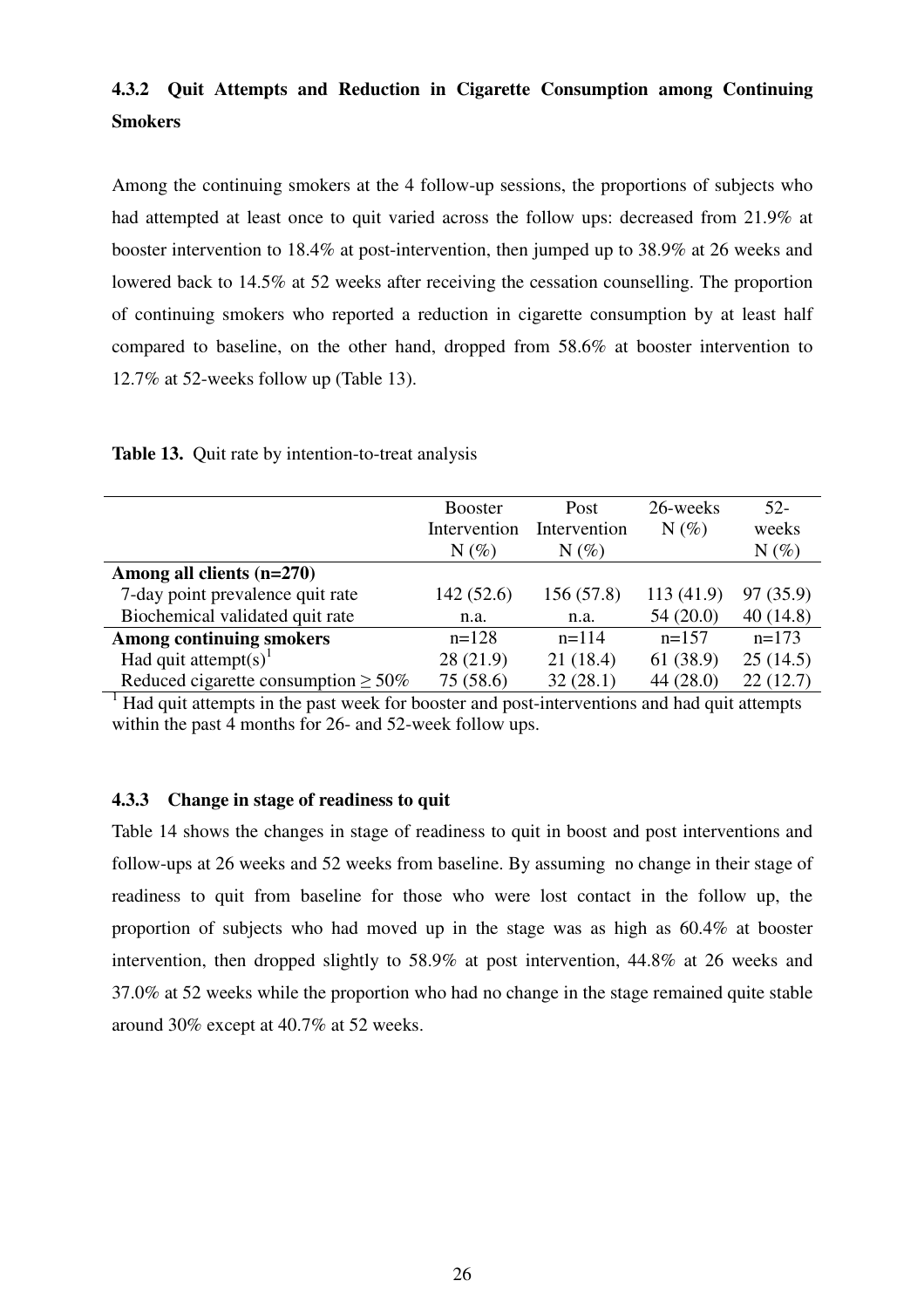| During            |           | <b>Booster Intervention</b>             |         |            | Post Intervention   |          |
|-------------------|-----------|-----------------------------------------|---------|------------|---------------------|----------|
| Intervention      |           |                                         |         |            |                     |          |
|                   | Moved up  | N <sub>o</sub>                          | Moved   | Moved up   | N <sub>o</sub>      | Moved    |
|                   |           | change <sup><math>\text{ }</math></sup> | down    |            | change <sup>1</sup> | down     |
| <b>Baseline</b>   | $N(\%)$   | $N(\%)$                                 | $N(\%)$ | $N(\%)$    | $N(\%)$             | $N(\%)$  |
| Action            | 58 (54.7) | 39(36.8)                                | 9(8.5)  | 65(61.3)   | 33(31.1)            | 8(7.5)   |
| Preparation       | 84 (60.9) | 49(35.5)                                | 5(3.6)  | 77(55.8)   | 46(33.3)            | 15(10.9) |
| Contemplation     | 2(66.7)   | 0(0)                                    | 1(33.3) | 1(33.3)    | 2(66.7)             | 0(0)     |
| Pre-contemplation | 19(82.6)  | 4(17.4)                                 | 0(0)    | 16(69.6)   | 7(30.4)             | 0(0)     |
| Total             | 163(60.4) | 92(34.1)                                | 15(5.6) | 159 (58.9) | 88 (32.6)           | 23(8.5)  |

**Table 14. Change in stage of readiness to quit from baseline** 

| Follow-up         |            | 26 weeks            |          |           | 52 weeks            |          |
|-------------------|------------|---------------------|----------|-----------|---------------------|----------|
|                   | Moved up   | N <sub>o</sub>      | Moved    | Moved up  | N <sub>o</sub>      | Moved    |
|                   |            | change <sup>1</sup> | down     |           | change <sup>1</sup> | down     |
| <b>Baseline</b>   | $N(\%)$    | $N(\%)$             | $N(\%)$  | $N(\%)$   | $N(\%)$             | $N(\%)$  |
| Action            | 42(39.6)   | 33(31.1)            | 31(29.2) | 44(41.5)  | 37(34.9)            | 25(23.6) |
| Preparation       | 62(44.9)   | 44 (31.9)           | 32(23.2) | 41(29.7)  | 62(44.9)            | 35(25.4) |
| Contemplation     | 2(66.7)    | 0(0)                | 1(33.3)  | 2(66.7)   | 1(33.3)             | 0(0)     |
| Pre-contemplation | 15(65.2)   | 8(34.8)             | 0(0)     | 13(56.5)  | 10(43.5)            | 0(0)     |
| Total             | 121 (44.8) | 85 (31.5)           | 64(23.7) | 100(37.0) | 110(40.7)           | 60(22.2) |

<sup>1</sup> Missing data were counted as 'no change'

#### **4.3.4 Change in psychosocial factors**

Table 15 shows the impact of the intervention on 6 psychosocial factors which could be important in the quitting process. They included (1) Self-efficacy to refrain from smoking due to internal and external stimuli (using a 1-5 scale); (2) Decisional balance with two subscales of pros and cons of smoking (using a 1-5 scale); (3) Importance of success in quitting (using a 0-100 scale); (4) Difficulty in quitting (a 0-100 scale); (5) Confidence in not smoking again (a 0-100 scale); and (6) Perceived stress level (a 0-16 scale). The results from general linear model analyzes revealed that there were significant changes in all subscales of self-efficacy to resist smoking, and all subscales of decisional balance, perceived difficulty in quitting, confidence in not smoking again, and their perceived stress level; but there was no significant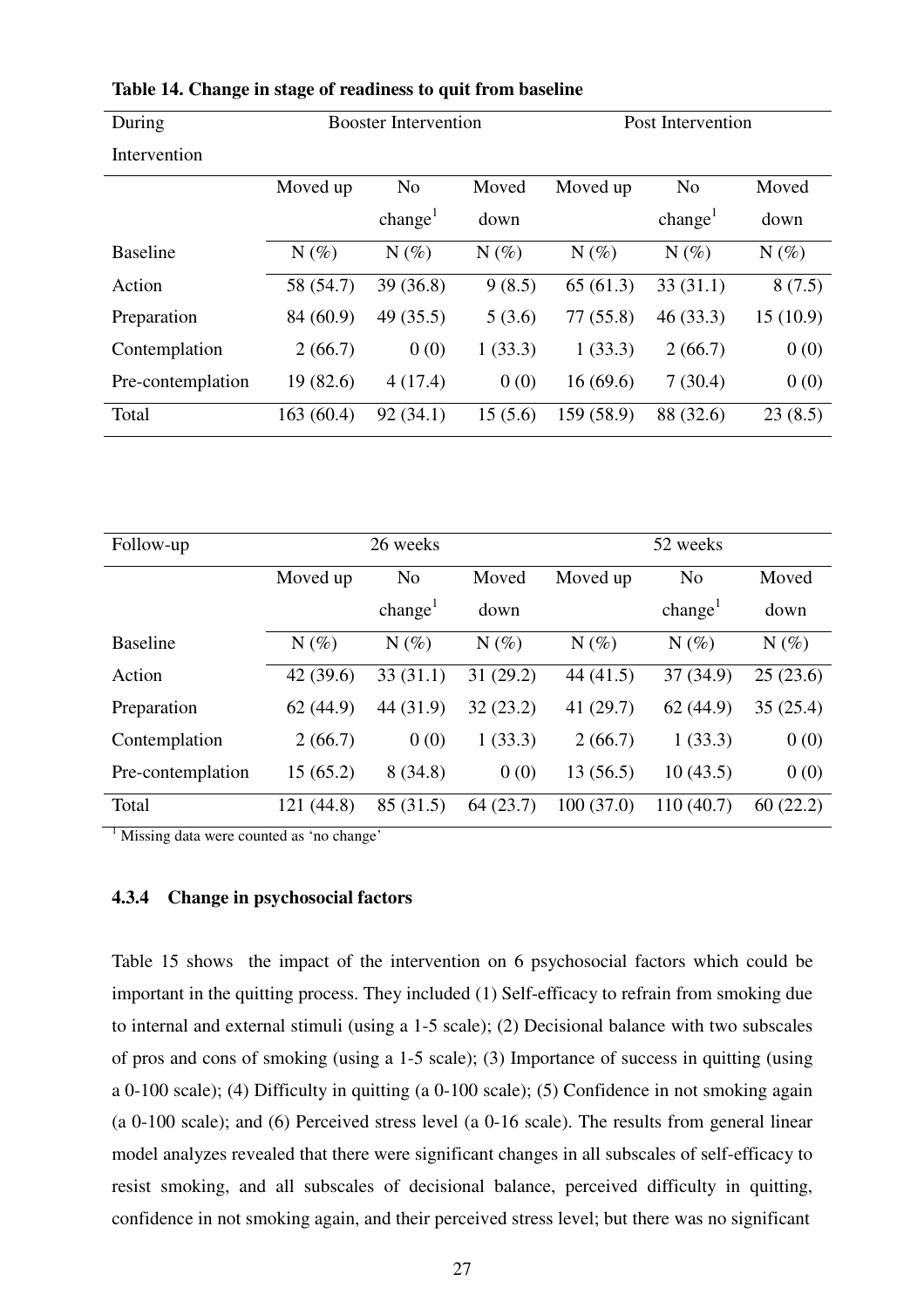change in their perceived importance of success in quitting over time. The change in the mean scores of self-efficacy to refrain from smoking due to internal and external stimuli showed an inverted U-shape which increased sharply from baseline to post-intervention, then dropped slightly at 26 weeks and remained stable at 52 weeks. The change in the mean score of pros of smoking showed a U-shape with a sharp drop from baseline to post-intervention, then raised to a similar level as the baseline at 26 and 52 weeks while the mean score of cons of smoking increased steadily over the study period. The Difficulty mean score dropped sharply from baseline to post-intervention and remained stable thereafter and the Confidence mean score showed an inverted U-shape. The Perceived Stress mean score dropped from baseline to post-intervention but increased sharply at 26 weeks and 52 weeks.

| <b>Scale</b>                              | $\mathbf n$ | <b>Baseline</b> | Post-        | 26 weeks    | 52 weeks    | p-value   |
|-------------------------------------------|-------------|-----------------|--------------|-------------|-------------|-----------|
|                                           |             |                 | intervention |             |             |           |
|                                           |             | Mean $(SD)$     | Mean (SD)    | Mean (SD)   | Mean $(SD)$ | Mean (SD) |
| Self-efficacy to refrain smoking          |             |                 |              |             |             |           |
| Internal                                  | 122         | 2.52(1.00)      | 4.11(1.12)   | 3.33(0.97)  | 3.16(1.14)  | < 0.001   |
| Stimuli                                   |             |                 |              |             |             |           |
| External                                  | 131         | 2.85(0.91)      | 4.25(1.01)   | 3.31(0.99)  | 3.31(0.99)  | < 0.001   |
| Stimuli                                   |             |                 |              |             |             |           |
| Decisional Balance Inventory <sup>2</sup> |             |                 |              |             |             |           |
| Pros of                                   | 123         | 3.25(0.94)      | 2.17(1.10)   | 3.14(0.80)  | 3.18(0.88)  | < 0.001   |
| smoking                                   |             |                 |              |             |             |           |
| Cons of                                   | 123         | 2.91(1.07)      | 2.95(1.24)   | 3.27(0.76)  | 3.50(0.76)  | < 0.001   |
| smoking                                   |             |                 |              |             |             |           |
| Importance                                | 123         | 83.0 (16.9)     | 85.9 (15.1)  | 83.6 (16.2) | 80.7(19.1)  | 0.060     |
| of success in                             |             |                 |              |             |             |           |
| quitting <sup>3</sup>                     |             |                 |              |             |             |           |
| Difficulty in                             | 123         | 76.5(20.6)      | 65.7(24.4)   | 65.5(21.5)  | 65.3(18.7)  | < 0.001   |
| quitting <sup>4</sup>                     |             |                 |              |             |             |           |
| Confidence                                | 123         | 65.0(22.6)      | 79.4 (17.7)  | 71.6(22.3)  | 65.9(23.4)  | < 0.001   |
| in not                                    |             |                 |              |             |             |           |
| smoking                                   |             |                 |              |             |             |           |
| again <sup>5</sup>                        |             |                 |              |             |             |           |
| Perceived                                 | 123         | 1.41(0.71)      | 1.27(0.70)   | 1.51(0.52)  | 1.61(0.54)  | < 0.001   |
| Stress level <sup>6</sup>                 |             |                 |              |             |             |           |

**Table 15.** Mean scores of six psychosocial factors related to smoking over time

 $1 = \text{definitely not sure' to } 5 = \text{definitely sure'}$ 

<sup>2</sup> 1 = 'definitely not important' to  $5$  = 'definitely important'

 $3<sup>3</sup>$  0 = 'least important' to 100 = 'most important'

 $4^4$  0 = 'not difficult at all' to 100 = 'most difficult'

 $5$  0 = 'not confident at all' to 100 = 'with most confidence'

 $6$  range: 0 to 16, higher score indicates more perceived stress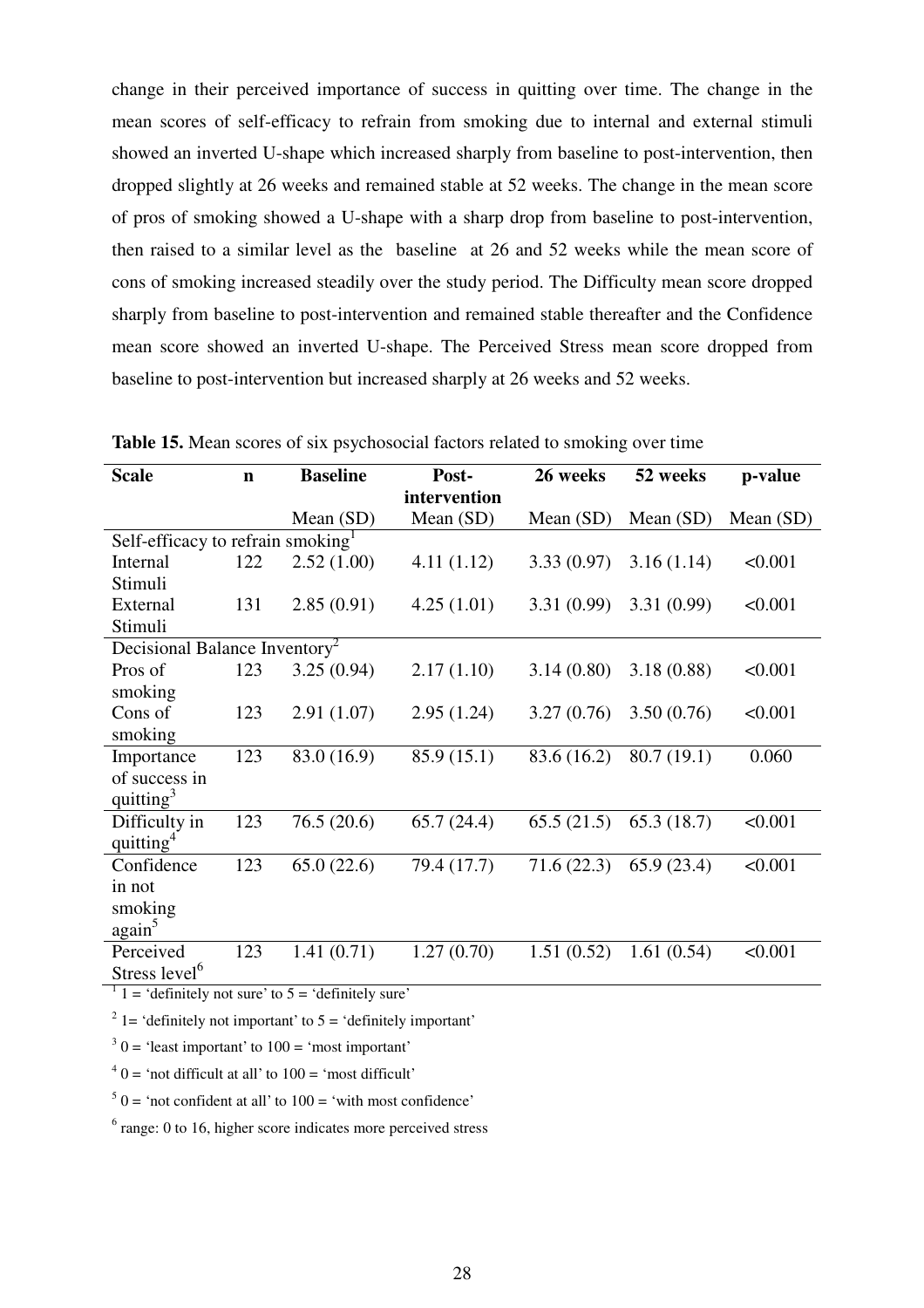#### **4.3.5 Baseline predictors of successful quitting at 26 weeks**

Bivariate analyses of 34 variables measured at baseline (demographic: 7, health-related: 5, smoking-related: 4, psychosocial: 8, and perceived support: 10) comparing self-reported quitters and non-quitters at 26 weeks are shown in Table 16. Bivariate results revealed that subject who reported quitted smoking at 26 weeks after receiving the smoking cessation intervention were more likely to be older, separated/divorced/widowed, perceived good health, had higher levels in perceived importance of and lower levels of difficulty in quitting smoking, lower score in perceived stress, less likely to be tense, depressed, or had less mental illness, and reported less perceived support from spouse, parents and counsellors (p-values < 0.2). These 12 variables were thus included in the multivariate analysis. Table 17 shows the results of logistic regression on the smoking status at 26 weeks with backward elimination. Only two (marital status and felt depressed) out of the 12 variables at baseline were found to be independent predictors of successful quitting at 26 weeks. The likelihood of successful quitting decreased if the subjects were single (Adjusted OR=0.23, p-value=0.001) or married/cohabiting (Adjusted  $OR=0.37$ , p-value=0.014) compared to those who were separated/divorced/widowed, and felt depressed (OR=0.15, p-value=0.006) or very depressed (OR=0.53, p-value=0.020) compared to those who were not.

|                                 | Quitter           | Non-quitter       |         |
|---------------------------------|-------------------|-------------------|---------|
|                                 | $(n=113)$         | $(n=157)$         |         |
| <b>Variables</b>                | $N$ (%) or M (SD) | $N$ (%) or M (SD) | p-value |
| Demographic variables           |                   |                   |         |
| Age in years (SD)               | 43.35 (14.38)     | 41.09 (12.80)     | 0.18    |
| Gender $(\%)$                   |                   |                   |         |
| -Male                           | 86 (76.1)         | 113(72.0)         | 0.45    |
| -Female                         | 27(23.9)          | 44 (28.0)         |         |
| Marital status $(\%)$           |                   |                   |         |
| -Single                         | 21 (18.6)         | 47 (29.9)         | 0.01    |
| -Married / Cohabited            | 71 (62.8)         | 98 (62.4)         |         |
| -Separated / Divorced / Widowed | 21 (18.6)         | 12(7.6)           |         |
| Education $(\%)$                |                   |                   |         |
| -Primary school or below        | 16(14.2)          | 19(12.1)          | 0.69    |
| -Form 1 to Form 3               | 30(26.5)          | 50 (31.8)         |         |
| -Form 4 to Form 7               | 46(40.7)          | 65(41.4)          |         |
| -Post secondary or tertiary     | 21 (18.6)         | 23(14.6)          |         |
| Employment status $(\%)$        |                   |                   |         |
| -Not in workforce               | 19(16.8)          | 25(15.9)          | 0.68    |
| -Full-time Student              | 3(2.7)            | 3(1.9)            |         |
| -Employed                       | 69(61.1)          | 106(67.5)         |         |
| -Unemployed / Retired           | 22(19.5)          | 23(14.6)          |         |

**Table 16.** Association of baseline demographic, smoking-related, and psychosocial variables with smoking cessation at 26 weeks among subjects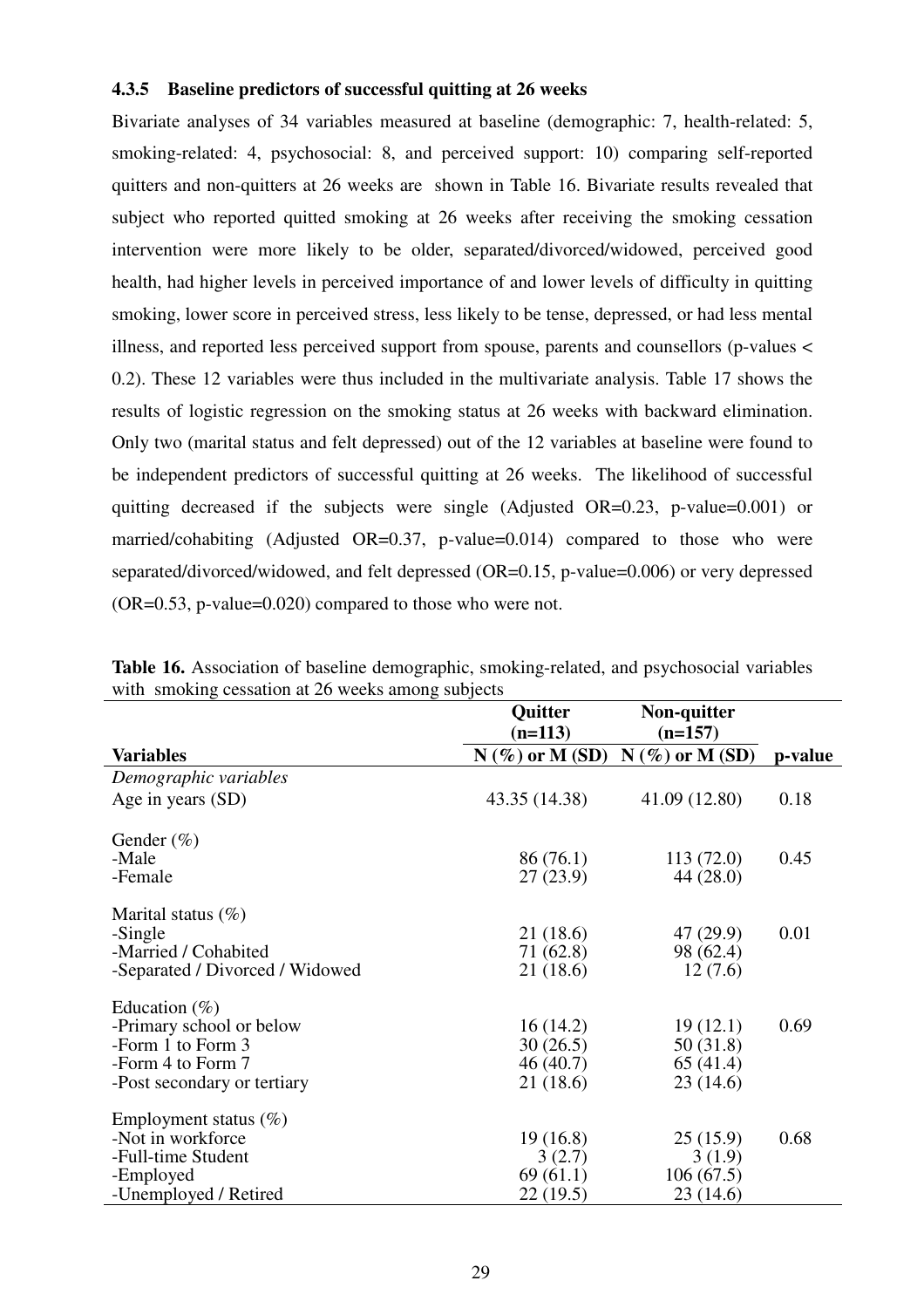### **Table 16. (con't)**

|                                        | Quitter<br>$(n=113)$ | <b>Non-Quitter</b>              |         |
|----------------------------------------|----------------------|---------------------------------|---------|
| <b>Variables</b>                       | $N(\%)$ or M (SD)    | $(n=157)$<br>$N(\%)$ or $M(SD)$ | p-value |
|                                        |                      |                                 |         |
| Monthly household income (HKD) $(\%)$  |                      |                                 |         |
| -Under 10,000                          | 29(25.7)             | 55 (35.0)                       | 0.27    |
| $-10,000 - 19,999$                     | 47(41.6)             | 55 (35.0)                       |         |
| $-20,000 - 29,999$                     | 21(18.6)             | 22(14.0)                        |         |
| $-30,000$ or above                     | 15(13.3)             | 25(15.9)                        |         |
| -Depend                                | 1(0.8)               | 0(0.0)                          |         |
|                                        |                      |                                 |         |
| Living district $(\%)$                 |                      |                                 |         |
| -Hong Kong Island                      | 13(11.5)             | 25(15.9)                        | 0.23    |
| -Kowloon                               | 36(31.9)             | 44 (28.0)                       |         |
| -New Territories and outlying islands  | 60(53.1)             | 87 (55.4)                       |         |
| -Others                                | 4(3.5)               | 1(0.6)                          |         |
| Health-related variables               |                      |                                 |         |
| Perceived health $(\%)$                |                      |                                 |         |
| -Very poor                             | 3(2.7)               | 5(3.2)                          | 0.08    |
| -Poor                                  | 24(21.2)             | 46(29.3)                        |         |
| -Good                                  | 71 (62.8)            | 98 (62.4)                       |         |
| -Very good                             | 15(13.3)             | 8(5.1)                          |         |
| Felt tense $(\% )$                     |                      |                                 |         |
| -Very tense                            | 10(8.8)              | 18(11.5)                        | 0.04    |
| -Tense                                 | 60(53.1)             | 102(65.0)                       |         |
| -Not tense                             | 43 (38.1)            | 37(23.6)                        |         |
| Felt depressed $(\% )$                 |                      |                                 |         |
| -Very depressed                        | 3(2.7)               | 15(9.6)                         | 0.01    |
| -Depressed                             | 64 (56.6)            | 102(65.0)                       |         |
| -Not depressed                         | 46 (40.7)            | 40(25.5)                        |         |
|                                        |                      |                                 |         |
| Reported having chronic illness $(\%)$ | 26(23.0)             | 40(25.5)                        | 0.64    |
| Reported having mental illness $(\%)$  | 10(0.9)              | 25(15.9)                        | 0.09    |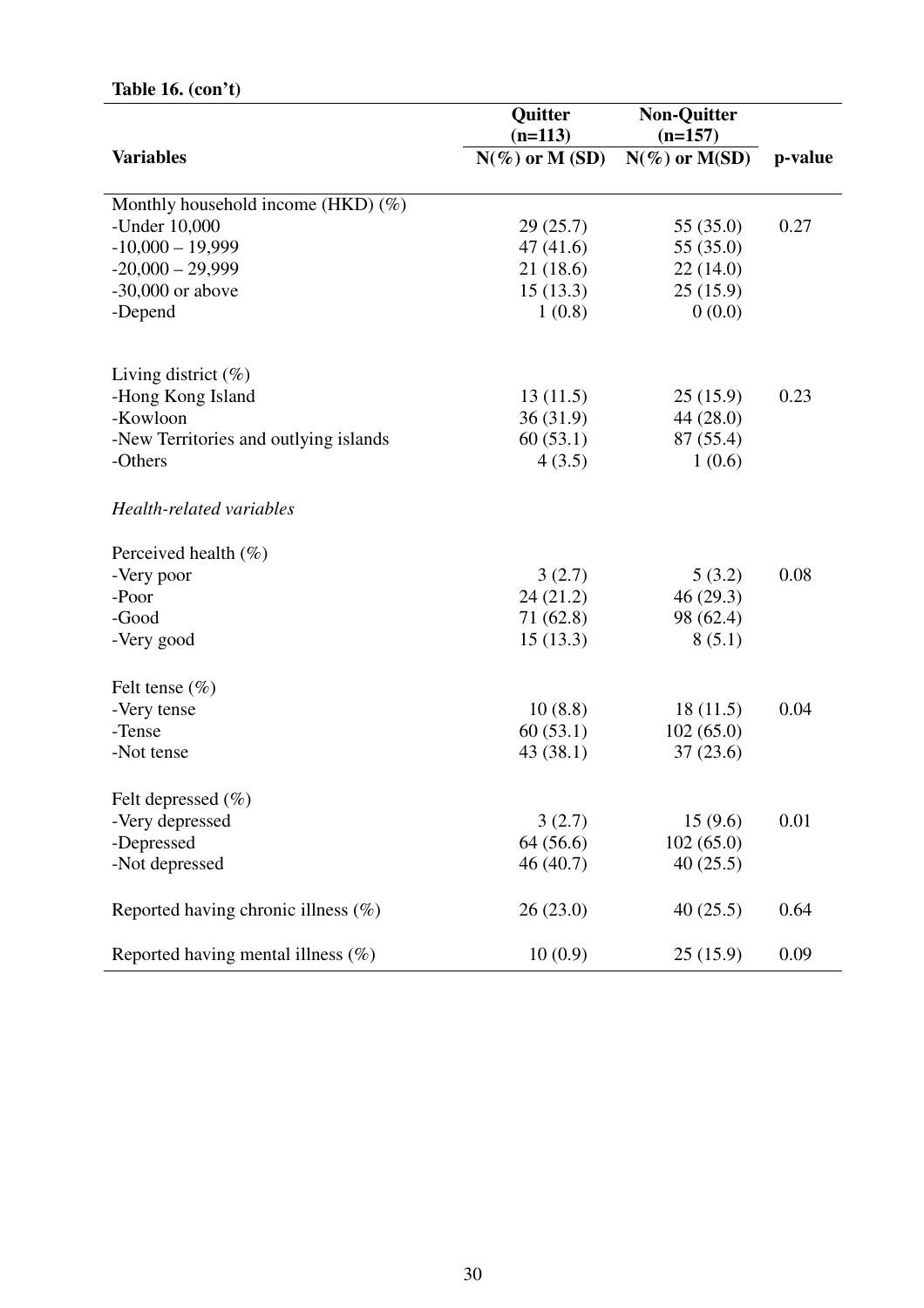|                                                | Quitter<br>$(n=113)$ | <b>Non-Quitter</b><br>$(n=157)$ |         |
|------------------------------------------------|----------------------|---------------------------------|---------|
| <b>Variables</b>                               | $N(\%)$ or M (SD)    | $N(\%)$ or M (SD)               | p-value |
| Smoking-related variables                      |                      |                                 |         |
| Years of smoking $(\%)$                        |                      |                                 |         |
| $-510$ years                                   | 20(17.7)             | 24(30.6)                        | 0.44    |
| $-11 - 20$ years                               | 38 (33.6)            | 67(42.7)                        |         |
| $-21 - 30$ years                               | 31(27.4)             | 41(26.1)                        |         |
| $-231$ years                                   | 24(21.2)             | 25(15.9)                        |         |
| Daily cigarette consumption $(\%)$             |                      |                                 |         |
| -less than 10                                  | 25(22.1)             | 26(16.6)                        | 0.65    |
| $-11 - 20$                                     | 59 (52.2)            | 83 (52.9)                       |         |
| $-21 - 30$                                     | 21(18.6)             | 34(21.6)                        |         |
| -More than 30                                  | 8(7.1)               | 14(8.9)                         |         |
| <b>Fagerström Test for Nicotine Dependence</b> |                      |                                 |         |
| $(\%)$                                         | 25(22.1)             | 29(18.5)                        | 0.50    |
| $-Low$ (Score 0-3)                             | 25(22.1)             | 44(28.0)                        |         |
| -Medium (Score 4-5)                            | 63(55.8)             | 84 (53.5)                       |         |
| -High (Score $6-10$ )                          |                      |                                 |         |
| Stage of readiness to quit smoking $(\%)$      |                      |                                 |         |
| -Action stage                                  | 44 (38.9)            | 62(39.5)                        | 0.51    |
| -Preparation stage                             | 38 (33.6)            | 58 (36.9)                       |         |
| -Contemplation stage                           | 18(15.9)             | 27(17.2)                        |         |
| -Pre-contemplation stage                       | 13(11.5)             | 10(6.4)                         |         |
| Psychosocial variables (SD)                    |                      |                                 |         |
| Self-efficacy to resist smoking                |                      |                                 |         |
| -Internal stimuli                              | 2.50(1.02)           | 2.48(0.91)                      | 0.87    |
| -External stimuli                              | 2.81(0.92)           | 2.83(0.90)                      | 0.86    |
|                                                |                      |                                 |         |
| Decisional Balance Inventory <sup>2</sup>      |                      |                                 |         |
| -Pros of smoking score                         | 3.04(1.06)           | 3.10(1.02)                      | 0.65    |
| -Cons of smoking score                         | 3.22(0.95)           | 3.27(0.99)                      | 0.66    |
| Importance of quitting smoking <sup>3</sup>    | 84.42 (16.8)         | 87.23 (14.3)                    | 0.14    |
| Difficulty in quitting smoking <sup>4</sup>    | 74.38 (22.2)         | 78.92 (18.5)                    | 0.07    |
| Confidence in quitting smoking <sup>5</sup>    | 67.61(24.1)          | 66.56 (19.2)                    | 0.69    |
| Perceived Stress Score <sup>6</sup>            | 5.65(2.91)           | 6.44(2.91)                      | 0.03    |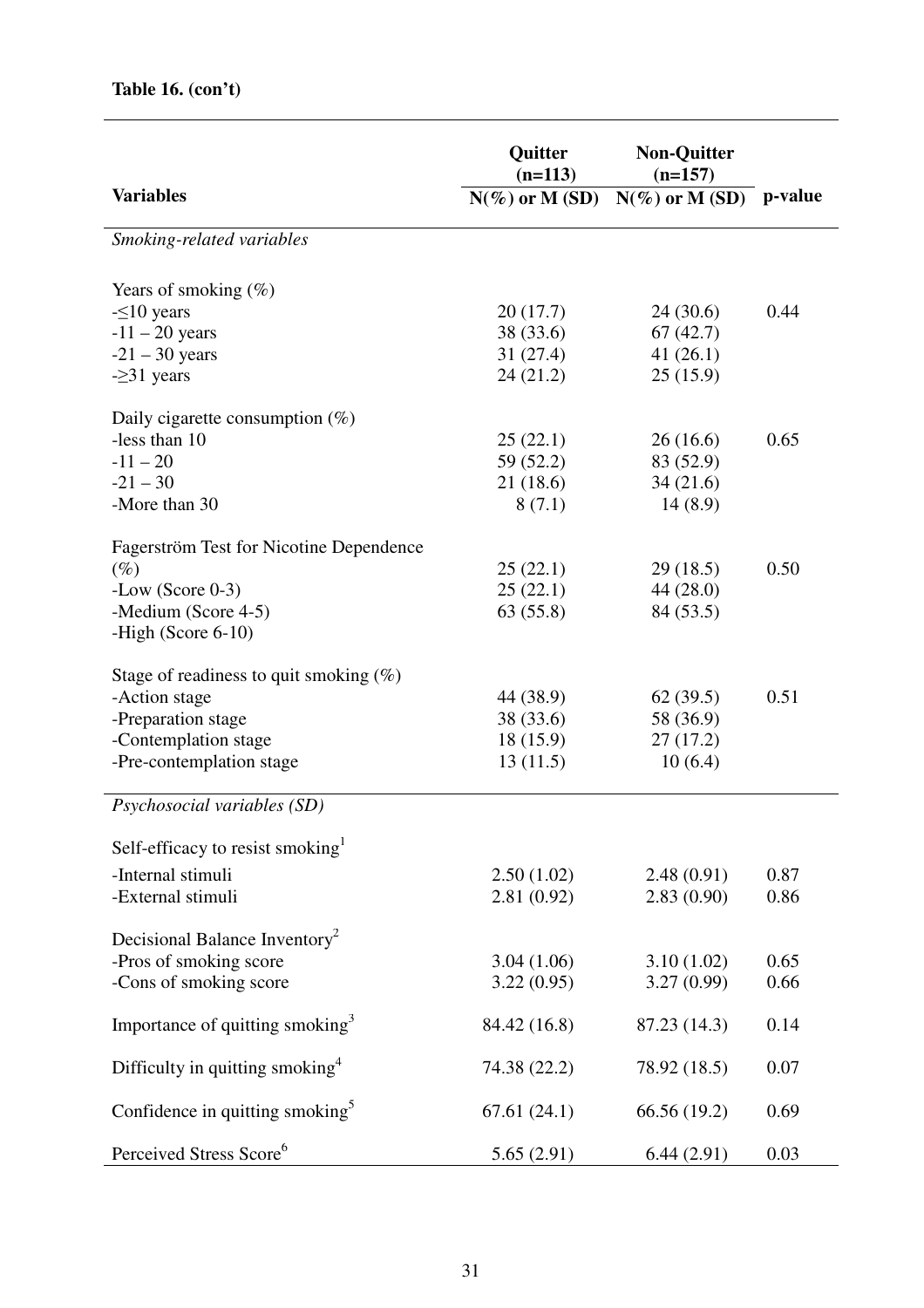| 14010 10. (COII <i>V</i> |                      |                                 |         |
|--------------------------|----------------------|---------------------------------|---------|
| <b>Variable</b>          | Quitter<br>$(n=113)$ | <b>Non-Quitter</b><br>$(n=157)$ |         |
|                          | $N(\%)$ or M (SD)    | $N(\%)$ or M (SD)               | p-value |
| Perceived support (%)    |                      |                                 |         |
| Spouse                   | 56 (49.6)            | 95(60.5)                        | 0.07    |
| Friends                  | 30(26.5)             | 41(26.1)                        | 0.94    |
| Parents                  | 22(19.5)             | 42(26.8)                        | 0.17    |
| Siblings                 | 10(8.8)              | 17(10.8)                        | 0.59    |
| Relatives                | 9(8.0)               | 10(6.4)                         | 0.61    |
| Children                 | 36(31.9)             | 55 (35.0)                       | 0.59    |
| Colleagues               | 10(8.8)              | 16(10.2)                        | 0.71    |
| Health care professional | 11(9.7)              | 18(11.5)                        | 0.65    |
| Counsellor               | 15(13.3)             | 31(19.7)                        | 0.16    |
| Teachers                 | 0(0.0)               | 1(0.6)                          | 0.40    |

**Table 16. (con't)**

 $1 = \text{definitely not sure' to } 5 = \text{definitely sure'}$ 

<sup>2</sup> 1 = 'definitely not important' to  $5$  = 'definitely important'

 $3<sup>3</sup>$  0 = 'least important' to 100 = 'most important'

 $4^4$  0 = 'not difficult at all' to 100 = 'most difficult'

 $5$  0 = 'not confident at all' to 100 = 'with most confidence'

<sup>6</sup> range: 0 to 16, higher score indicating more perceived stress

| Variable                                    | Adjusted          | 95% Confidence | p-value |
|---------------------------------------------|-------------------|----------------|---------|
|                                             | <b>Odds Ratio</b> | Interval       |         |
| <b>Marital</b> status                       |                   |                |         |
| Separated/Divorced/Widowed(Reference Group) | 1                 |                |         |
| Single                                      | 0.23              | $0.09 - 0.56$  | 0.001   |
| Married/Cohabiting                          | 0.37              | $0.17 - 0.82$  | 0.014   |
| Felt depressed                              |                   |                |         |
| Not depressed (Reference Group)             | 1                 |                |         |
| Depressed                                   | 0.15              | $0.04 - 0.57$  | 0.006   |
| Very depressed                              | 0.53              | $0.31 - 0.91$  | 0.020   |

## **Table 17.** Logistic regression model for predicting successful quitting at 26 weeks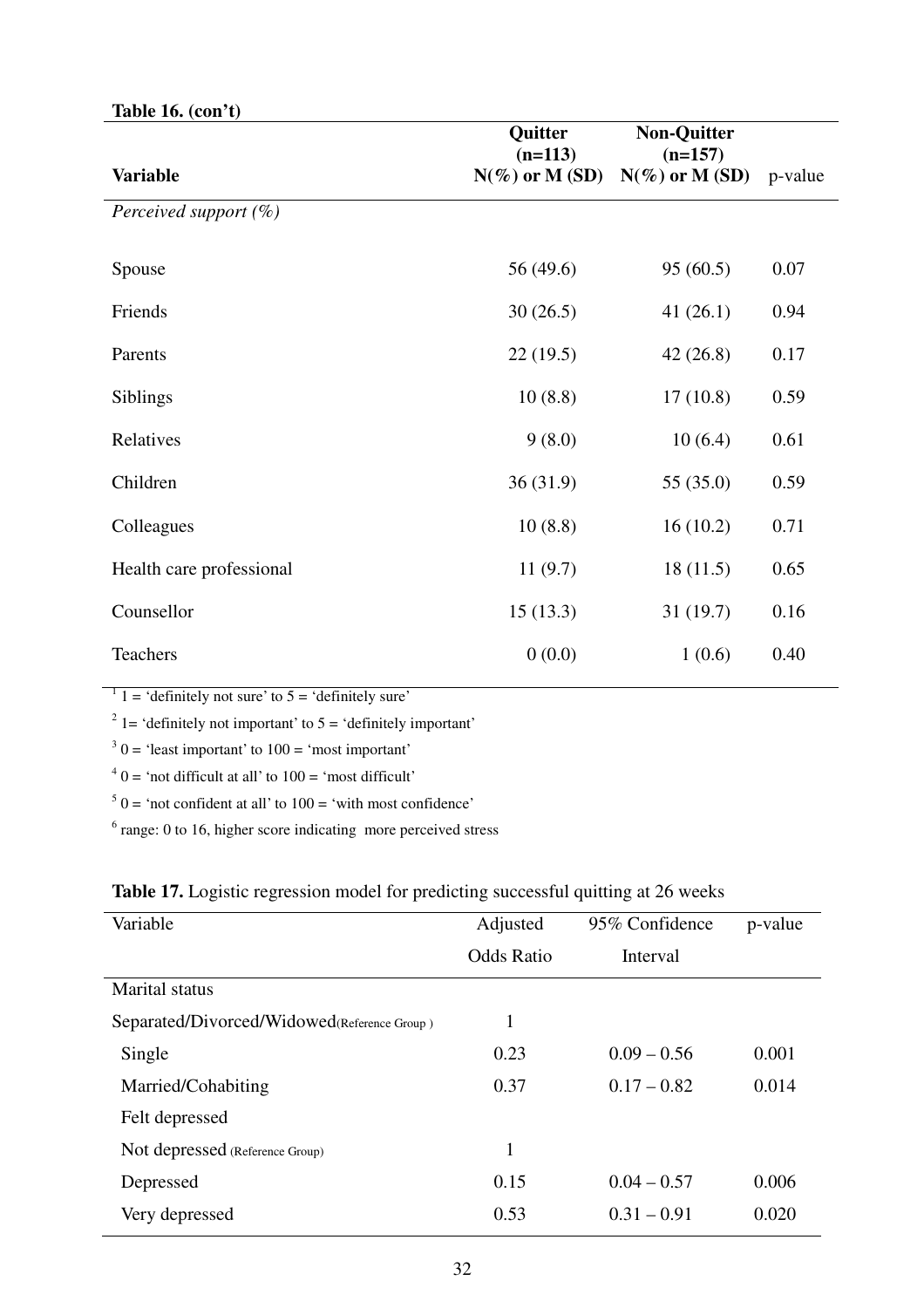#### **4.3.6 Associations of psychosocial variables and smoking status at 26 weeks**

The study also examined whether there were differences in the changes in the psychosocial variables in the quitting process of the subjects by their smoking status at 26 weeks. Table 18 shows that in general, subjects who had stopped smoking at 26 weeks reported improvements in their psychosocial status. More specifically, compared to non-quitters, quitters had significant increase in scores in self-efficacy to resist smoking due to both internal and external stimuli, and perceived importance of and confidence in quitting smoking after receiving the smoking cessation intervention.

Table 18. Comparisons of mean score in the changes of six psychosocial variables from baseline to 26 weeks by smoking status at 26 weeks

|                                                                         | <b>Ouitter</b>              | Non-quitter                    |                    |
|-------------------------------------------------------------------------|-----------------------------|--------------------------------|--------------------|
| Change in psychosocial variables                                        | M(SD)                       | M(SD)                          | p-value            |
| Self-efficacy to resist smoking<br>Internal stimuli<br>External stimuli | 1.41(1.06)<br>0.92(1.21)    | $-0.23(0.95)$<br>$-0.18(1.16)$ | < 0.001<br>< 0.001 |
| Decisional Balance Inventory<br>Pros of smoking<br>Cons of smoking      | $-0.17(1.22)$<br>0.24(1.41) | 0.10(1.27)<br>0.18(1.27)       | 0.12<br>0.78       |
| Importance of quitting smoking                                          | 3.45(17.7)                  | $-10.79(18.7)$                 | < 0.001            |
| Difficulty in quitting smoking                                          | $-13.23(28.5)$              | $-7.62(19.8)$                  | 0.093              |
| Confidence in quitting smoking                                          | 13.72(25.4)                 | $-8.27(26.0)$                  | < 0.001            |
| Perceived Stress Score                                                  | 0.07(0.81)                  | 0.16(0.68)                     | 0.36               |
|                                                                         |                             |                                |                    |

#Missing data were excluded from analysis

# **4.4 Satisfaction with the smoking cessation services of TWGHs Integrated Centre on Smoking Cessation at post-intervention (8-12 weeks)**

Among the 207 clients who had received the integrated smoking cessation services of TWGHs Integrated Centre on Smoking Cessation post-intervention at 8-12 weeks, majority were satisfied with the overall service provided, with an average score of 90.1 (out of a maximum of 100). Almost the entire group of subjects found the counsellors friendly (99.0%); health care professionals (77.8%) and counsellor (98.6%) responsive to their questions about smoking and quitting. Over 95% of the clients thought the service helped them think about questions on smoking and quitting (95.7%) and the service motivates quitting (97.6%). Most of the clients were satisfied with the telephone follow up (96.1%) and over 90% of them were likely to recommend the service to the others (91.3%) (Table 19).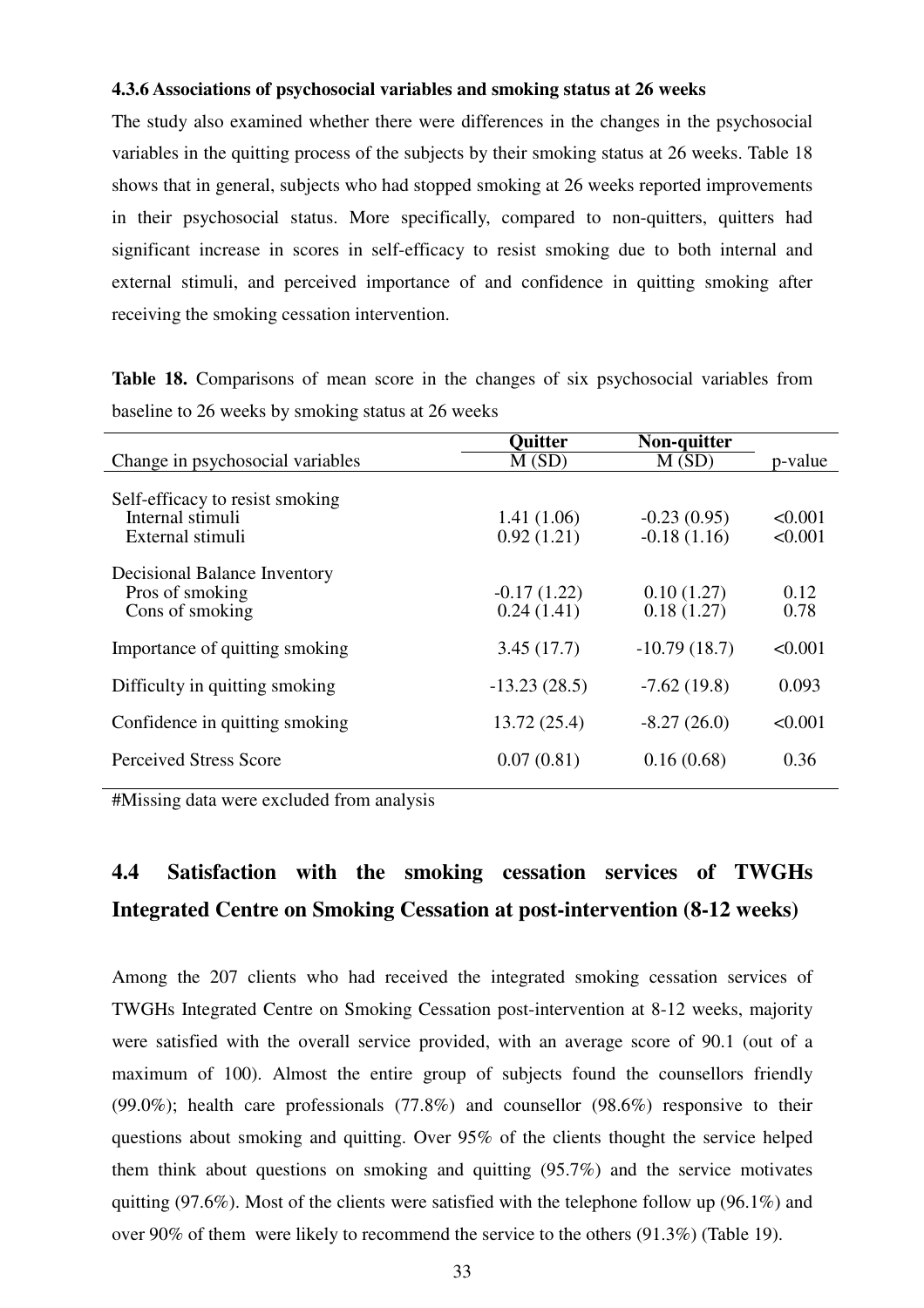|                                                                              | $N(\%)$    |
|------------------------------------------------------------------------------|------------|
| <b>Friendliness of counsellor</b>                                            |            |
| -Yes                                                                         | 205(99.0)  |
| $-N0$                                                                        | 0(0.0)     |
| -No comment                                                                  | 2(1.0)     |
| Responsiveness of counsellor to questions about smoking and quitting         |            |
| -Can                                                                         | 204 (98.6) |
| -Cannot                                                                      | 0(0.0)     |
| -No comment                                                                  | 3(1.4)     |
| Responsiveness of health professionals to questions about smoking and health |            |
| -Can                                                                         | 161(77.8)  |
| -Cannot                                                                      | 0(0.0)     |
| -No comment                                                                  | 46(22.2)   |
| Service helps to think about questions about smoking and quitting            |            |
| -Yes                                                                         | 198 (95.7) |
| $-N0$                                                                        | 0(0.0)     |
| -No comment                                                                  | 9(4.3)     |
| <b>Services motivate quitting</b>                                            |            |
| -Yes                                                                         | 202(97.6)  |
| $-N0$                                                                        | 0(0.0)     |
| -No comment                                                                  | 3(2.4)     |
| Satisfaction towards telephone follow up                                     |            |
| -Yes                                                                         | 199(96.1)  |
| $-N0$                                                                        | 2(1.0)     |
| -No comment                                                                  | 6(2.9)     |
| Likeliness to recommend services to others                                   |            |
| -Yes                                                                         | 189 (91.3) |
| $-N0$                                                                        | 0(0.0)     |
| -Maybe                                                                       | 9(8.7)     |
|                                                                              | Mean (SD)  |
| <b>Satisfaction towards overall service</b>                                  | 90.1(9.66) |
| (0: not satisfactory at all and 100: most satisfactory)                      |            |

**Table 19.** Satisfaction with the integrated smoking cessation services of TWGHs Integrated Centre on Smoking Cessation (N=207) at post-intervention (8-12 weeks)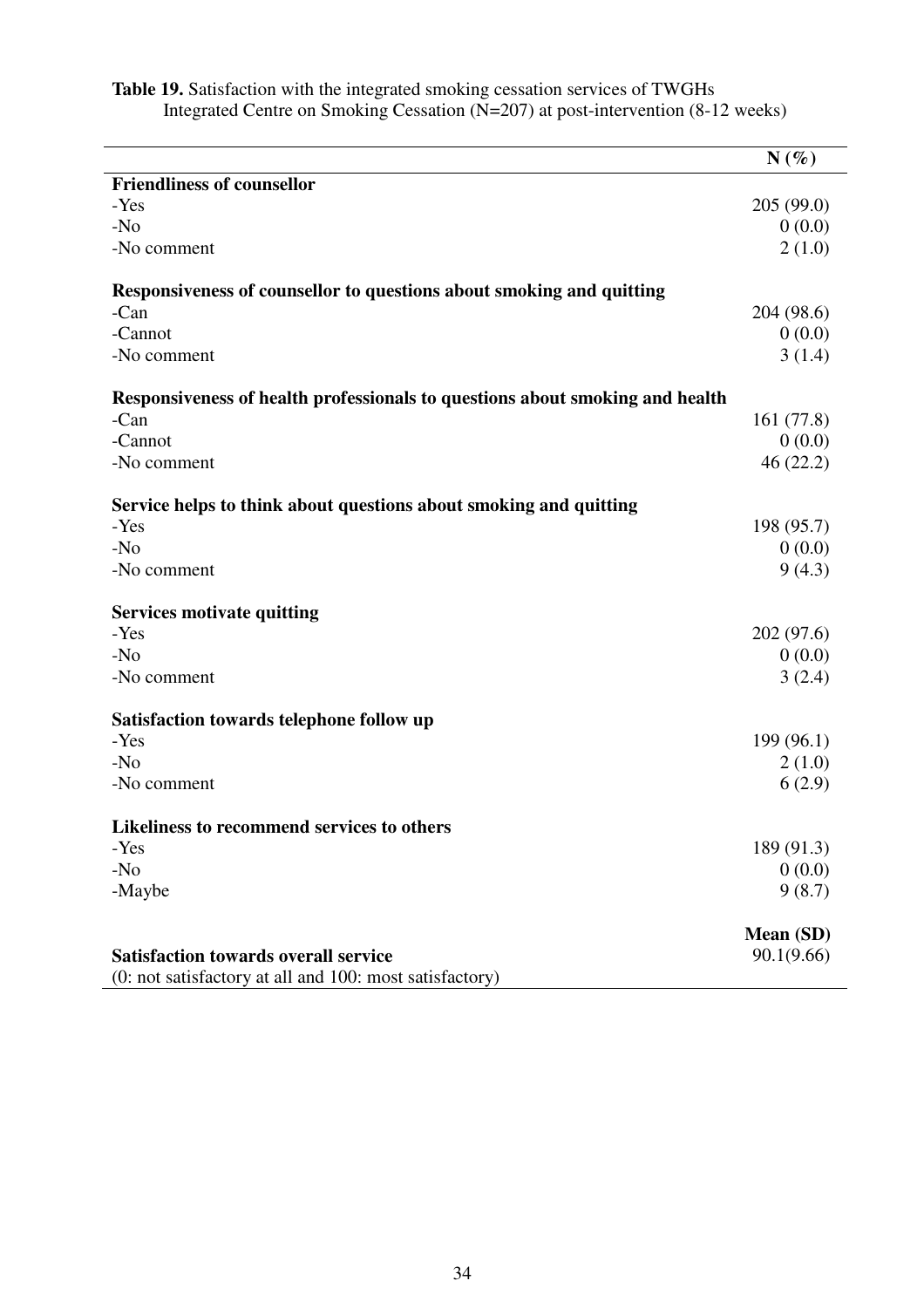## **5 Discussions**

## **5.1 Utilization of services in the Integrated Centre on Smoking Cessation**

A total of 270 clients were recruited within a period of 7 months from 1 August 2009 to 28 February 2010, i.e. 38.6 clients per month. The recruitment rate of clients was considered satisfactory given that many smokers in Hong Kong were reported to be unmotivated to quit (Census & Statistics Department, 2008). The four community-based integrated centres on smoking cessation are located in easily accessible areas in Mongkok, Shatin, Tuen Mun, and Wan Chai, and our services are available after office hours as well as during weekends, to cater for the high proportion of employees with long working hours in Hong Kong (General Household Survey Section, 2008). These community based centres has attracted a group of smokers where majority have high nicotine dependency, perceived poor or very poor health (71.1%), felt tense or very tense (70.4%), and felt depressed or very depressed (68.2%).

In addition, the enhanced publicity on smoking cessation launched by the HKSAR Government in 2009, and particularly the increase in tobacco tax by 50% in February 2009, had led to increased awareness of the importance of quitting, hence the increased need for the service especially right after the announcement of the tax increase. The availability of the Integrated Centre on Smoking Cessation provided by TWGHs also increased motivation of smokers to seek help.

### **5.2 The effectiveness of the Integrated Centre on Smoking Cessation**

The findings have proven our individualised smoking cessation interventions were effective showing a tobacco abstinence rate of 41.9% at 26 weeks and 35.9% at 52 weeks follow up (Table 13). The existing integrated model of counselling and use of pharmacotherapy was more intensive, hence the quit rate was much higher compare to that of other local studies and very encouraging. For smokers who continued to smoke after the intervention, smokers had reduced smoking as well as made attempts to quit.

After receiving the cessation intervention, clients showed an overall increases in their selfefficacy to resist smoking, increased perceived cons of smoking, a decrease in perceived difficulty in quitting and increase in confidence of not smoking again. Their perceived importance of quitting and stress level remained quite stable, and perceived pros of smoking and confidence in not smoking again returned to the baseline level after an initial improvement during the study period (Table 18). A large of proportion of subjects (>35% at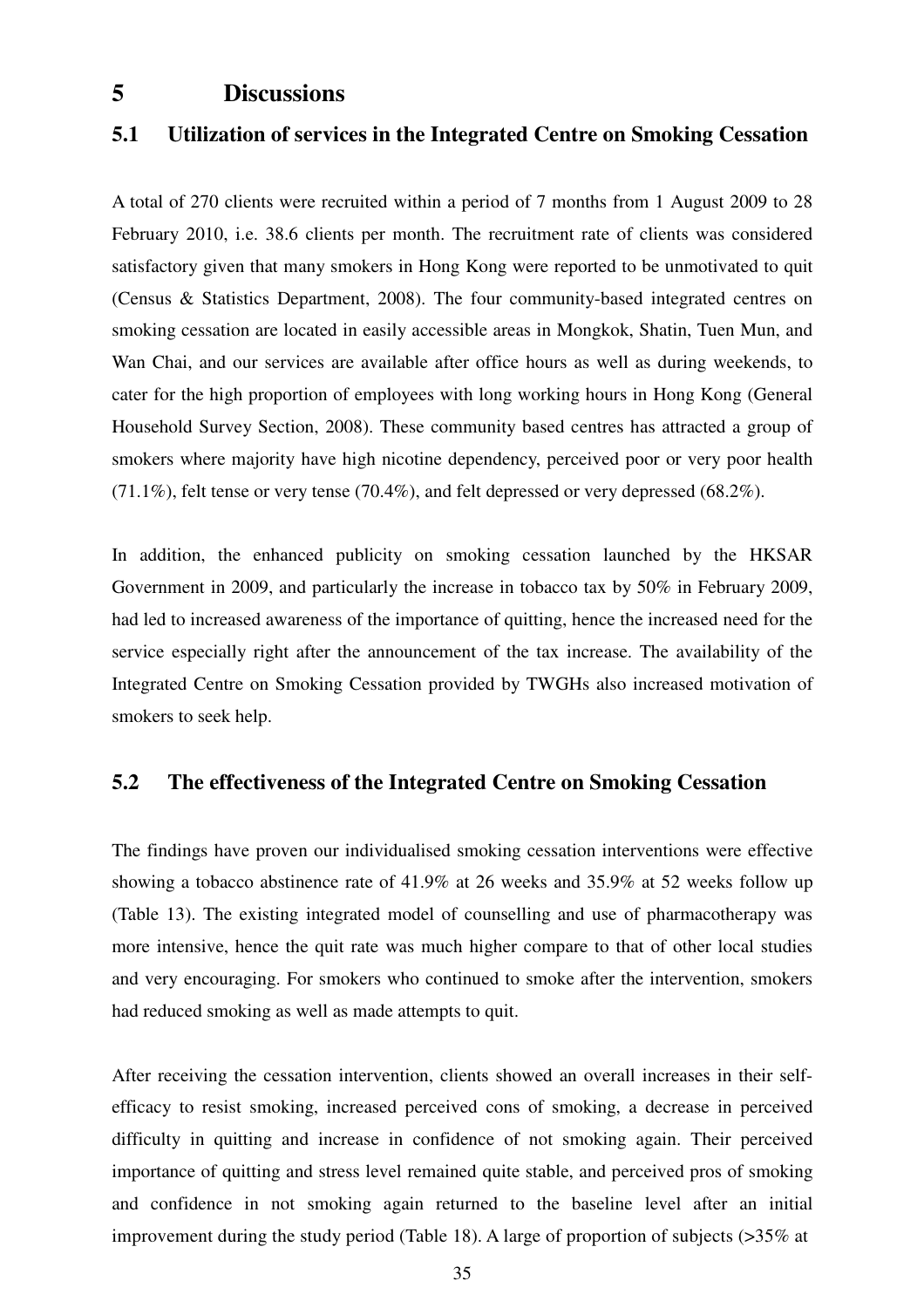each of the 4 time points) moved up in their stage of readiness to quit during the process of quitting (Table 14). Quitting is a process, and the improvement of these psychosocial variables and motivation towards quitting after the intervention is very encouraging as it sets the scene for future successful quitting. In addition, most clients were satisfied with the cessation service and would introduce the service to other smokers.

# **5.3 Use of combined therapy (pharmacotherapy and counselling)**

All of the eligible smokers were prescribed with pharmacological therapy to aid their smoking cessation and many of them used nicotine replacement therapy (NRT). The compliance rate to pharmacotherapy was very high at the booster intervention but slightly dropped at the post-intervention (Table 11). We found that it is a common practice to stop using NRT when the smokers believed that they can successfully quit without using NRT (Chan et al., 2010), hence counselling on NRT compliance in completing the entire course of treatment can be strengthened.

The overall high compliance rates (over 90%) in this study is encouraging and could be due to the free pharmacological therapy provided in this study with frequent regular follow-ups as well as phone calls by the smoking cessation counsellors. Chan et al (2011) had provided evidence on the effectiveness of behavioural counselling plus free NRT on unmotivated smokers in achieving higher rates in adherence to NRT and quitting smoking. In line with previous findings, our results also supported that it might be a feasible and cost-effective approach in helping Chinese smokers to reduce or quit smoking by offering free NRT (Chan et al., 2010), combined with counselling, to achieve a higher abstinence rate.

# **5.4 Importance of psychosocial support during smoking cessation counselling**

At 26 weeks follow up, those who reported quitting had significantly increase their scores in self-efficacy to resist smoking due to both internal and external stimuli, perceived importance of and confidence in quitting smoking compared with non-quitters (Table 16). The observation highlights the important role of providing psychosocial care to increase the smoker's self-efficacy to resist smoking across different situations, their perceived importance and confidence to quit, which ultimately can lead to successful quitting among the Chinese smokers.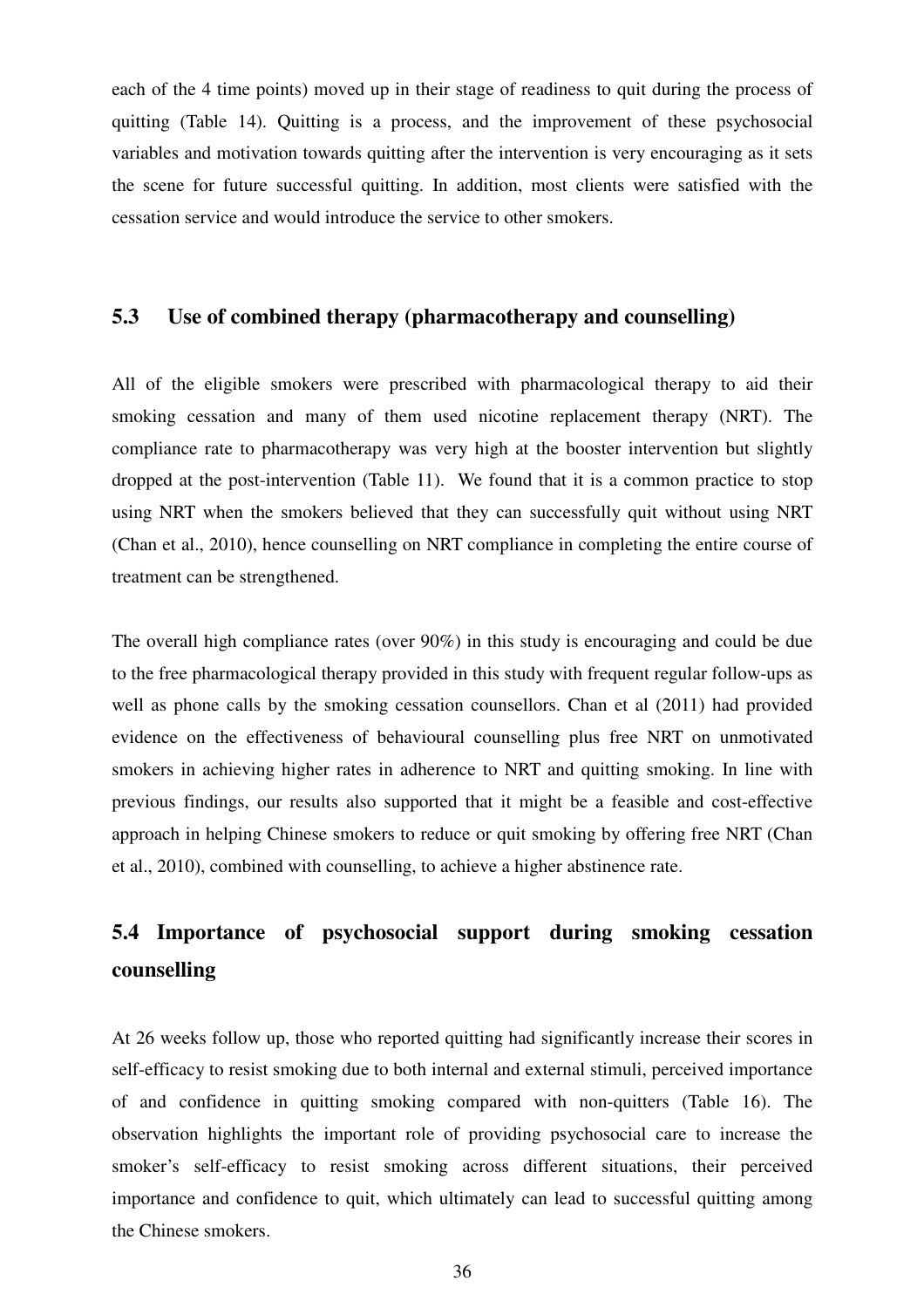The results of this study have shed some light on the importance of the association with selfefficacy and quitting among Chinese smokers and future smoking cessation interventions for Chinese smokers should focus on boosting self-efficacy to resist smoking (Morrell et al., 2011). Our results on baseline predictors of successful quitting at 26 weeks also showed that psychosocial support during the cessation process is very important. From the literature, those who were separated/divorced/widowed and those who felt depressed were more vulnerable and need more support in the quitting process. Given the majority of the smokers who came to the centres felt depressed, tense, and have perceived poor health, the comprehensive biopsycho-social support and the intensive counselling provided by our multidisciplinary team of health care professionals seemed to have met the needs of this vulnerable group in particular.

#### **5.5 Role of social workers in smoking cessation interventions**

This project showed that including professionals from several disciplines is a viable solution for promoting smoking cessation. The attention to include more professionals in the community to care about this major public health problem of smoking, and to be trained to offer smoking cessation counselling is the way forward. Leung et al. (2007) included social workers in an elderly smoking cessation training program, and that study reflected that 'social workers" are trained to identify and counsel disadvantaged and marginalized groups in the community who are particularly at risk for smoking and are either reluctant or have problems accessing cessation services. (Leung et al., 2007, p.1158).

This project pointed out that social workers who received appropriate training in smoking cessation counselling is able to deliver counselling and psychosocial support to smokers in the community. The present project indicated the effectiveness of the multi-disciplinary model in the community and inspires further development of community-based smoking cessation counselling services managed by a multi-disciplinary team, beyond the hospital setting.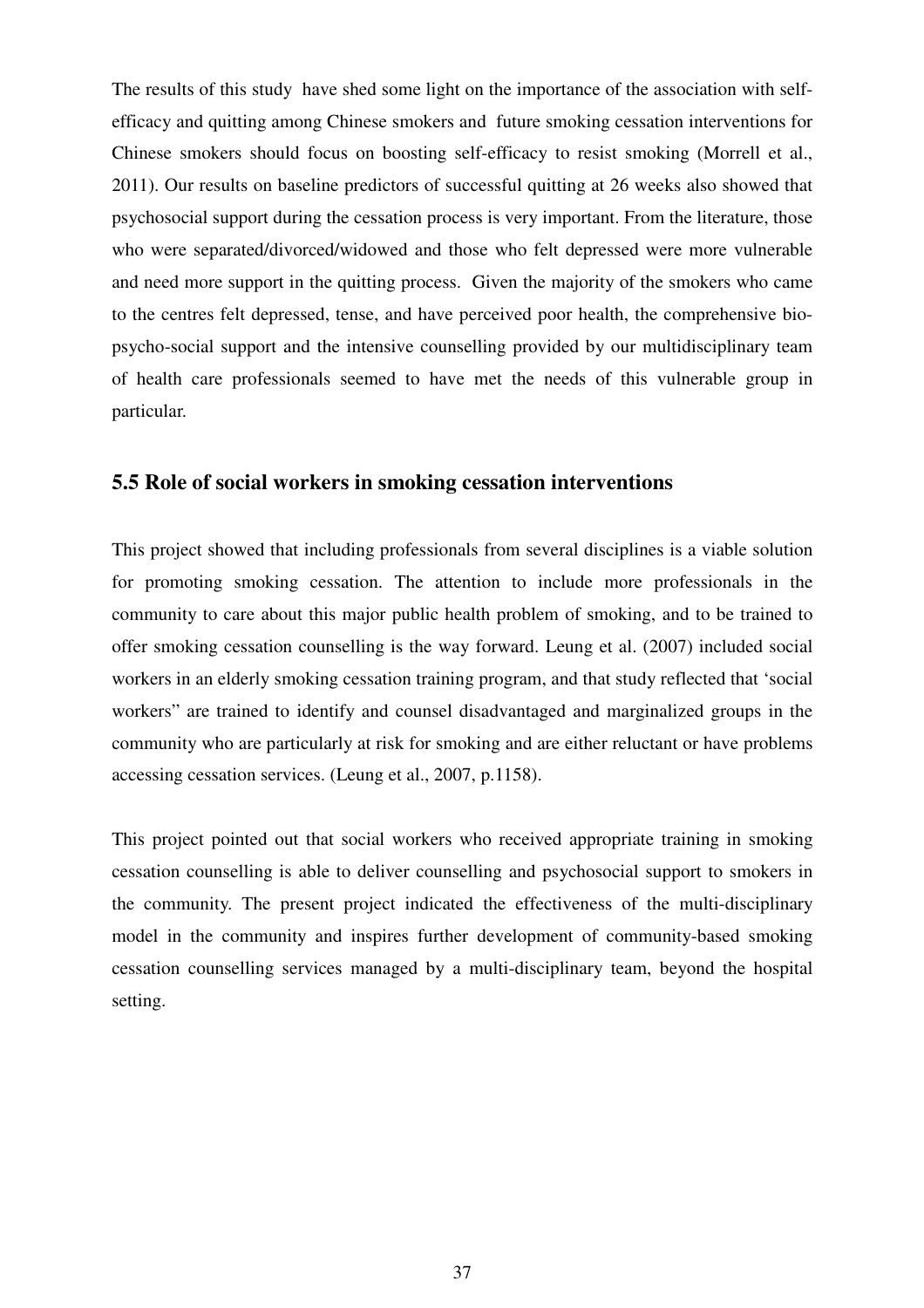#### **5.6 Limitations**

#### **5.6.1 Operation hours and availability of services of the Integrated Centre on Smoking Cessation**

One of the limitations of the present study was the operation hours and availability of services from the Integrated Centre on Smoking Cessation. In order to provide more accessible smoking cessation services to the clients, the four integrated centres on smoking cessation operates at 10 four-hour sessions (a total of 40 hours) every week with two evenings and two weekends sessions, with telephone appointments received through voicemails (during non-operation hours) being dealt with in a prompt fashion. Nevertheless, this time table and limited number of centres might still have reduced its accessibility to some potential users, and future services should consider having more community based smoking cessation centres at accessible locations in different regions throughout the territories and increase evening and weekend sessions to meet the needs of the clients.

#### **5.6.2 Limited availability of medical services**

Owing to problems with doctor recruitment and resources constraints, medical consultations were only available in Mongkok and Wan Chai centres when the cessation service was first launched. The temporary limited availability of medical services might have hindered the provision of non-NRT prescription (i.e., Bupropion or Varenicline) to smokers, which might have affected the intervention in some ways. Nevertheless, many studies showed that pharmacotherapy is only effective when it is combined with counselling (Fiore et al, 2000). Trained smoking cessation counsellors are available in every centre and it is important to have adequate resources to provide both counselling as well as pharmacotherapy.

#### **5.6.3 Non-random clinical sample**

Although the smoking cessation intervention was found to be effective in helping Chinese smokers in Hong Kong, the current results should be interpreted with caution for the studied sample was not randomly selected and in small size. This could limit the generalization of the results. Further studies will be needed to study the characteristics of Chinese smokers, and their process of quitting, including successes and failures, especially in the context of a rapidly changing smoking environment due to other tobacco control measures (such as the proposed increase in tobacco tax in February 2011) in Hong Kong. Moreover, randomised controlled trials to test this comprehensive smoking cessation intervention combining both bio-psycho-social support and pharmacotherapy would be warranted.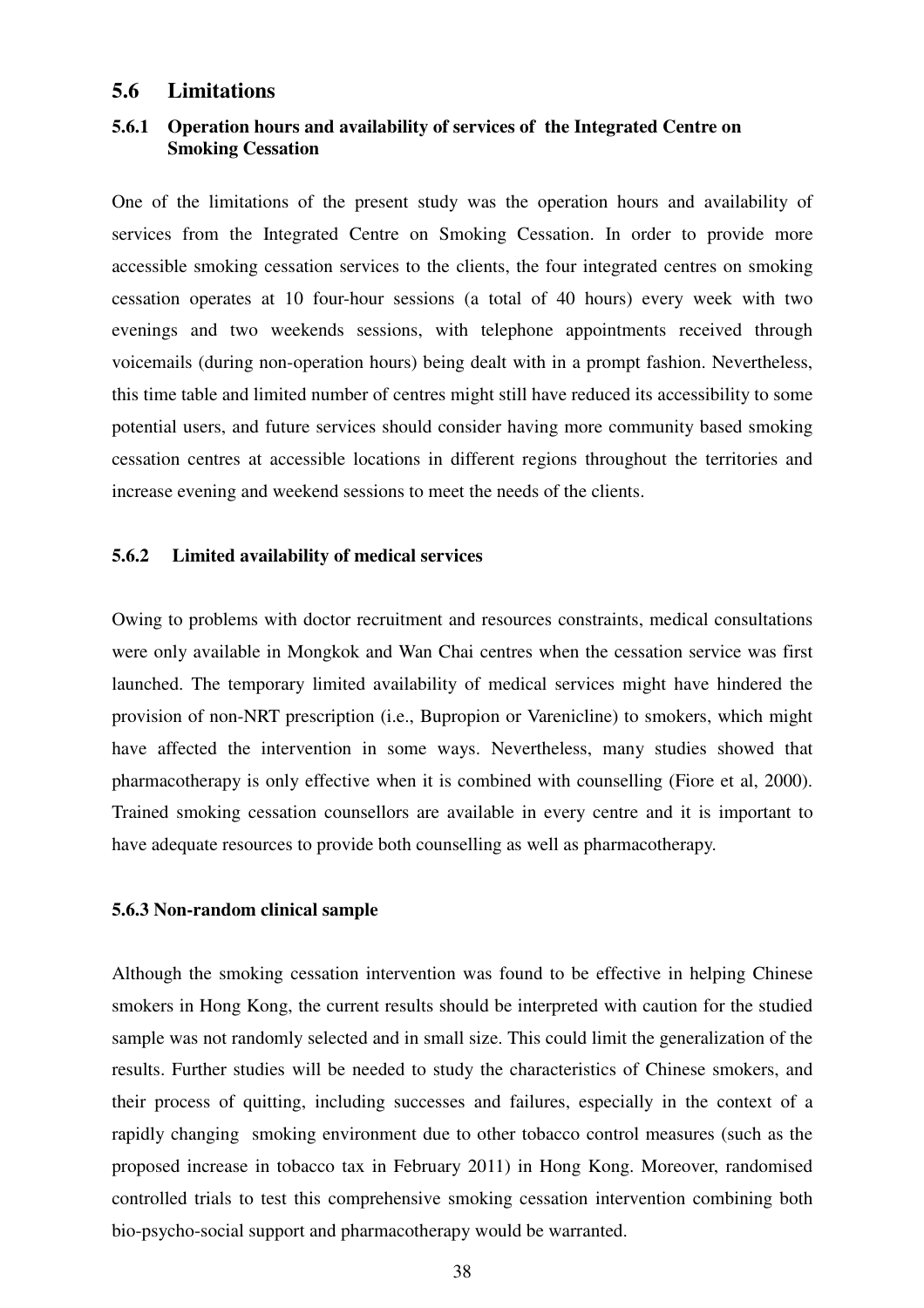# **6 Recommendations and Implications**

This is the first systematic study which has demonstrated an acceptable, effective, and feasible model of building tobacco control capacity among HCPs through appropriate training, and establishing an Integrated Centre on Smoking Cessation staffed by multidisciplinary professionals in Hong Kong. The findings from this project have implications for future development of smoking cessation services in Hong Kong, China, and the rest of the Asian Pacific Region.

#### **(i) Use of an integrative approach by a multi-disciplinary team**

 This project is a promising model of providing community-based integrated services of smoking cessation. With a multi-disciplinary team comprising medical officers, clinical psychologist, nurse and social workers to work in partnership, the project provides a fully integrated, comprehensive smoking cessation service to smokers in the community. Since both pharmacotherapy and psychological counselling are included in smoking cessation services, this innovative approach can be particularly effective in assisting smokers to quit. This service model can be a benchmark for subsequent community based smoking cessation services development in the Chinese population.

#### **(ii) Comprehensive assessment and tailored treatment plan**

The baseline questionnaire provides a comprehensive assessment of nicotine dependency, motivation and intention to quit, and psychosocial barriers and facilitators to quit, for every client. A tailored treatment plan can thus be formulated based on the smoker's smoking history, nicotine dependency, psychosocial history and motivation to quit. During the treatment planning, clients could join individual or group counselling to suit their needs, so that they continue to the cessation treatment and reduce the lost to follow up.

#### **(iii) Regular and systematic follow up services**

Regular and systematic follow-up sessions provided to clients during the quitting process are very important to ensure compliance and prevent relapse. The trained counsellors can collect a detailed account of the smoking status, withdrawal symptoms and problems encountered during the quitting process with a standardized follow up questionnaire so that they can detect signs of relapse, adjust the quitting plan and provide appropriate counselling according to the needs and changes of the clients during the quitting process.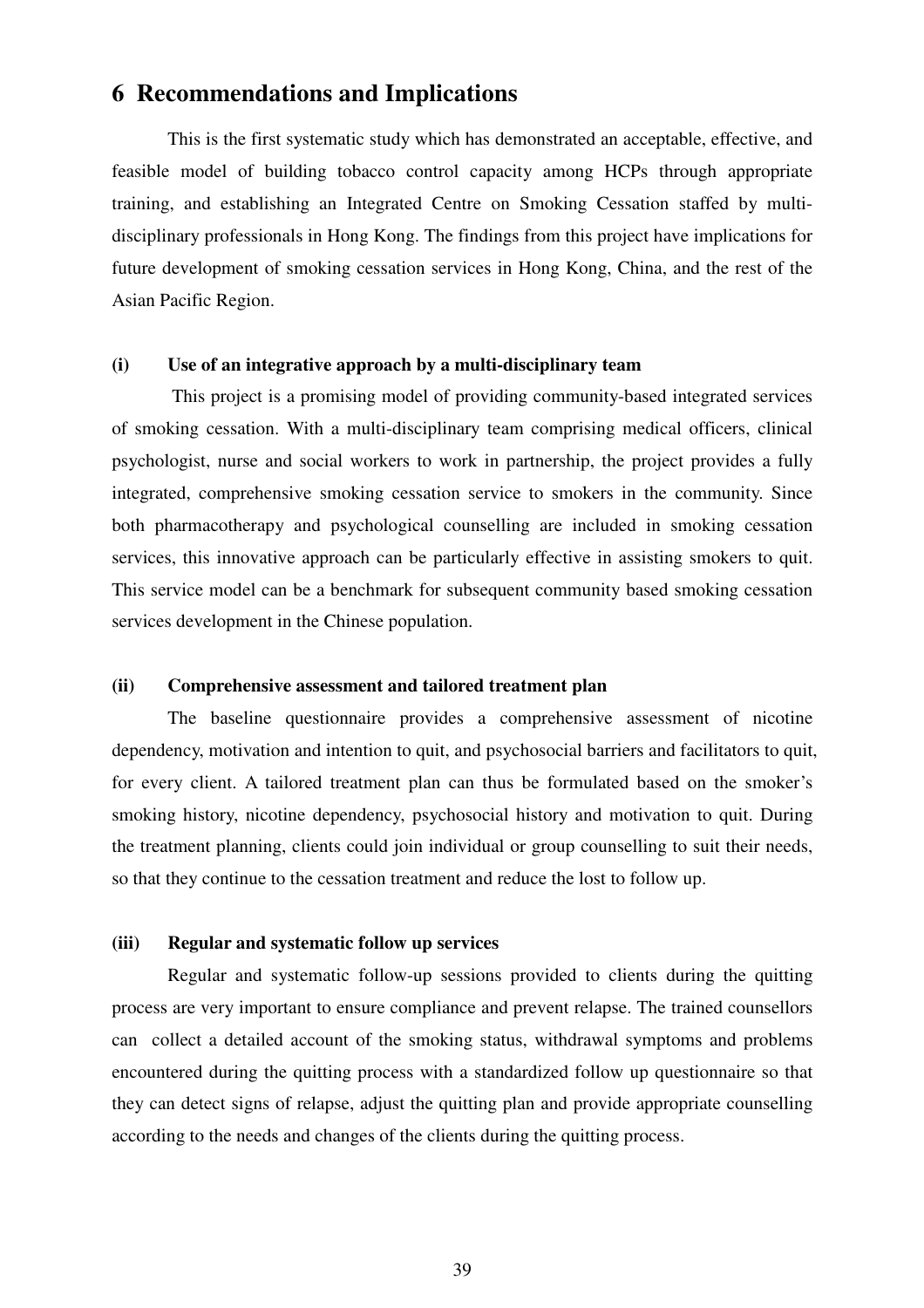#### **(iv) Combination therapy and booster smoking cessation counselling**

The results of this project indicate that providing counselling at regular intervals in the quitting process appears to be one of the key ingredients contributing to success in helping smokers to stop smoking. The higher quit rate in the current project may therefore be attributed to the intensity of counselling and good rapport with Smoking Cessation Counsellors. As Fiore et al. (2008) highlighted, there is a dose-response relationship in the intensity of counselling to successful cessation. Hence, increasing the intensity of intervention by providing additional booster sessions on a as-need basis appears to have contributed to a higher quit rate. This result has significant implication to future development of smoking cessation services in the local context as combination therapy with counselling and pharmacotherapy has been shown to be more effective than having either one of the component (Macleod et al., 2003; Fiore et al, 2008).

#### **(v) The relationship between smoking behaviour and mood management**

There is a need to highlight the relationship between the smoking behaviour and mood management during the process of cessation. More treatment attention should be placed on relapse prevention and emotional support during quitting, and to avoid the negative labeling of unsuccessful quitters by health care professionals or family members. Furthermore, smokers themselves can pay particular attention to emotion control and stress management in the quitting process. They should note that smoking is not a good or the only coping strategy for stress management and should seek healthy alternatives to handle life stress. Appropriate referrals to community resources may help clients resolve prolonged and difficult life stressors. This project has shown that the strengthening of self-efficacy of smokers to effectively deal with life problems and difficult emotions during smoking cessation can contribute to successful quitting.

# **(vi) Building capacity in tobacco control and smoking cessation for all health care professionals**

 On the whole, through appropriate training and capacity building, we have demonstrated that trained "Smoking Cessation Counsellors" (SCCs) are successful in delivering smoking cessation intervention to motivate and help smokers quit smoking in Hong Kong. It is recommended that smoking cessation training should be offered to all health care professionals to strengthen their role in smoking cessation so that they can incorporate prevention and early cessation interventions in their routine practices to reduce smoking prevalence and health care costs in the long run.

40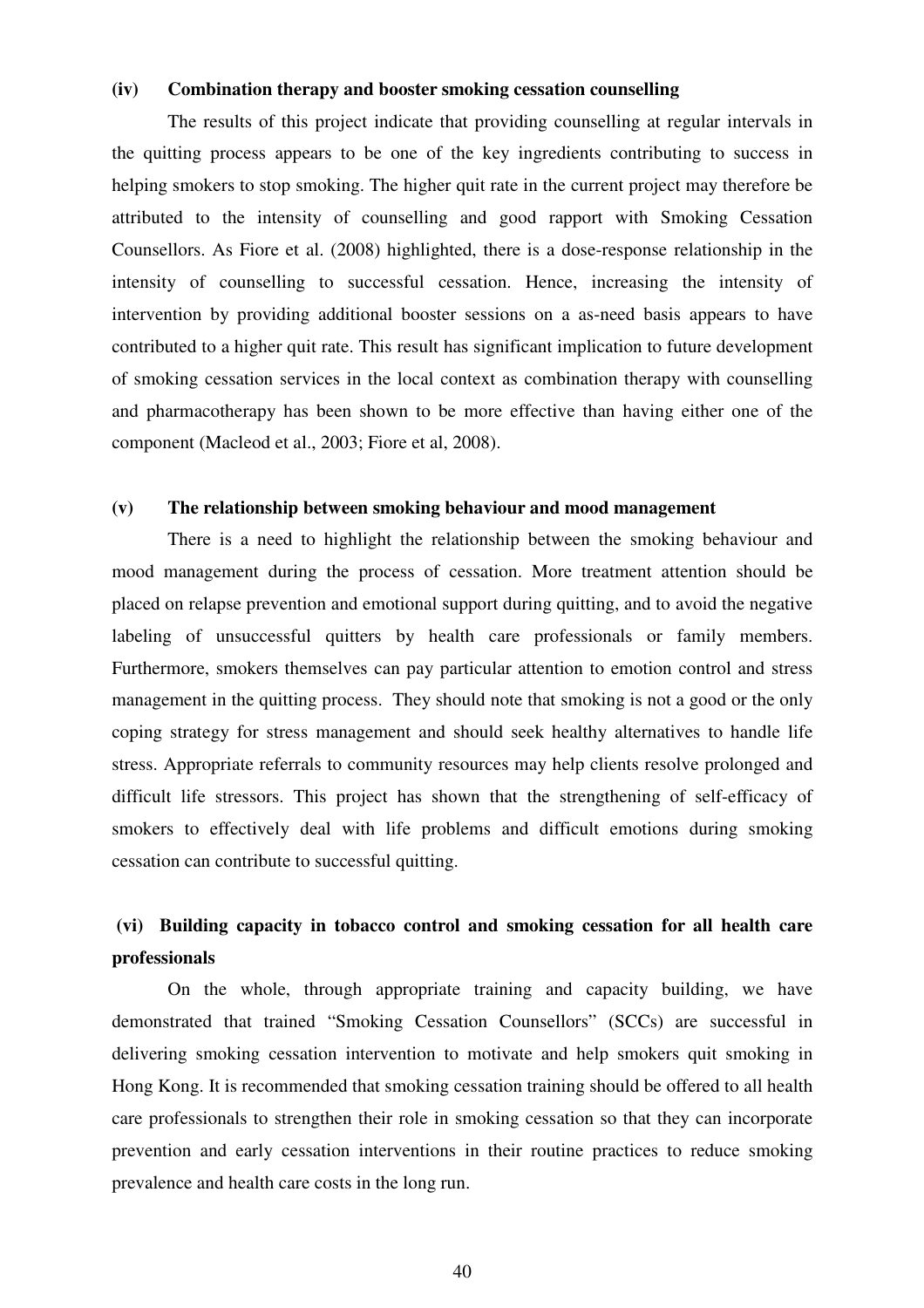# **7 DELIVERABLES**

.

.

To date, the work associated with this project had resulted in the following outputs:

- 1. Chan S.S.C., Leung D.Y.P., Yiu I.T.L., Chan H.C.H., Wan M., Kong H.W.M., Lam T.H. (2010). Characteristics of smokers receiving interventions in Integrated Centres on Smoking Cessation in Hong Kong. Poster presented *at the 9th Asia Pacific Conference on Tobacco or Health*, Sydney, Australia, Oct 6-9, 2010.
- 2. Chan S.S.C., Leung D.Y.P., Yiu I.T.L., Chan H.C.H., Wan M., Lam T.H. (2010). The effectiveness of community Integrated Centre on Smoking Cessation in helping smokers quit smoking: Preliminary results. Poster presented at *The 4th Cross Strait Conference on Tobacco Control*, Nov 4-5, 2010, Macau.
- 3. Chan S.S.C., Chan H.C.H., Yiu I.T.L., Lam T.H. (2011). Promoting smoking cessation through community-based integrated centres: A successful experience in Hong Kong. Paper presented at *The 3rd Asian Pacific Problem Gambling and Addictions Conference 2011*, June 2-3, 2011, Hong Kong.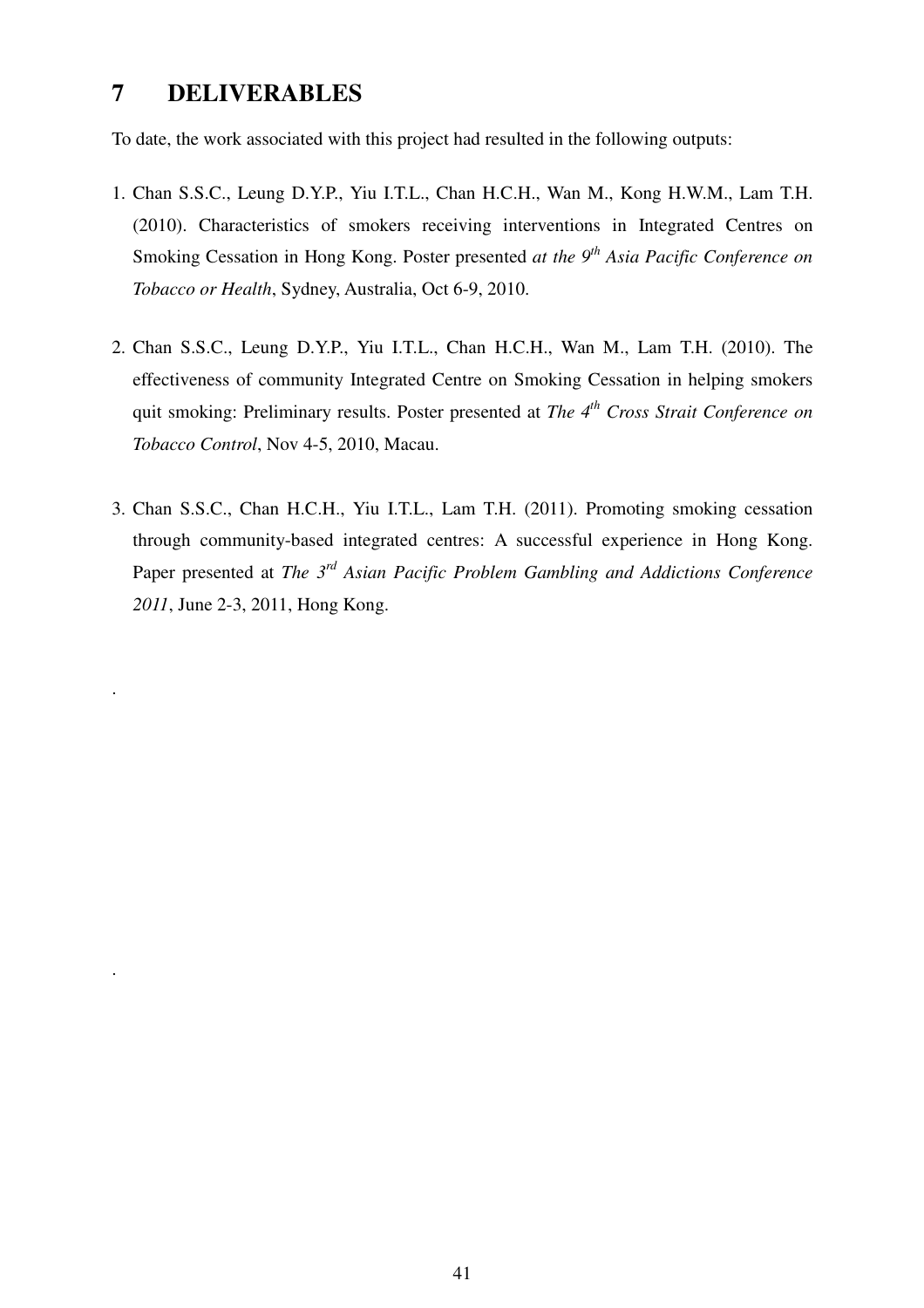## **REFERENCES**

Abdullah A.S.M., Hedley A.J., Chan S.S.C., Ho W.W.N., Lam TH. on behalf of the Hong Kong Council on Smoking and Health Smoking Cessation Health Centre (SCHC) Steering Group. (2004). Establishment and evaluation of a smoking cessation clinic in Hong Kong: a model for the future service provider. J*ournal of Public Health* 26(3), 239-244.

Chan S.S.C., Lam T.H., Hedley A.J., Abdullah A.S.M., Yu M. (2001). Educating health professionals in smoking cessation: A pioneer programme in Hong Kong. *Proceedings of the 6 th Asia Pacific Conference on Tobacco or Health, Hong Kong*, 26-29 October 2001, p.91.

Chan S.S.C., Sarna L., Wong D.C.N., Lam T.H. (2007). Nurses' tobacco-related knowledge, attitudes, and practice in four major cities in China. *Journal of Nursing Scholarship* 39(1), 46-53.

Chan S.S.C., Leung D.Y.P., Abdullah A.S.M., Lo S.S.T., Yip A.W.C., Kok W.M., Ho S.Y., Lam T.H. (2010). A randomized controlled trial on smoking cessation and adherence intervention on Chinese patients with erectile dysfunction in Hong Kong. *American Journal of Preventive Medicine*, 39(3), 251-258.

Chan S.S.C., Leung D.Y.P., Abdullah A.S.M., Wong V.T., Hedley A.J., Lam T.H. (in press). A randomised trial of a smoking reduction plus NRT intervention for smokers not willing to quit smoking. *Addiction*.

Census & Statistics Department. Thematic Household Survey, Report No. 36: Pattern of Smoking. Hong Kong: Census & Statistics Department; 2008.

DiClemente C.C., Prochaska J.O., Fairhurst S.K., Velicer W.F., Velasquez M.M., Rossi J.S. (1991) The process of smoking cessation: An analysis of precontemplation, contemplation, and preparation stages of change. *Journal of Consulting and Clinical Psychology* **59**(2), 295- 304.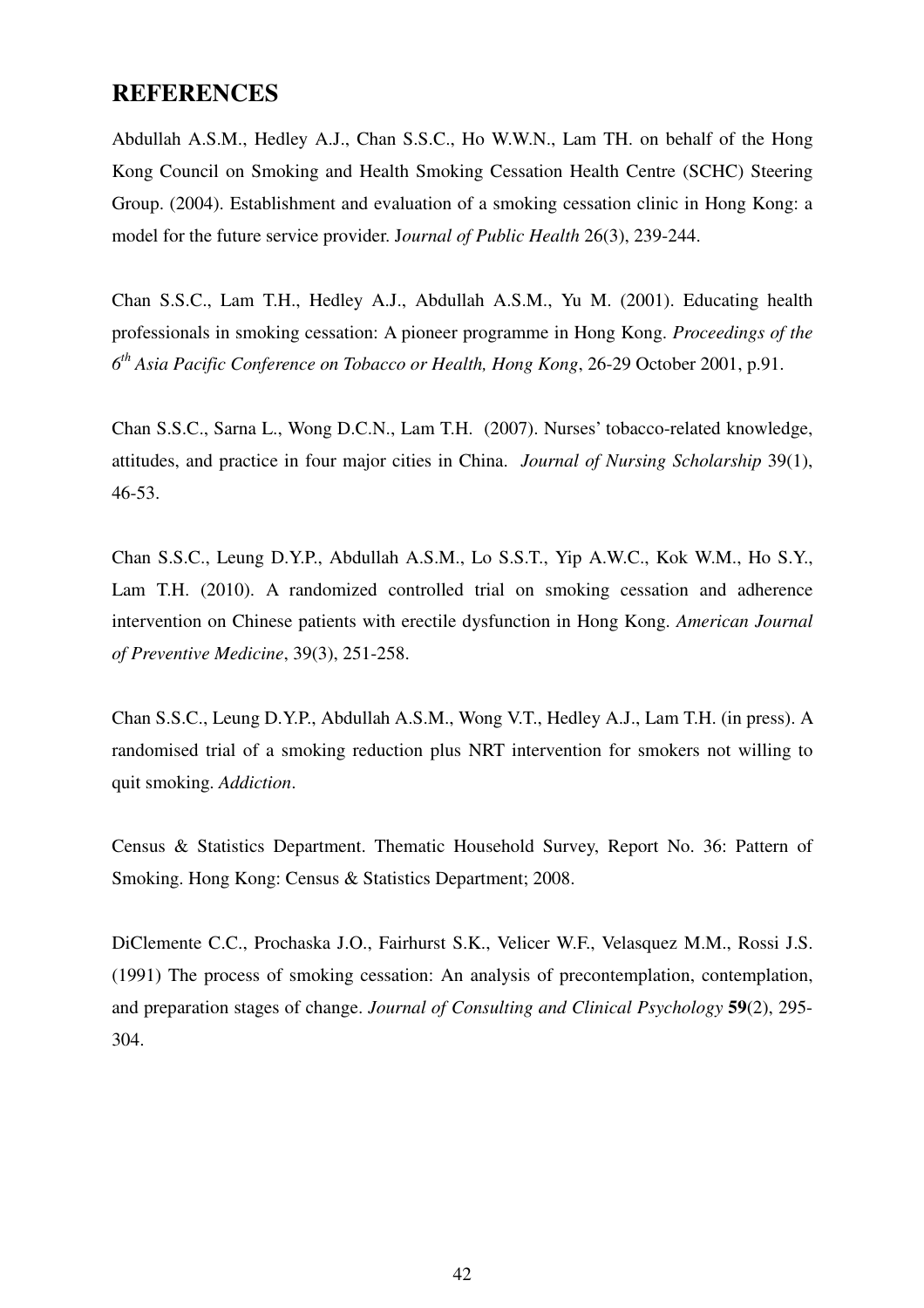Fiore M.C., Bailey W.C., Cohen S.J. et al. *Clinical practice guideline: Treating tobacco use and dependence*. Washington DC: Department of Health and Human Services, 2000. (ISBN 1-58763 007 9).

Fiore M. C., Jaen C. R., Baker T. B., Bailey W. C., Benowitz N. L., Curry S. J. et al. *Treating Tobacco Use and Dependence: 2008 Update*. Rockville, MD: US Department of Health and Human Services, US Public Health Service; 2008.

General Household Survey Section (2008). *Median hours of work during the seven days before enumeration of employed persons by sex and industry of main employment*. Hong Kong: Census and Statistics Department. Accessed on 27 April 2011 at http://www.censtatd.gov.hk/hong\_kong\_statistics/statistical\_tables/index.jsp?charsetID=1&ta bleID= $016$ .

Gu D., Wu X., Reynolds K., Duan X., Xin X., Reynolds R.F., Whelton P.K., He J. & InterASIA Collaborative Group. (2004) Cigarette smoking and exposure to environmental tobacco smoke in China: the international collaborative study of cardiovascular disease in Asia. *American Journal of Public Health* **94**(11), 1972-1976.

Johnston J., Chan S.S.C., Chan S.K.K., Lam T.H., Chi I. & Leung G.M. (2004) Training nurses and social workers in smoking cessation counselling: A population needs assessment in Hong Kong. *Preventive Medicine* **40**(4), 389-406.

Lam T.H., Ho S.Y., Hedley A.J., Mak K.H., Peto R. (2001). Mortality and smoking in Hong Kong: case-control study of all adult deaths in 1998. British Medical Journal,  $323$ ,  $1 - 6$ .

Lam T.H., Abdullah A.S.M., Chan S.S.C., Hedley A.J., Hong Kong Council on Smoking & Health Smoking Cessation Health Centre (SCHC) Steering Group. (2005) Adherence to nicotine replacement therapy versus quitting smoking among Chinese smokers: a preliminary investigation. *Psychopharmacology* **177**, 400-408.

Leung DYP, Chan SSC, CQ Jiang, TH Lam (2009). Providing Smoking Cessation Services and Its Relationship with Knowledge and Attitudes: A Comparison of the Guangzhou and Hong Kong Nurses. *Journal of Comparative Asian Development*, 8(1), 179-205.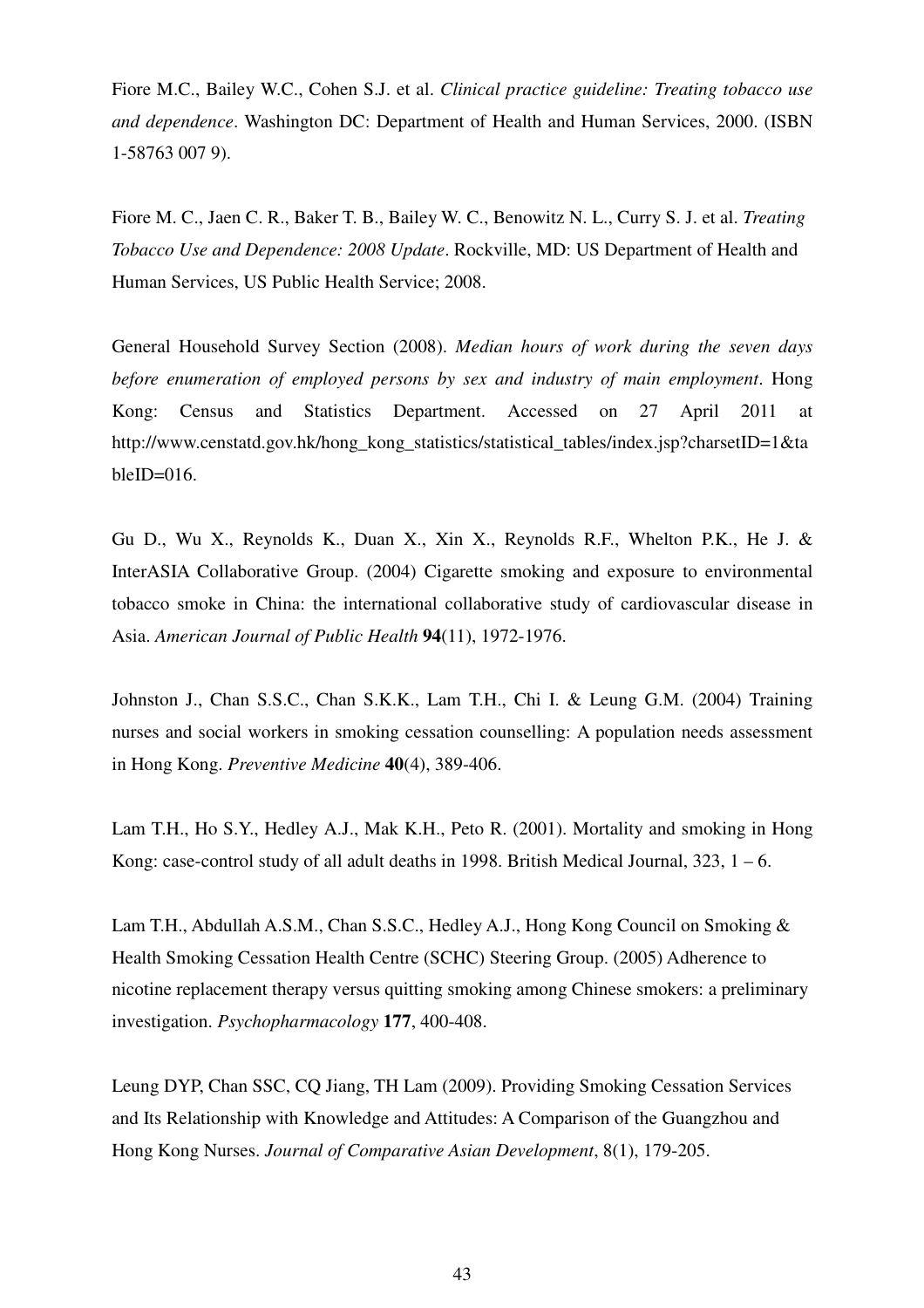Leung DYP, Chan SSC, Lau CP, Wong V, Lam TH (2008). An evaluation of the psychometric properties of the Smoking Self-Efficacy Questionnaire (SEQ-12) among Chinese cardiac patients who smoke. *Nicotine & Tobacco Research*, *10(8)*, 1311-1318.

Leung DYP, Chan SSC, Mak YW, Mak KH, Leung S, Leung GM, Lam TH (2008). Validation of the decisional balance inventory among a sample of male smokers with young children in Hong Kong. Poster presented at *the 7th Annual Conference of the International Society for the Prevention of Tobacco Induced Disease (ISPTID) - A Tobacco Free Future: The Way Forward,* Kyoto, Japan. 26-28 September 2008.

Leung DYP, Lam TH, Chan SSC (2010). Three versions of the Perceived Stress Scale: validation in a sample of Chinese cardiac patients who smoke. *BMC Public Health,* 10: 513.

Leung GM, Chan SSC, Johnston JM, et al. (2007). Effectiveness of an elderly smoking cessation counselling training program for social workers: a longitudinal study. *Chest*, 131:1157-65.

Macleod Z.R., Charles M.A., Arnaldi V.C., Adams I.M. (2003). Telephone counselling as an adjunct to nicotine patches in smoking cessation: a randomized controlled trial. Medical Journal of Australia, 179: 349-52.

McGhee S.M., Ho L.M., Lapsley H.M., Chau J., Cheung W.L., Ho S.Y., Pow M., Lam T.H., Hedley A.J. (2006). Cost of tobacco-related diseases, including passive smoking, in Hong Kong. Tobacco Control, 15, 125 – 130.

Morrell HER, Skarbek EA, Cohen LM (2011). The relationship between self-efficacy and nicotine withdrawal severity among adult smokers. Addiction Research and Theory Early Online 1-10.